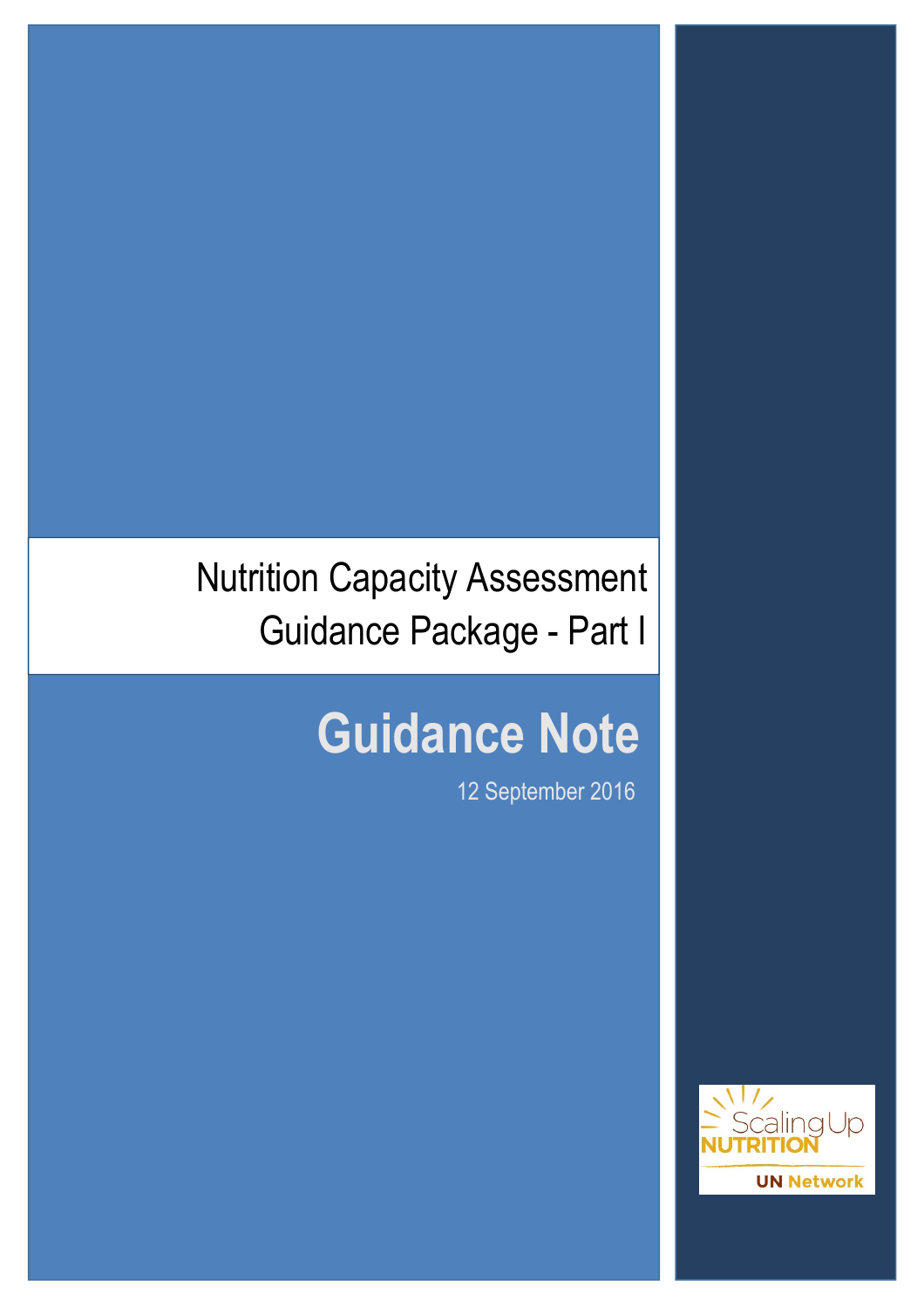| 1              |                                                                      |
|----------------|----------------------------------------------------------------------|
| 1.1            |                                                                      |
| 1.2            |                                                                      |
| 1.3            |                                                                      |
| 1.4            |                                                                      |
| 1.5            |                                                                      |
| $\overline{2}$ |                                                                      |
| 2.1            |                                                                      |
| 2.2            |                                                                      |
| 2.3            | CAPACITY ASSESSMENT AS A MEANS TO ACHIEVING CAPACITY DEVELOPMENT  14 |
| 3 <sup>1</sup> |                                                                      |
| 3.1            | MAIN ELEMENTS OF THE FRAMEWORK FOR NUTRITION CAPACITY ASSESSMENT 16  |
| 3.2            |                                                                      |
|                |                                                                      |
| 4.1            |                                                                      |
| 4.2            |                                                                      |
| 4.3            |                                                                      |
| $5 -$          |                                                                      |
| 5.1            |                                                                      |
| 5.2            |                                                                      |
| 5.3            |                                                                      |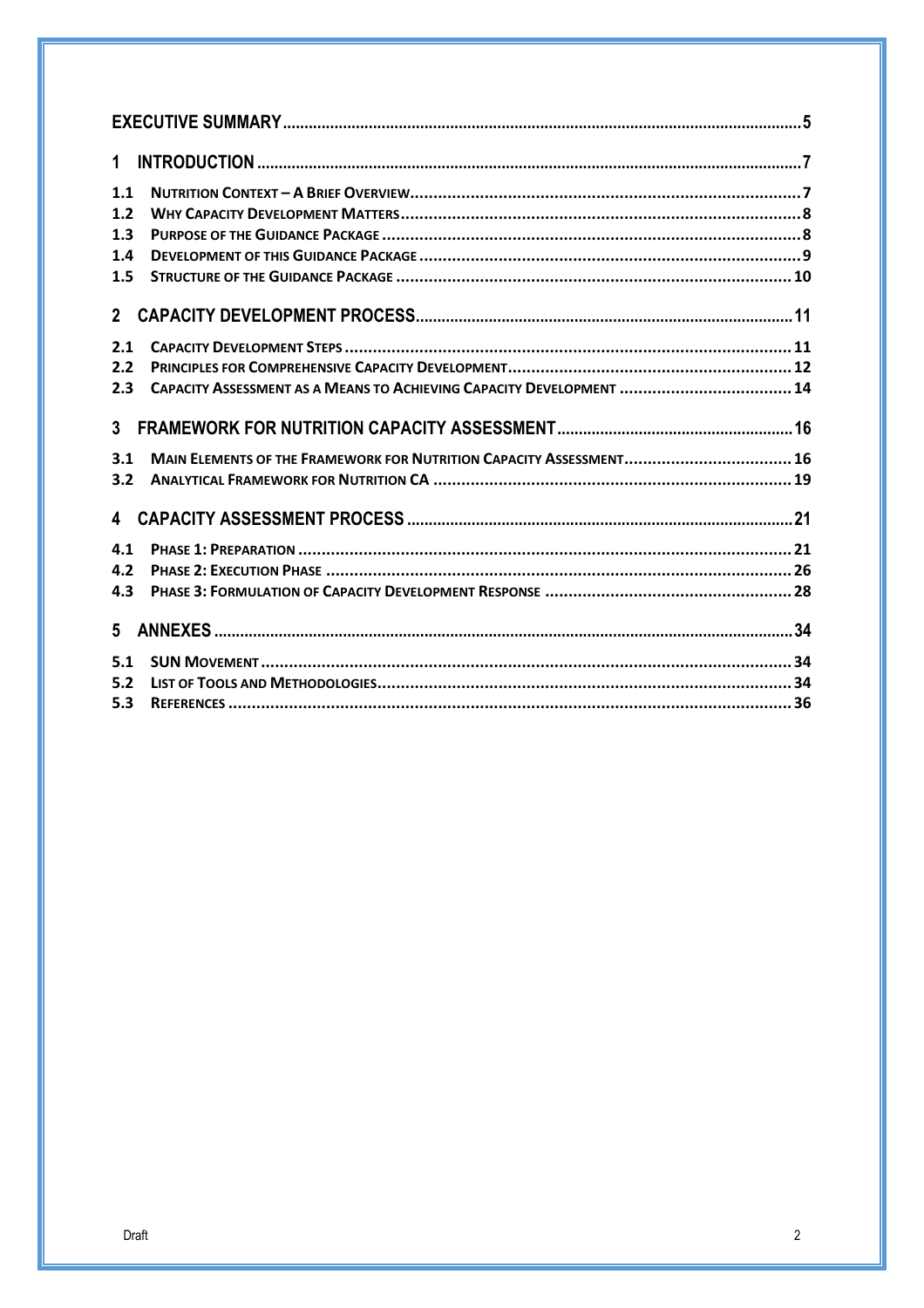## List of Boxes

## List of Figures

| Figure 3-2: Making Distinction between Legal/Regulatory, Policy, Strategy & Planning Frameworks17 |  |
|---------------------------------------------------------------------------------------------------|--|
|                                                                                                   |  |
|                                                                                                   |  |

## List of Tables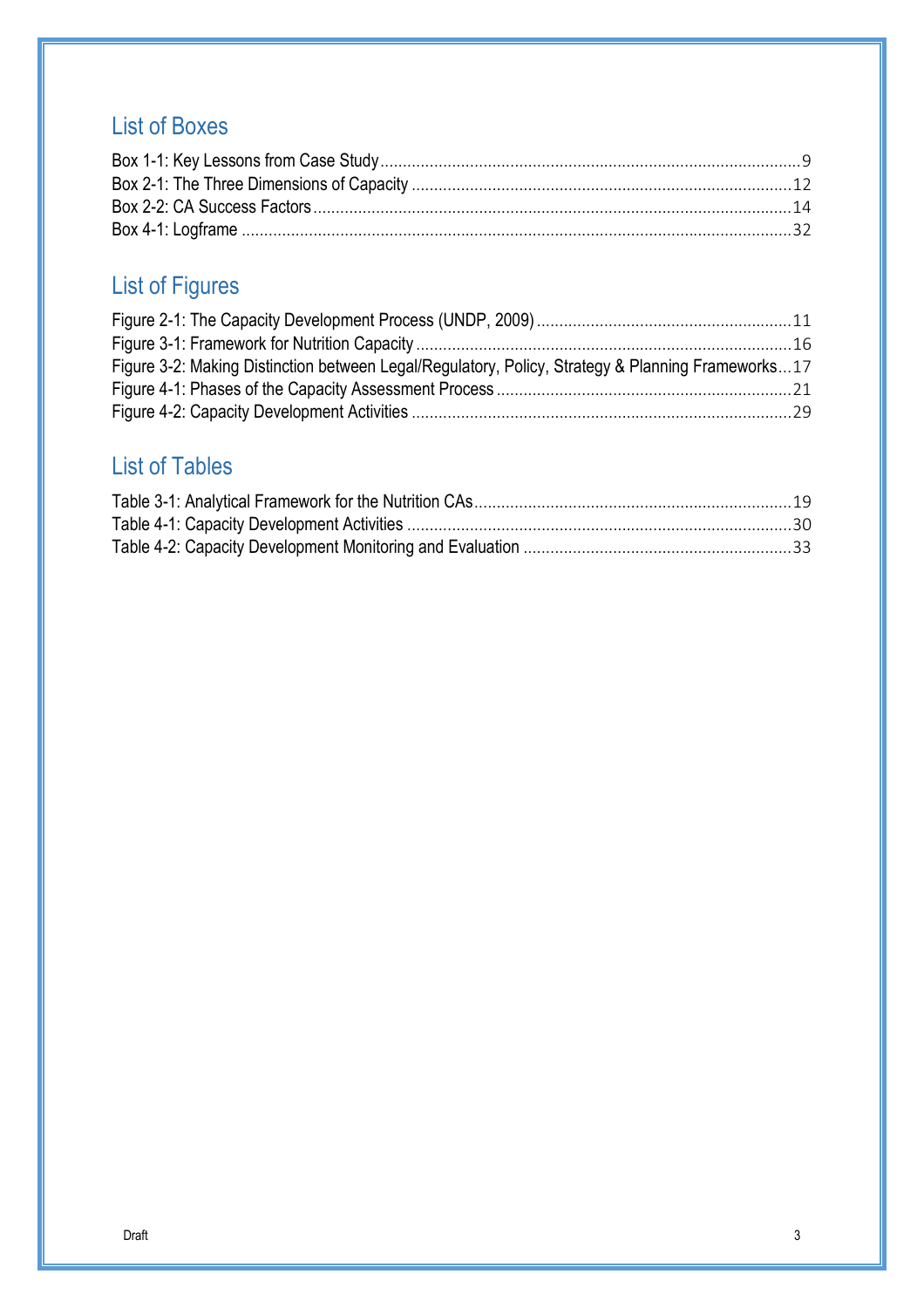## Acronyms

| <b>Capacity Assessment</b>                              |
|---------------------------------------------------------|
| <b>Capacity Development</b>                             |
| Comprehensive Food Security and Vulnerability Analysis  |
| Civil Society Organization                              |
| Demographic Health Survey                               |
| Food and Agriculture Organization                       |
| International Fund for Agriculture Development          |
| International Food Policy Research Institute            |
| Monitoring and Evaluation                               |
| Multiple Indicator Cluster Surveys                      |
| Multi-stakeholder Platform                              |
| Non-governmental Organisation                           |
| Renewed Efforts Against Child Hunger and Undernutrition |
| UN Sustainable Development Goals                        |
| <b>Scaling Up Nutrition Movement</b>                    |
| <b>Terms of Reference</b>                               |
| United Nations Development Programme                    |
| United Nations Children's Fund                          |
| World Food Programme                                    |
| World Health Organisation                               |
|                                                         |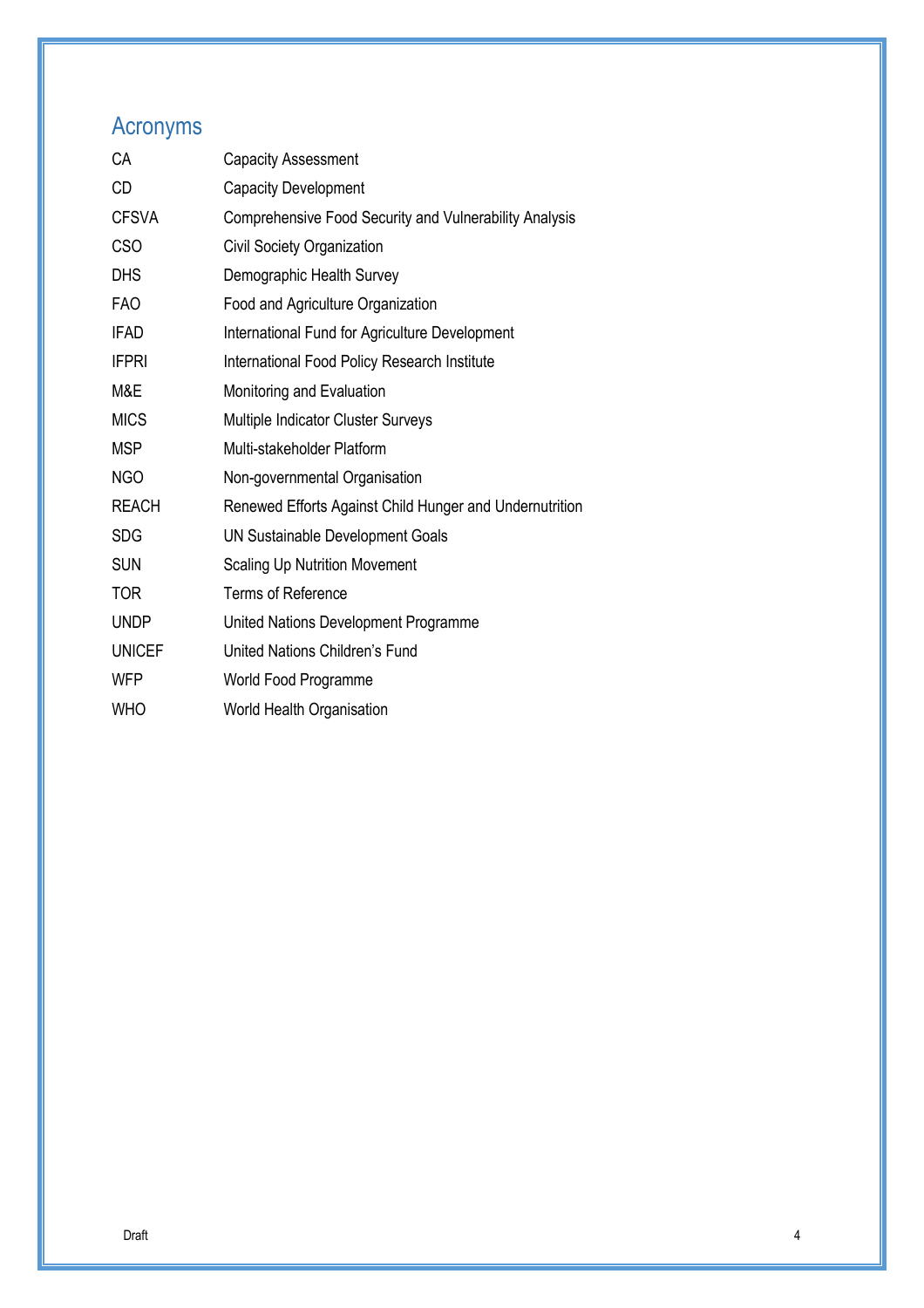## **Executive Summary**

Malnutrition in all its forms continues to hamper the lives and opportunities of millions of people worldwide. National governments are increasingly recognizing the importance of nutrition for development, and are taking responsibility for addressing nutrition challenges in their countries. However, while commitments to good policy and adequate resources have grown, capacities to deliver on those commitments and invest effectively have often not kept pace due to capacity challenges. The 2030 Agenda for Sustainable Development places strong emphasis on integrated approaches and has a particular relevance for addressing the determinants of malnutrition. The UN system is among key players supporting governments to realise national nutrition targets and goals.

Capacity development is the process of creating and building capacities and their (subsequent) use, management and retention. It is a long-term gradual and incremental process that should be designed with iterative approaches that allow for continuous diagnosis and adjustments along the way. It should be planned with a long-term perspective and with inbuilt sustained commitment and resourcing. Sustainable capacity development processes should seek to institutionalise results and processes as this provides anchorage and stability while the long-term focus provides the time for people, organisations and society to absorb and institutionalise change. Sustainable capacity development actions seek to ensure that national and local actors find their own way of solving problems and adapting to change. This enhances ownership and ensures that national actors take control and command over capacity development activities, and are able to translate commitment into effective actions.

This guidance package has been developed by the United Nations (FAO, UNICEF, WFP, WHO) in consultation with country stakeholders and is intended to support countries to comprehensively assess capacity needs for effective scale up of nutrition actions. It provides a holistic multi-sectoral, multi-stakeholder, multi-dimensional and multi-level model for assessing capacity with the objective of sustainable capacity development in nutrition. It responds to the need for a basic standardized approach which recognises governments as the primary stakeholders and provides a framework that helps define and operationalise capacity assessment as part of broader capacity development initiatives. It is a practical resource for country-level stakeholders, in particular Scaling-Up Nutrition focal points, sector focal points, national nutrition coordinators, UN, civil society organizations, academia staff and consultants involved in facilitating, coordinating and/or conducting capacity assessments for nutrition.

**Section 2** provides an overview of the five steps of the capacity development process, which include: engagement with stakeholders, assessment of capacity needs, formulation of a capacity development response, implementation of a capacity development response, and evaluation of capacity development. Capacity assessments can effectively link country capacity assets and needs to development and nutrition goals, and create or sustain momentum to support action.

Capacity development in nutrition is complex due to the multi-faceted causes of malnutrition. Section 2 outlines principles that can guide a holistic capacity assessment process in nutrition:

- Multi-dimensional view
- Multi-sectoral approach
- Multi-stakeholder participation
- Multi-level focus
- Focus on functional and technical capacities

**Section 3** details the framework for nutrition capacity assessment, including the definition of its various elements. It builds on other models such as those of FAO, UNDP and WFP and attempts to simplify a multi-dimensional presentation for better visualization. The framework is flexible and can be adapted to different needs to suit specific contexts, based on the objectives of each assessment. Its elements include: multi-sectoral capacities where efforts of all sectors in nutrition converge and align towards a common purpose within a shared platform and sectoral capacities that are unique to the mandate of each sector. The framework includes four capacity areas to be considered for each dimension for multi-sectoral and sectoral capacities: (i) Policies, programmes and frameworks (ii) Resources and infrastructure (iii) Coordination and partnerships (iv) Evidence-based decision-making.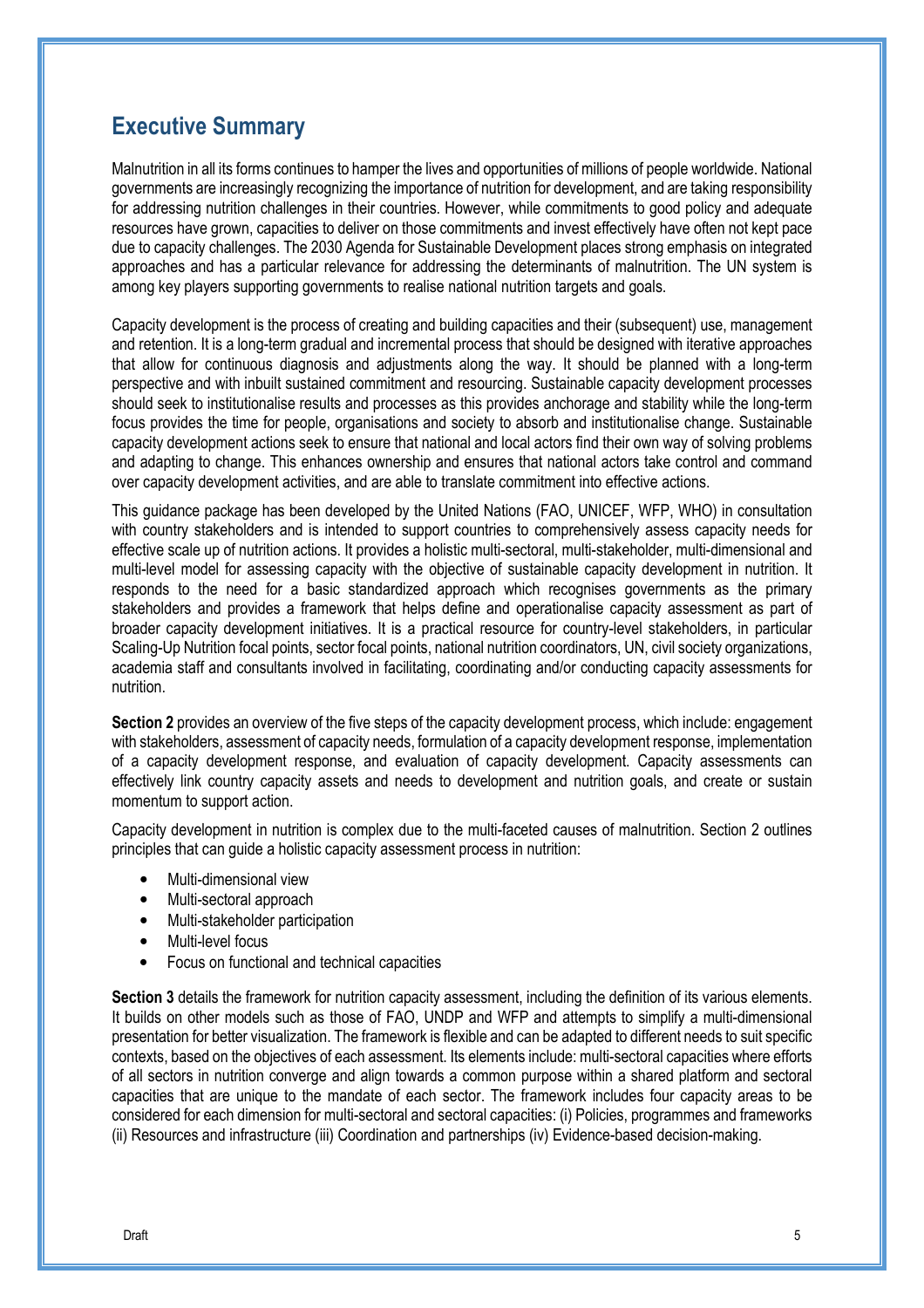Section 3 also provides an analytical framework with indicators that help track progress of capacity development over time. The analytical framework for nutrition capacity assessment contains key indicators that help to measure capacity development against each of the four capacity areas, further divided into a number of themes.

**Section 4** describes the following three phases of a capacity assessment process:

- Phase 1 Preparation: The preparatory phase is one of the most important phases and it builds a foundation for a successful capacity assessment. This is the phase that sees the initiation of dialogue with stakeholders and building consensus on a common vision on the capacity assessment and its added value.
- Phase 2 Execution: This phase builds on activities initiated during the preparatory phase, while moving into the actual data collection, analysis and reporting.
- Phase 3 Formulation of capacity development response: The capacity development design phase aims to identify innovative ways in which the capacity gaps can be sustainably developed.

This section also provides practical tips on how to plan and execute each of the three phases for a comprehensive capacity assessment exercise that links directly into a broader national process.

In addition to the guidance note, a complementary selection of **Tools & Resources** is available as a separate document. This part of the guidance package should be used alongside Section 4.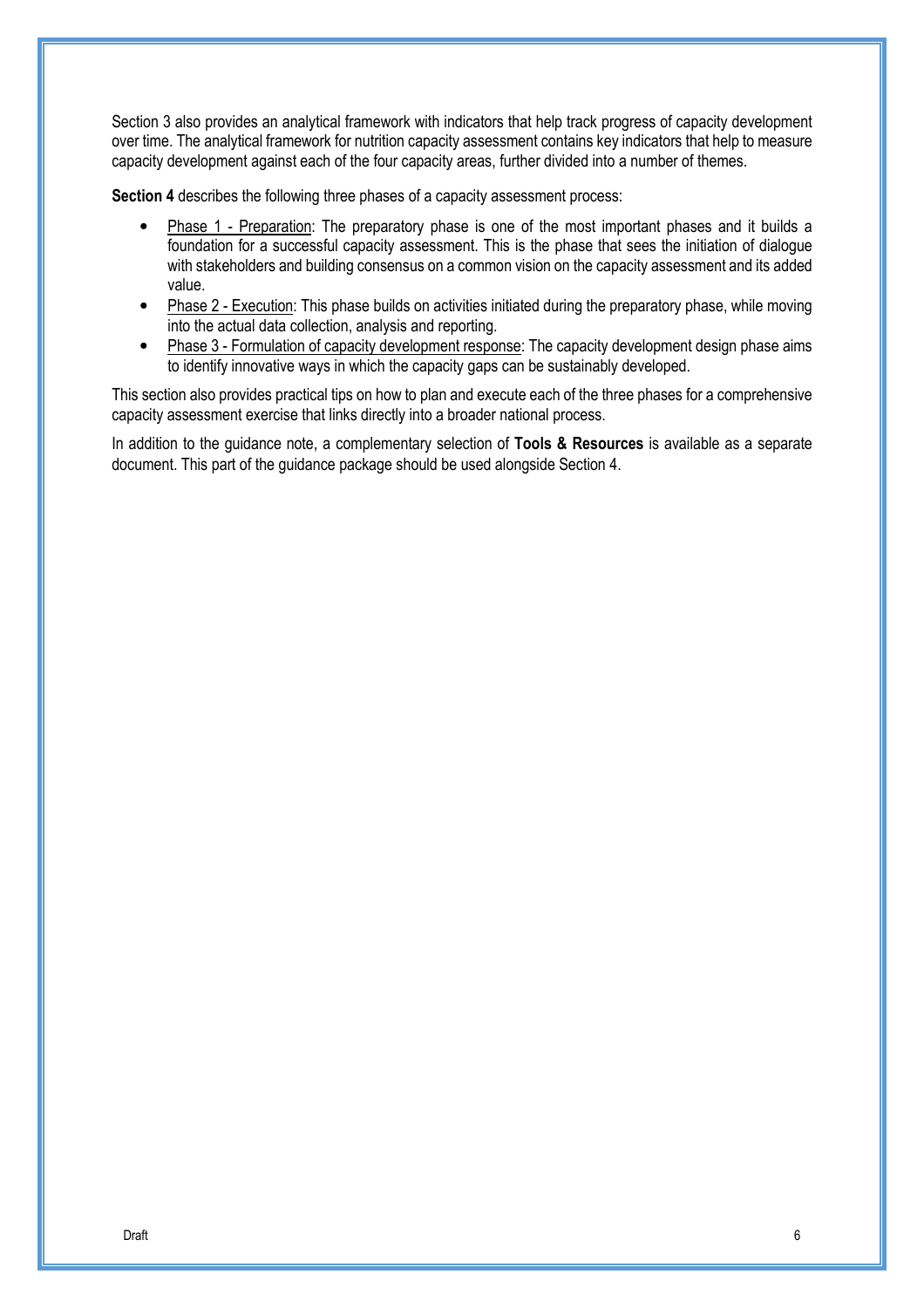## **1 Introduction**

#### **1.1 Nutrition Context – A Brief Overview**

Malnutrition in all its forms continues to hamper the lives and opportunities of millions of people worldwide. Globally, stunting rates are dropping, but 159 million children around the world are still affected; 41 million are overweight while wasting still threatens the lives of 50 million children across the globe (UNICEF/WHO/World Bank 2015). Improvements in nutrition will contribute significantly to reducing poverty, and to achieving health, education, and employment goals (IFPRI, 2014; UN Network/UNSCN, 2015). Many countries have made significant progress towards reducing hunger and malnutrition, but much remains to be done to achieve global and national nutrition targets.

The 2030 Agenda for Sustainable Development places strong emphasis on integrated approaches and has a particular relevance for addressing the determinants of malnutrition. To galvanize global, regional and country efforts and support the achievement of global nutrition targets, there have been important alliances, movements, initiatives and calls to action launched by the international community. These include but are not limited to; the Scaling Up Nutrition (SUN) Movement<sup>1</sup>; the World Health Assembly (WHA) global nutrition targets<sup>2</sup>, diet related non-communicable diseases (NCD) targets<sup>3</sup>, the Zero Hunger Challenge<sup>4</sup>, the Second International Conference on Nutrition (ICN2)'s Rome Declaration on Nutrition<sup>5</sup> and Framework for Action and the United Nations Decade of Action on Nutrition<sup>6</sup>.

The active participation of countries within the SUN Movement (launched in 2010 to support intensified multisectoral action to achieve global nutrition goals) demonstrates that national governments are increasingly recognizing the importance of nutrition for development, and are taking responsibility for addressing nutrition challenges in their countries. This momentum is building on global and country efforts that started following the 1992 International Conference on Nutrition. However, while commitments to good policy and adequate resources have grown, capacities to deliver on those commitments and invest effectively have often not kept pace due to capacity challenges.<sup>7</sup>

The United Nations system is among the key players supporting governments to realise national nutrition targets and goals. Several of the largest United Nations agencies' mandates are strongly centred on nutrition, including Food and Agriculture Organisation (FAO), International Fund for Agricultural Development (IFAD), United Nations Children's Fund (UNICEF), World Food Programme (WFP) and World Health Organisation (WHO). The comparative advantage of the UN system in nutrition is its presence in all countries, convening power, multisectoral nature and specialised expertise in a range of areas including evidence generation, nutrition policy development, planning, programme implementation, and evaluation. The UN is well placed as a key partner to strengthen national capacities for nutrition and makes available critical skills, resources and tools that countries can utilise to facilitate transformative changes to effectively and sustainably address malnutrition while strengthening national capacities.

<sup>1</sup> The SUN Movement was launched in 2010 to support intensified multi-sectoral action to achieve global nutrition goals, and has been influential in keeping nutrition on the international agenda and in encouraging and reinforcing country-level efforts in advocacy and social mobilization to address undernutrition. (SUN, 2014)

<sup>2</sup> The World Health Assembly Resolution 65.6 endorsed a Comprehensive implementation plan on maternal, infant and young child nutrition, which specified a set of six global nutrition targets. (WHO, 2012)

<sup>3</sup> Following the Political Declaration on Non-communicable Diseases (NCDs) adopted by the UN General Assembly in 2011, WHO developed a global monitoring framework to enable global tracking of progress in preventing and controlling major non-communicable diseases and their key risk factors. (WHO, 2011)

<sup>4</sup> The 2012 Zero Hunger Challenge is a call to action by the United Nations Secretary-General to all member countries to work towards a unified goal to end hunger and malnutrition within a generation. It serves to mobilize high-level commitment to ending hunger and undernutrition, including stunting, and it recognizes existing efforts to combat malnutrition and hunger. (Zero Hunger Challenge, 2012)

<sup>5</sup> The Second International Conference on Nutrition's (ICN2) Rome Declaration on Nutrition 2014, endorsed by 162 Member States, is a commitment to eradicate hunger and prevent all forms of malnutrition worldwide. (FAO/WHO, 2014 RDN)

<sup>6</sup> The Framework for Action on Nutrition 2014 sets out sixty possible policy and programme options that governments may incorporate into their national policy and planning frameworks for nutrition, health, agriculture, social protection and development. (FAO/WHO, 2014 FAN)

<sup>7</sup> The Global Nutrition Report 2016 states that only properly resourced commitments (in terms of both human and financial capacity) will drive implemented action.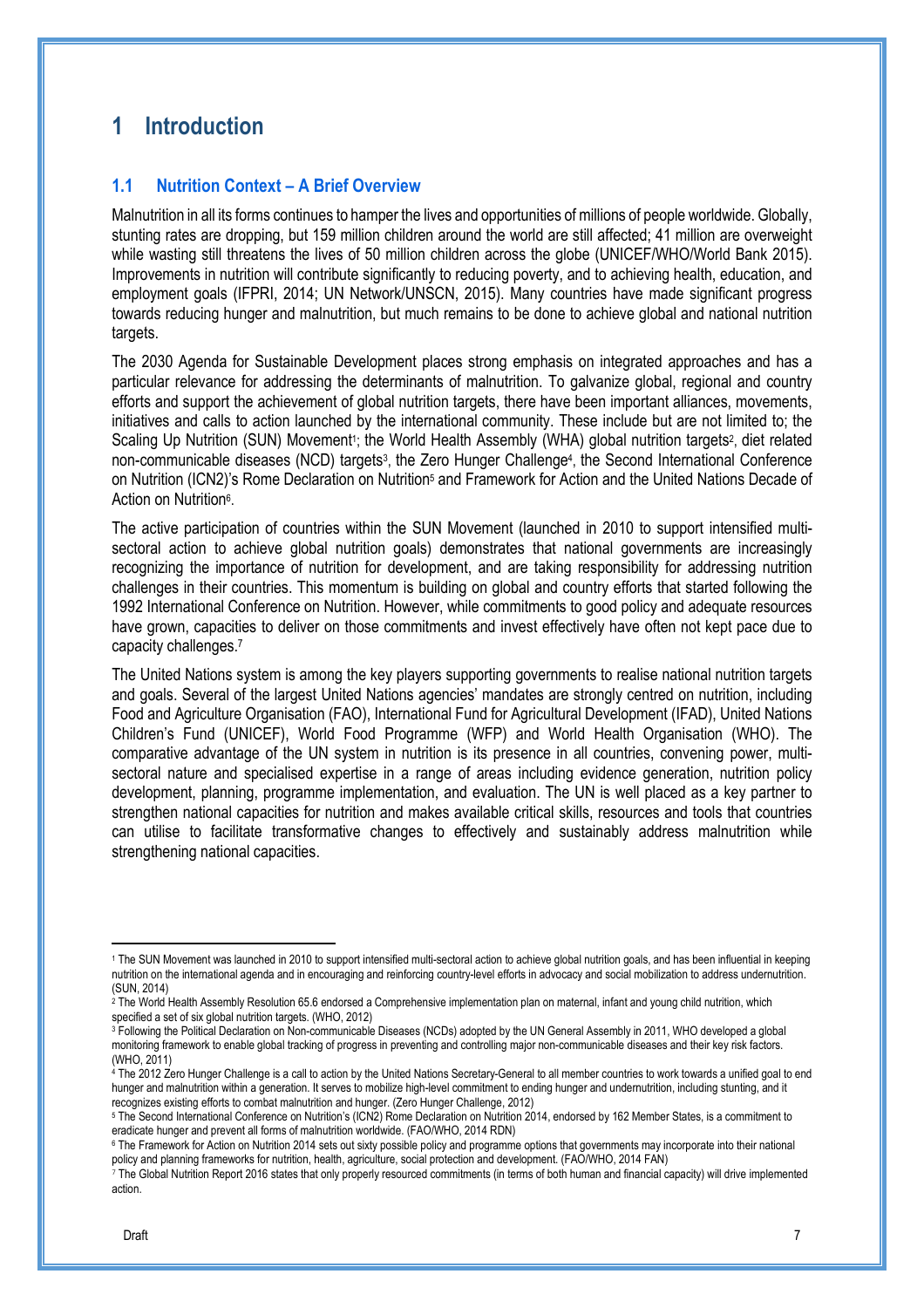#### **1.2 Why Capacity Development Matters**

#### *1.2.1 Capacity Development*

Capacity development (CD) is the process of creating and building capacities and their (subsequent) use, management and retention (UNDP, 2008). It can also be defined as the process whereby individuals, organisations and societies as a whole unleash, strengthen, create, adapt and maintain capacity over time (OECD, 2011). Capacity development is a perpetually evolving process of growth and positive change. It is a gradual and incremental process, should be designed with iterative approaches that allow for continuous diagnosis and adjustments along the way. It should be planned with a long-term perspective and with inbuilt sustained commitment and resourcing.

Sustainable CD processes should seek to institutionalise results and processes. The formulation and upgrading of policies creates a conducive environment for change and is an opportunity to enhance uptake, upscale and sustainability of CD actions. Capacities can also be institutionalised by incorporating new knowledge into national curricula or systems, ensuring that new skills are utilised regularly in relevant tasks or ensuring that procedural changes are embedded in existing structures and institutions. This provides anchorage and stability while the longterm focus provides the time for people, organisations and society to absorb and institutionalise change.

Sustainable CD actions also have the objectives of ensuring that national and local actors (government, civil society organizations (CSOs), academia, business, communities, etc.) develop the capacity to find their own way of solving problems and adapting to change. Subsequently, CD has more to do with the quality of engagement with national and local actors rather than the quantity of outputs being produced; integrating longer-term interventions rather than standalone training; and in general promoting learning and change "from within" rather than providing inputs from the "outside" (FAO, 2015 LM1). This enhances ownership and ensures that national actors take control and command over CD activities, and are able to translate commitment into effective actions.

#### **1.3 Purpose of the Guidance Package**

This guidance package is intended to support countries to comprehensively assess multi-sectoral and sectoral capacity needs for effective scale up of nutrition actions and subsequent design of a capacity development response that is integrated into a broader national capacity development agenda for nutrition. It provides a framework that helps define and operationalise a capacity assessment (CA) as part of broader CD initiatives. This package responds to the need for a basic standardized approach which recognises the government as the primary stakeholders with the expectations that partners should align to national priorities. It therefore ensures that the capacities of all key sectors, stakeholders, and levels are routinely addressed.

Specifically, the guidance package will support stakeholders to:

- (i) Integrate capacity assessments into a broader long term nutrition capacity development agenda with sustained commitments to support implementation.
- (ii) Comprehensively identify capacity needs at national, subnational and local levels to achieve national nutrition targets.
- (iii) Promote a shared understanding of the priority CD actions to address existing capacity gaps and identify opportunities for CD support
- (iv) Define the Monitoring and Evaluation (M&E) system to track capacity development outcomes over time and promote continuous learning among stakeholders.

This guidance package provides a holistic multi-sectoral, multi-stakeholder, multi-dimensional and multi-level model for assessing capacity with the objective of sustainable capacity development in nutrition. It puts emphasis on functional capacities that are applicable for good nutrition governance from a multi-sectoral and sectoral perspective. It can also be adapted and applied to assess various technical disciplines relevant to nutrition such as Health, Education, Agriculture, Social Protection, WASH, etc.

The guidance package focuses on government bodies that are instrumental in supporting nutrition scale-up at national and sub-national levels. This includes various ministries, agencies and departments involved in policy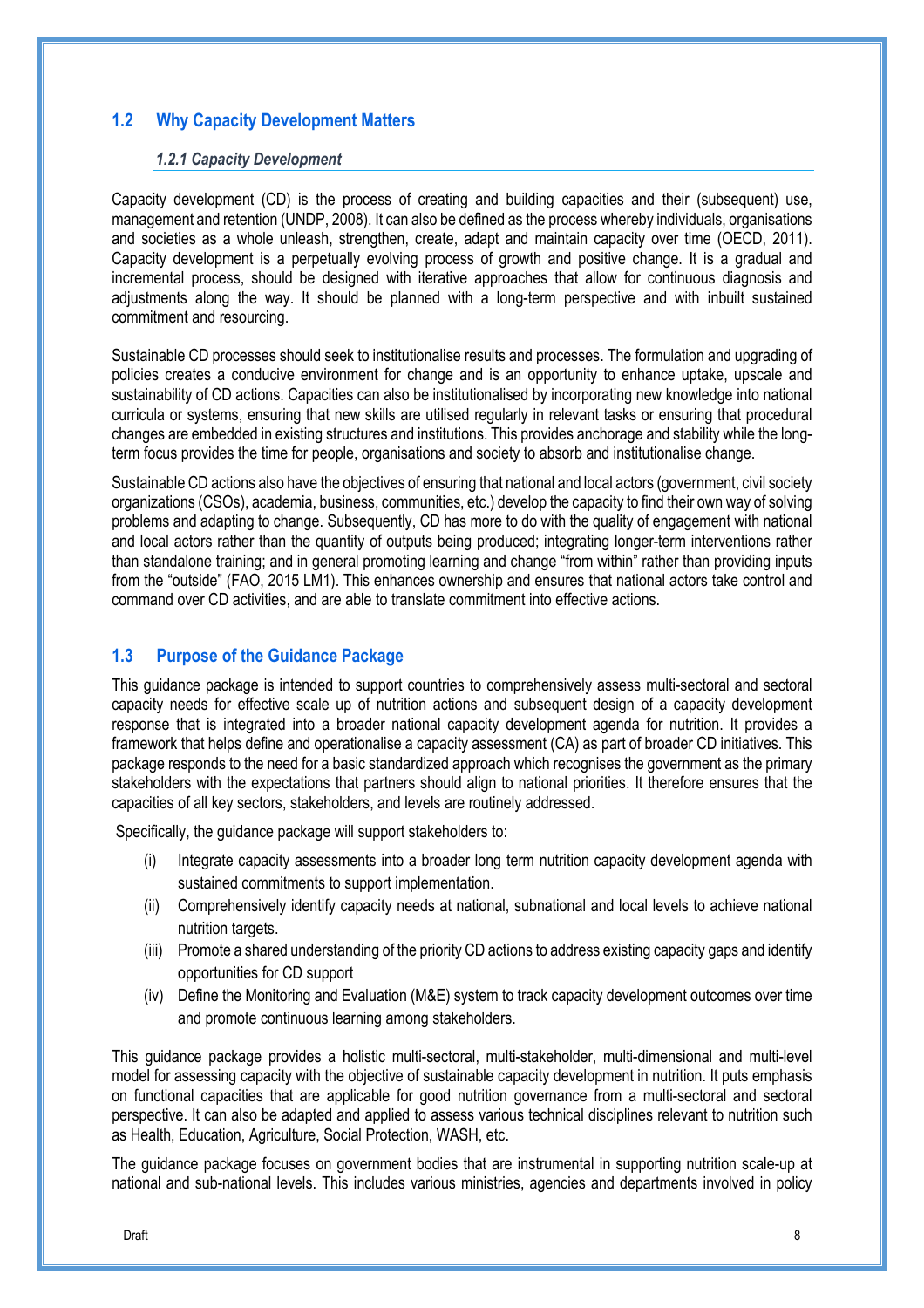development, implementation, coordination, financing, research and evidence generation, etc. The package can also be used to assess the capacity of other actors, as it recognizes the crucial roles played by other key stakeholders in nutrition governance (in particular CSO, but also the media, the private sector, etc.). The focus of the CA for these other actors will be based on their main role and support to nutrition priorities in the country.

This guidance package provides a comprehensive guide on CA and includes a selected number of complementary tools and resources that are flexible and adaptable to different country contexts. In terms of process, it emphasizes the need to use multi-disciplinary teams which have highly specialized knowledge of CD and other relevant areas of expertise. The process and methodology applied takes into account the importance of embedding learning. It is designed as a living document, and just as CD is a process, it is anticipated that it will evolve over time to be continually strengthened based upon experience.

#### **Intended audience**

The guidance package is a resource for country-level stakeholders, in particular SUN focal points, sector focal points, national nutrition coordinators, UN, CSO, academia staff and consultants who will be facilitating, coordinating and/or conducting capacity assessments for nutrition. Country level decision-makers and managers should be familiar with the key principles and concepts to guide the adaptation of the methodology to the country needs. They should find this resource useful for promoting dialogue around capacity development.

#### **1.4 Development of this Guidance Package**

This guidance package is a product of UN interagency efforts to support national capacities to scale-up nutrition. It was developed by the main UN agencies working in nutrition (FAO, UNICEF, WFP, WHO) through an interagency process that led to a decision to harmonize all existing UN agency CA tools and methodologies for nutrition (see Annex 5.2). The process was coordinated and supported by the UN Network for SUN/REACH<sup>8</sup> Secretariat, and took its preliminary shape with the following three parts:

- (i) Firstly, an analysis of the various CA tools implemented by the UN agencies which revealed significant areas of overlap as a number of the tools are greatly influenced by one another.
- (ii) Secondly, a case study involving several countries was conducted in October 2015 in order to gather country-level experiences and lessons based on previous UN supported CAs (see Box 1-1 for key lessons). Both UN nutrition focal points and government personnel from six countries (Bangladesh, Ghana, Malawi, Niger, Tanzania and Uganda) participated in the case study.
- (iii) Thirdly, a two day interagency workshop took place on 4-5 November 2015 to deliberate on the findings and to establish the next steps. A joint UN Network decision was made to harmonise the UN CA approaches and devise a guidance package for use at the country level. Additionally, a framework for capacity assessment for nutrition took its initial shape (see more details in chapter 3).

#### **Box 1-1: Key Lessons from Case Study**

- *Aligning the assessment with national priorities and planning processes facilitates adoption of the recommendations and their integration into government planning cycles including resource mobilization.*
- *Putting in place a national capacity development response plan that clearly designates stakeholders' roles and responsibilities and which is preferably coordinated through a supra-ministerial body to facilitate implementation.*
- *Best results can be achieved if the development partners harmonize their CA and CD approaches and efforts.*
- *Capacity assessment should be an on-going process that is adaptive and constantly reviewed as country situations are often evolving (social, policies, economic, environmental changes).*
- *The capacity response plan should include both medium and long term CD strategies, which should be re-assessed on a continuous basis.*
- *Multi-agency collaboration enables a broad scope to the assessment.*
- *Competencies and quality of consultants/facilitators should be an important consideration in CA and CD processes.*
- *Ensuring sufficient government leadership is key while also including all relevant sectors and actors.*
- *Post-assessment advocacy facilitates adoption, funding and implementation of recommendations.*

 $\overline{a}$ 

<sup>&</sup>lt;sup>8</sup> REACH – Renewed Efforts Against Child Hunger and Undernutrition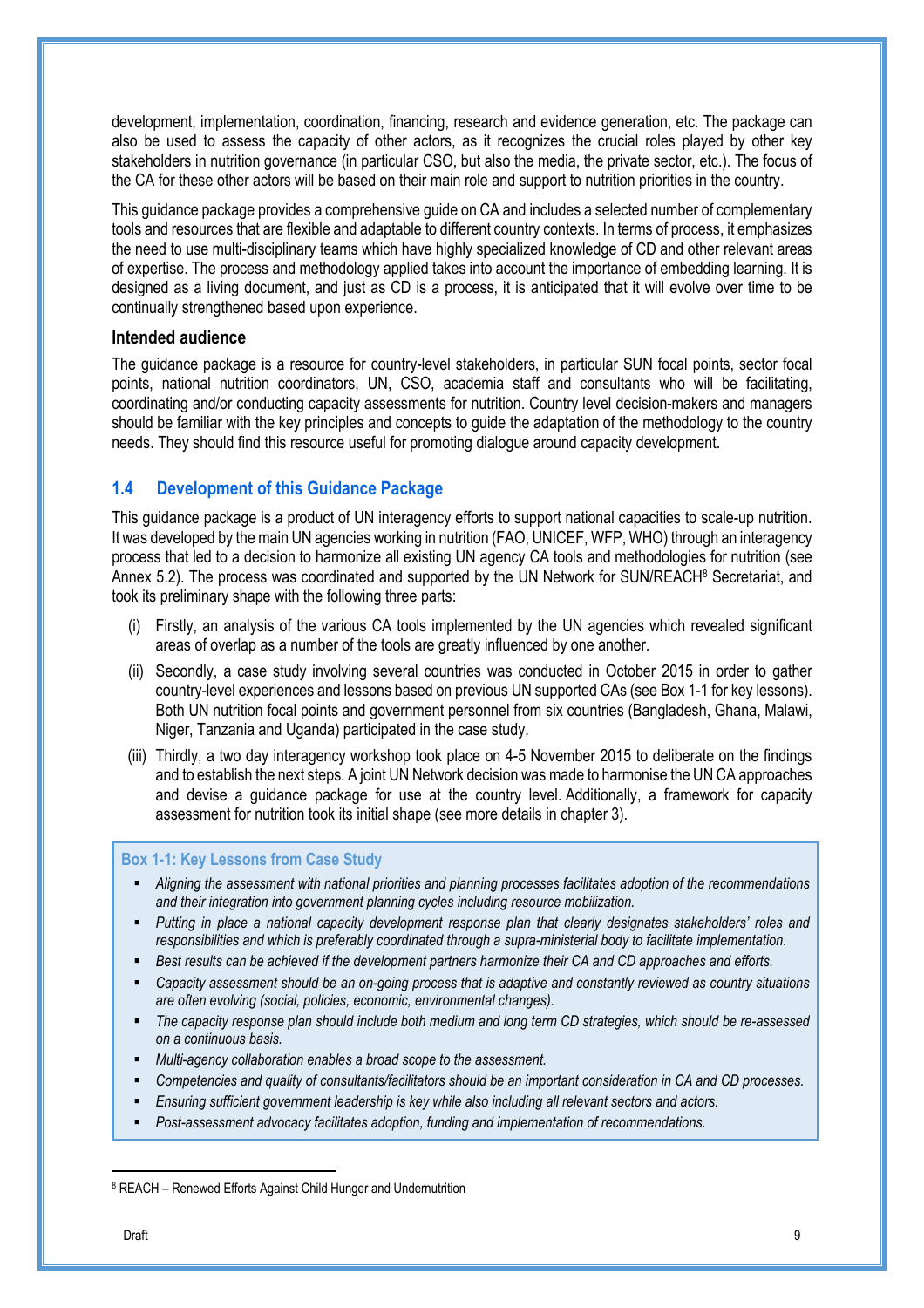#### **1.5 Structure of the Guidance Package**

This guidance package is organized into the following main chapters:

**Section 2**: Describes capacity development as a long-term perspective, its five steps, including the principles of a comprehensive CD. Also included is a description of capacity assessment as a precondition of achieving CD.

**Section 3:** Describes the framework for nutrition capacity assessment, including the definition of its various elements. It also provides an analytical framework with indicators that help track progress of capacity development over time.

**Section 4:** Describes the three phases of a capacity assessment process and provides practical tips on how to navigate successfully through each of the phases. These phases are: preparation, execution and formulation of CD response.

**Section 5:** Provides an annex with additional useful resources, and references

**Tools & Resource Package:** In addition to the guidance note, a complementary selection of Tools & Resources is available as a separate document. This part of the guidance package should be used alongside section 4 on the capacity assessment phases.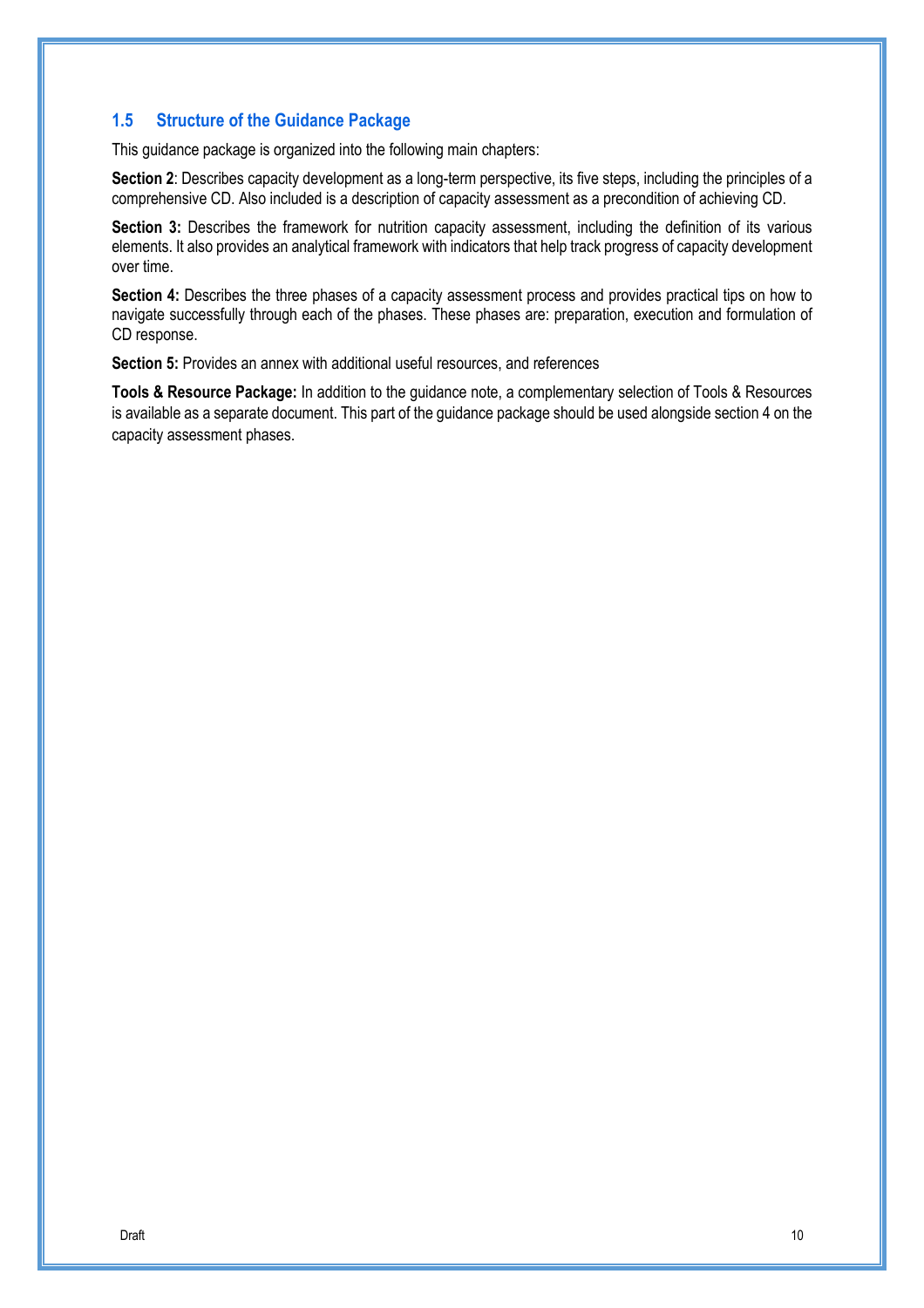## **2 Capacity Development Process**

#### **2.1 Capacity Development Steps**

Capacity development is made up of the following five steps, engagement, assessment, formulation, implementation and evaluation, all embedded into a programming process (see figure 2-1):

- Engagement of stakeholders on capacity development: This step helps to embed CD into a political context of institutional reform. It requires stakeholders to show commitment and sponsorship of the CD agenda and integrate the agenda in national priorities and plans.
- (ii) Assessment of capacity assets and needs: Helps to establish which capacities to prioritise and how to incorporate them into national and local strategies, sector thematic programmes and budgets.
- (iii) Formulation of capacity development response: Findings of a CA are a starting point to developing a capacity development response to address capacity gaps that need to be strengthened.
- (iv) Implementation of a capacity development response: This should be an integral part of the implementation of a plan or programme in which the response is embedded.
- (v) Evaluation of capacity development: Promotes accountability, performance management and learning.

While this guidance package has the main focus on Step 2- Capacity Assessment, each of the five steps have a crucial bearing on the CD approach. This package therefore builds on step 1 (engaging stakeholders) and creates linkages with step 3 by embedding the capacity development response into a national plan or programme. Implementation of CD (step 4) and evaluation of CD (step 5) are both beyond the scope of this guidance package.



#### **Figure 2-1: The Capacity Development Process (UNDP, 2009)**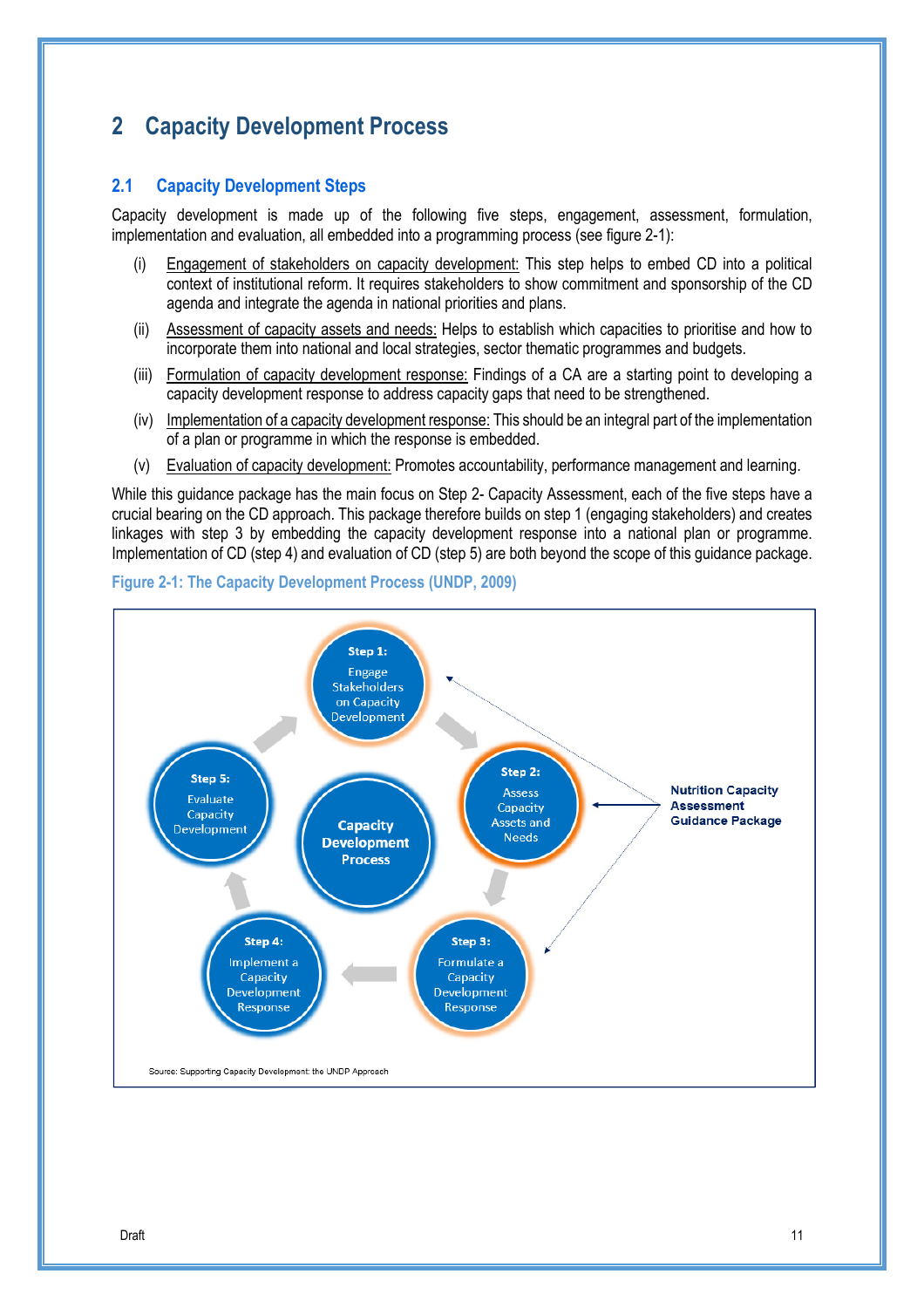#### **2.2 Principles for Comprehensive Capacity Development**

Capacity development in nutrition is complex due to the multi-faceted causes of malnutrition. Defining capacity development actions therefore requires an understanding of the landscape of actors involved or required to address the determinants of malnutrition, based on country context. Below is a set of principles that can guide a holistic CD as well as CA processes in nutrition:

- Multi-dimensional view
- Multi-sectoral approach
- Multi-stakeholder participation
- Multi-level focus
- Focus on functional and technical capacities

#### *2.3.1. Multi-Dimensional View*

For a comprehensive CA in nutrition, a systemic multi-dimensional approach that assesses the enabling environment, organisational and individual level capacities should be adopted. The three dimensions of capacity are interdependent, if one or the other is pursued on its own, development becomes skewed and inefficient. Many capacity development initiatives traditionally focus on strengthening the skills and knowledge of individuals through training: however, through extensive evaluations and reviews, it has been shown that this is not enough to create the necessary desired changes. (UNDP, 2009) This means that any CD will be inadequate if it does not take into account conditions and dynamics that reside across all dimensions of capacity.

#### **Box 2-1: The Three Dimensions of Capacity<sup>9</sup>**

The **enabling environment or system** level relates to the socio-economic and political context and the legislative<sup>10</sup> and regulatory11 environment in which organizations and individuals operate.

The **organizational** level relates to the nature and functioning of public or private agencies (CSO, tertiary education and training institutions and networks12). Organizations provide the framework for individual capacities to connect and deliver nutrition actions efficiently and effectively, beyond the capability of one or a few people. This level also includes community– based initiatives linked to village structures, such as village health committees. Capacity at the organizational level analyses how organizations work and highlights entry-points for possible change.

The **individual** level relates to the skills, knowledge and attitudes (competencies) of individuals such as public servants and staff of organizations, producers, local service providers, technicians, food inspectors etc. Access to resources and experiences that can develop individual capacity are largely shaped by the organizational and environmental factors described above. Detailed capacity assessments at the individual level are generally conducted within the context of an organizational assessment or through performance management systems and are the responsibility of the organizations concerned.

*Adapted from UNDP 2009* 

#### *2.3.2. Multi-Sectoral Approach*

This package pays specific attention to assessing capacity needs, to prioritize, plan, implement and manage the scale-up of nutrition actions in a multi-sectoral way. The causes of malnutrition are multi-faceted. According to the widely-accepted UNICEF conceptual framework, good nutritional status in a child is a result of three necessary conditions: 1) household food security; 2) access to good curative and preventative health care and sanitary environment, including access to clean water and proper sanitation**;** and 3) the knowledge and the capacity to provide the appropriate care for the child. (UNICEF, 1990) Subsequently, governments need to be capable of coordinating policy interventions across a number of sectors to deal with the multiple causes of undernutrition. (Acosta/Fanzo, 2012) This provides overall convergence of all sectoral efforts and accountability in nutrition.

<sup>9</sup> *Adapted from FAO, UNDP and PHN paper.*

<sup>&</sup>lt;sup>10</sup> This refers to the complete body of legal texts including laws, regulations and standards.

<sup>11</sup> This refers to the subsidiary legal instruments, normally used by Ministers and not by Parliament which prescribe mandatory requirements and provide supplementary details that are left open in the main legislation.

<sup>&</sup>lt;sup>12</sup> For instance, central and decentralized government agencies and ministries, social protection services, laboratories, national agricultural research systems, enterprises, cooperatives, chambers of Agriculture, consumer groups, community-based organizations, NGOs, and formal and non-formal education and training institutes.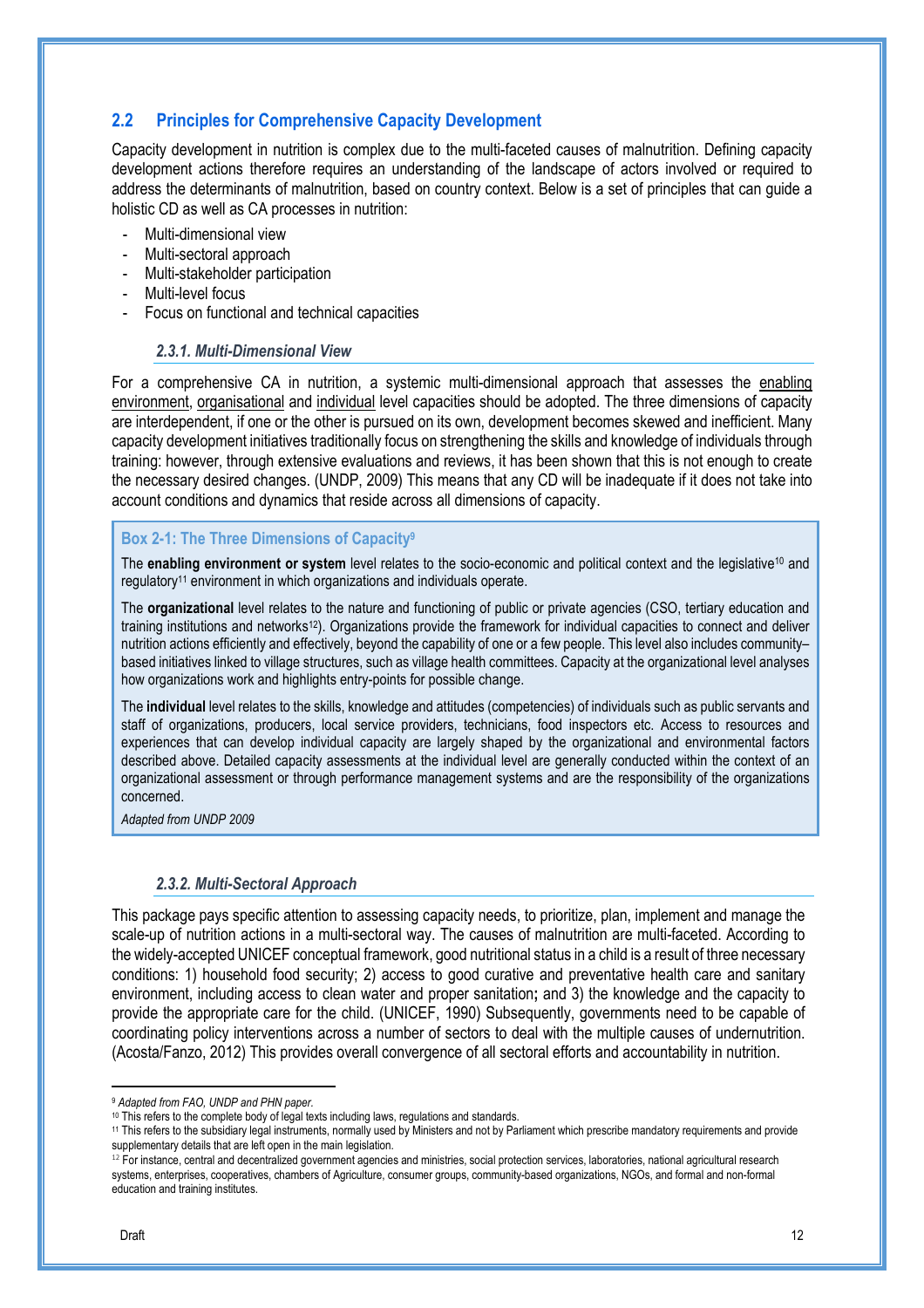The arrangements to govern a multi-sectoral approach in nutrition may vary from country to country. Countries have established multi-sectoral platforms at different levels with participation of different stakeholders. In the context of the SUN Movement, nutrition at the country level is coordinated by the Multi-stakeholder Platform (MSP) at national and sub-national levels. The SUN Focal Point works to support the government to ensure participation of all relevant sectors and stakeholders. These multi-sectoral efforts may be led by a supra-ministerial government body or by a line ministry and may have a supporting coordination unit<sup>13</sup>. It is recommended that each country have a common results framework around which all sectors align.

#### *2.3.3. Multi-stakeholder Participation*

It is important to recognise that CD activities are joint efforts between government and other actors, both national and international. Key government stakeholders include business, academia, research, donors, UN, CSOs, etc. Depending on functions and roles, stakeholders work in collaboration and/or partnerships and are brought together through coordination mechanisms at different levels, some led by government and some led by other actors. The roles and responsibilities of these stakeholders vary according to their comparative advantage, country context, geographic presence, etc. The capacity development roles may range from technical assistance to funding, implementation, and advocacy, among other areas. However, to deliver on these, each of the actors requires to have in place the relevant capacities. For example, CSOs will require the capacity to hold the government accountable.

Within the SUN Movement, the stakeholders are organised in the form of networks (CSO, government, donors, business and UN). These networks provide opportunities for coordinating CD support to the government as well as for strengthening capacity development efforts within each network.

#### *2.3.4. Multi-level Focus*

Capacity development for nutrition is needed at both the central (national) and local levels (regions, districts, counties, etc.) to ensure coherence in translating commitments and policy decisions into meaningful actions. For example in the health sector, commitments to nutrition expressed in a national development plan are translated into sector plans which are then translated into operational plans at district levels and updated protocols in health facilities. Key factors to consider are countries' characteristics regarding decentralisation structure and administrative make-up as these affect leadership, decision-making, power relations, resource allocation and planning. The roles and responsibilities of each level help to define capacity needs for scaling up nutrition. For example, in countries with a more centralised system of governance, resource allocation, planning and implementation decisions take place at the central level. On the other hand, in countries with devolved governance structures, the central level may have the dominant role in regulation, policy and legislation, while the local level will be responsible for implementation and resource allocation.

#### *2.3.5. Focus on Functional and Technical Capacities*

A comprehensive CD usually involves strengthening both technical and functional capacities. These two types of capacities are inherently related while at the same time distinct and cut across different disciplines.

**Technical capacities** are associated with particular areas of professional expertise, such as infant and young child feeding, disease prevention and control, agriculture, food security, education, nutrition, etc. They vary and are closely related to the sector or organizational context in focus. Assessment of technical capacities is the responsibility of line ministries with support of relevant partners. The challenge in CA is to go beyond assessing conventional technical capacities, and ensuring that these capabilities enhance the nutrition sensitivity of a particular sector and work to strengthen synergies with other sectors.

**Functional capacities** are essential management skills that enable national, regional and district actors to plan, manage, change and sustain the technical capacities (FAO Corporate Strategy on Capacity Building), regardless of the sector or organization. They are cross-cutting, relevant across various levels and are not associated with

<sup>&</sup>lt;sup>13</sup> The coordination units are established to manage nutrition multi-sectoral and multi-stakeholder coordination at national and sub-national levels. They help convene High-level Nutrition Coordination Mechanisms (convened at the political level), Technical Nutrition Coordination Mechanisms and support the operations of the Sub-national Nutrition Coordination Mechanisms.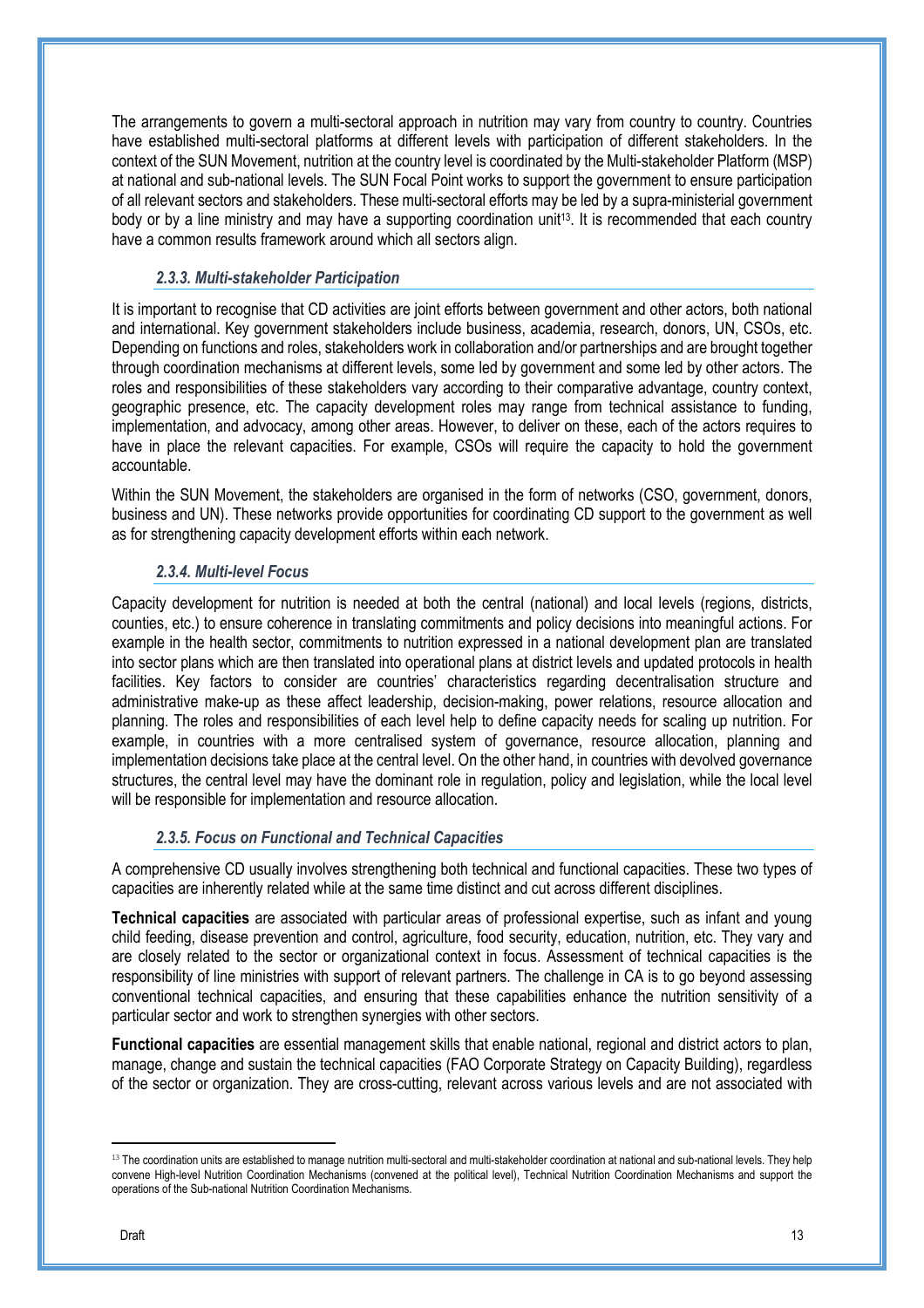one particular sector or theme (UNDP, 2008). They represent the modalities of engagement and the process. These include capacities to lead, manage, communicate, coordinate, adapt and sustain change.

#### **2.3 Capacity Assessment as a Means to Achieving Capacity Development**

Capacity Assessments identify capacity gaps, and highlight the institutional dynamics, that cause a development challenge to persist (FAO, 2015 LM1). They are a useful way to systematically focus dialogue with national and local actors about meaningful interventions to strengthen CD processes, thereby enhancing national ownership of the CD agenda. Capacity assessments can effectively link country capacity assets and needs to development and nutrition goals, and create or sustain momentum to support action. They involve systematic assessments of capacities through structured interviews with key national stakeholders on major nutrition issues, perceptions and suggestions at different levels. CAs also rely on supplementary data to make concrete decisions regarding next steps and strengthen support from development partners as appropriate. These kinds of assessments and discussions can also create champions for change (FAO, 2015 LM2). (See Box 2-2 for CA success factors).

The reason to carry out assessments is not necessarily "to know everything about everything" but to conduct an appropriate level of analysis to support decisions regarding CD (FAO, 2015 LM2). In this way, CAs can be a powerful way to inform capacity development response. Indeed, the risk of not doing a CA is that underlying causes of a problem and associated capacity gaps might be overlooked, and there may be a differing sense of priorities among stakeholders. Effective CD begins by assessing three fundamental questions. It is the answers to these questions that shape the design of each capacity response, according to the specific priorities and issues at stake. These questions are (UNDP, 2009):

- *Where are we now? This defines the present capacity level, its existing strengths and weaknesses.*
- *Where do we want to go? This defines the vision of what capacity is required for the future. It involves identifying objectives and goals, e.g. as outlined in the national nutrition policy framework and action plan.*
- *What is the best way to get there? This will compare the future with the present situation, and identify the needs to get from the current capacity to the desired future capacity (FAO, 2015 LM2).*

A CA can be conducted at any time in the scaling up nutrition policy and programme management cycle. The need may arise during the preparation of a country multi-sectoral, sectoral or sub-national level strategy, plan or programme; following bottlenecks in implementation; following recommendations from an evaluation, among others. In other cases, the need for capacity assessment is initiated by a development partner for various reasons, e.g. to inform a new programme.

#### **Box 2-2: CA Success Factors**

**Clear Purpose**: Be clear about the broader CD or reform issue that the CA is contributing to. For example, policy/plan development, annual multi-sectoral review, setting up a multi-sectoral coordination architecture, among others. Careful planning of a CA will ensure success. It is critical to plan precisely how information on capacities will be used at the completion of the assessment.

**Country Ownership**: Assessments are much stronger, more legitimate and have more validity if nationally driven by local partners. It is important to remember that national/local actors are both change catalysts and important resources for their countries. Capacity assessments should use participatory approaches that strive to build both national and local ownership. Internally driven assessments are stronger than externally led assessments. Hence, identifying and establishing partnerships with national leaders and high level sponsors is essential.

**Political Support and Commitment**: Engaging a high level sponsor for the CA from the beginning can help rally support for the exercise. This is likely to be a political leader (e.g. Minister, Permanent Secretary, SUN Focal Point), decisionmaker (Permanent Secretary, Director) or any other influential personality. A sponsor who has the ability to mobilize political support can be an asset, especially in CAs with a likelihood of shifting power (e.g. establishing high level coordination mechanisms for nutrition) or if there will be a need to advocate for additional resources from the government to support CD initiatives. The leader can be very useful in (UNDP, 2008):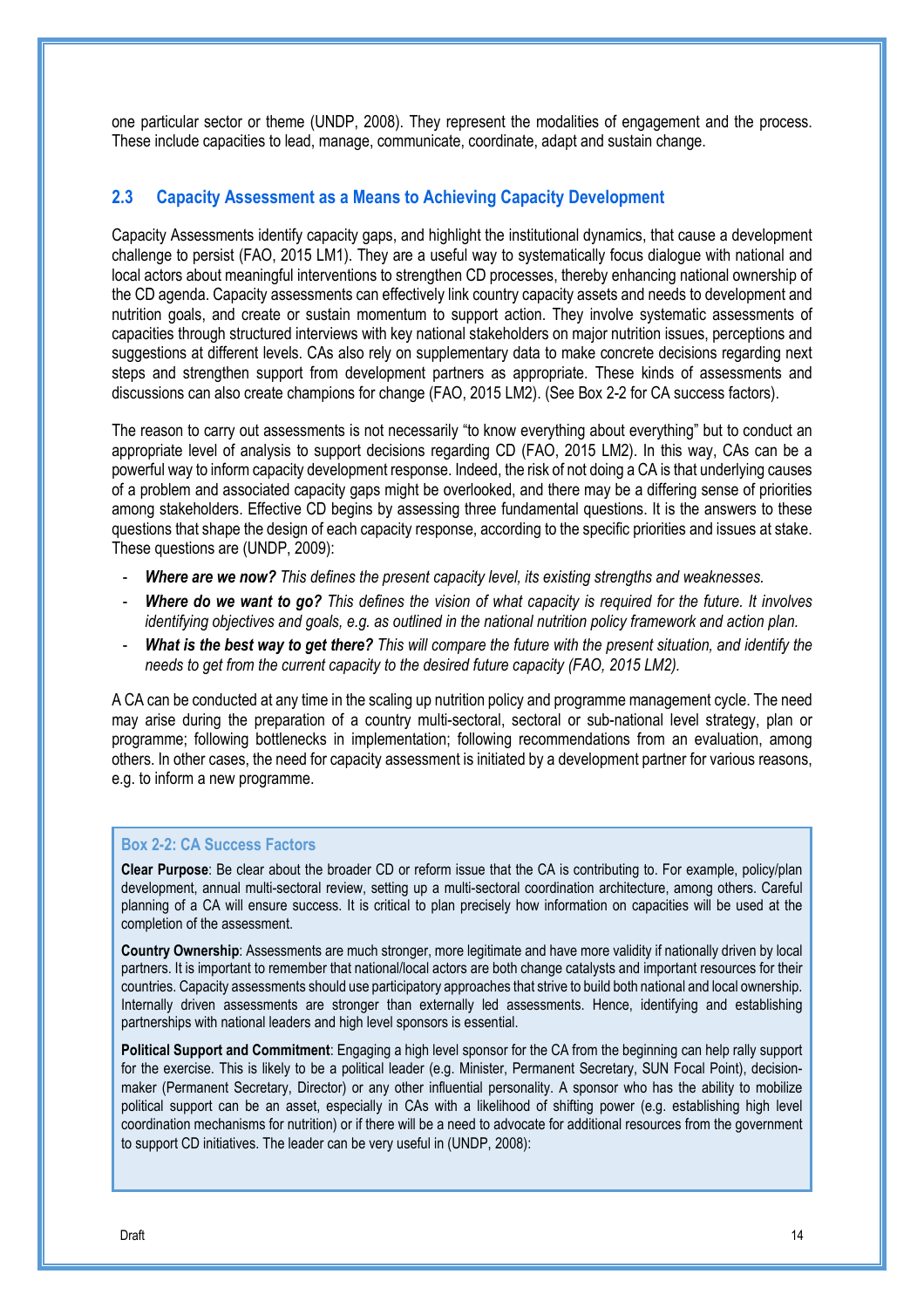- *Rallying support for the initiative*
- *Ensuring that the assessment and broader CD agenda receives adequate attention and leads to actionable results*
- *Ensuring that results feed into national planning and budgeting processes, policy dialogue and programming processes*

**Timing**: Capitalize on opportunities for sustained support by aligning the CA with ongoing or planned national processes, changes in leadership, resource availability, and key stakeholder availability, among others. In terms of frequency, broad multi-sectoral assessments should be aligned with national planning processes and could be repeated every five years while the more specific/targeted assessments emerging as follow-up recommendations of the broad assessment can be conducted more frequently.

**Promoting Inclusiveness**: Stakeholders play key roles in data collection, analysis and designing of CD actions. Being fully involved in the entire process leads to ownership of outputs and outcomes. Engaging stakeholders in every step of a CA can also help in building long-term commitments for sustained CD initiatives that emerge. It also provides room for dialogue and collective learning. Important entry points for engagement are existing platforms (e.g. parliamentary committee, the MSP, CSO network, Development Partner Groups, business network). If effectively engaged, stakeholders can contribute to the exercise by supporting any of the following roles:

- *Provide political leadership and management oversight*
- *Mobilize resources*
- *Help mobilize support from participating organizations*
- *Support assessment design, methodology, and analysis*
- *Provide insights on local contexts as well as information on previous studies conducted*
- *Disseminate the results*
- *Providing information and key insights during interviews*

**Resource Availability**: Availability of resources to support capacity assessments and ensuing capacity development activities should ideally be ensured. Financial sustainability, provisions should be made in the national budget or with development partners to sustain the outcomes.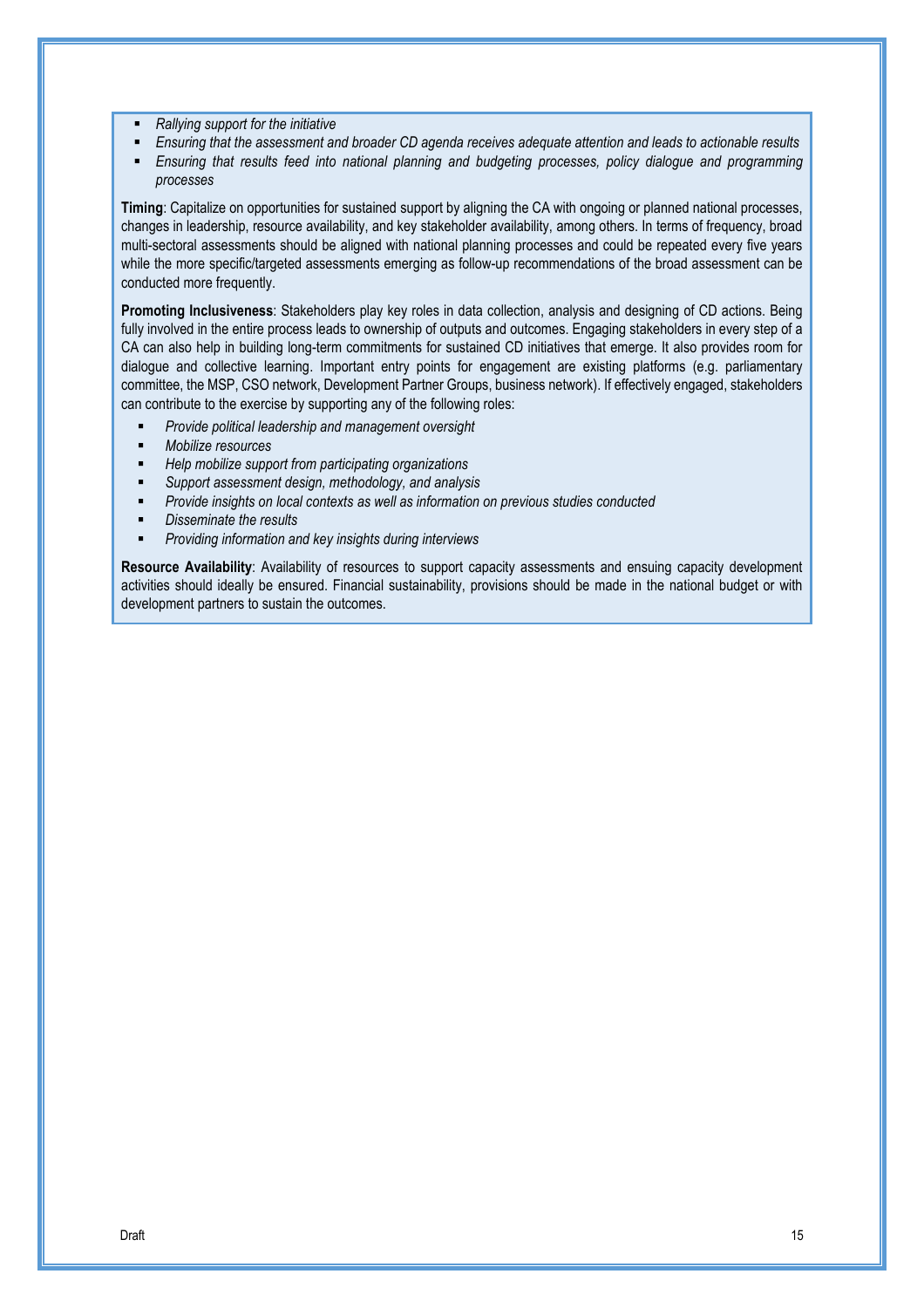## **3 Framework for nutrition capacity assessment**

#### **3.1 Main Elements of the Framework for Nutrition Capacity Assessment**

A clear framework for nutrition CA becomes a starting point for stakeholders to appreciate the breadth and depth of considerations to be factored in when designing a CA for nutrition. The framework for nutrition CA (see figure 3- 1) is designed to help users conceptualize the various components of CD in nutrition and be able to determine a specific CA scope that meets country needs. The framework builds on other models such as those of FAO, UNDP and WFP and attempts to simplify a multi-dimensional presentation for better visualization.

The elements presented by the framework include **multi-sectoral** capacities - where efforts of all **sectors** in nutrition converge and align towards a common purpose within a shared platform - and sectoral capacities that are unique to the mandate of each sector. For the multi-sectoral and sectoral capacities, the framework considers three **dimensions** of capacities (the enabling environment, organizational and individual). While not included in the illustration, the framework can also be applied at different levels of government (national and sub-national) as well as among non-government stakeholders in nutrition (see chapter 2). The framework is flexible and can be adapted to different needs to suit specific contexts, also putting into consideration the objectives of the assessments. It is therefore not mandatory that the entire framework be used in any given assessment.

The framework includes four **capacity areas** to be considered for each dimension for both multi-sectoral and sectoral capacities. These capacity areas cover generic elements in the policy and programme cycle at the country level. The four capacity areas are: (i) Policies, programmes and frameworks, (ii) Resources and infrastructure, (iii) Coordination and partnerships, and (iv) Evidence-based decision-making. Issues of human rights, gender, leadership and accountability can be integrated across all the capacity areas or be considered as standalone capacity areas if needed.



#### **Figure 3-1: Framework for Nutrition Capacity**

#### *3.1.1. Policies, Programmes and Frameworks*

This capacity area represents the political will and commitments to nutrition. It includes the "policy and normative capacity" or the capacity to formulate and operationalize evidence-based14 multi-sectoral and sectoral legislation, policies, plans, strategies of relevance to nutrition (see figure 3-2 for definitions of different frameworks). The assessment identifies the gaps at all levels as well as compliance with international law (UNHCHR 1979) and helps to establish how these policies and laws are formulated, implemented and monitored in practice, such as the

<sup>&</sup>lt;sup>14</sup> The UN Network for SUN/REACH Secretariat is developing, in collaboration with United Nations partner agencies, a Compendium of Actions for Nutrition (CAN). The compendium is a facilitation tool, encompassing both nutrition-specific and nutrition-sensitive actions, to help foster multi-sectoral dialogue at the country level, particularly on nutrition-related policy formulation and planning. The actions are classified into evidence categories based on the type of evidence available for them. The CAN includes a matrix of potential multi-sectoral nutrition actions and an accompanying narrative and bibliography.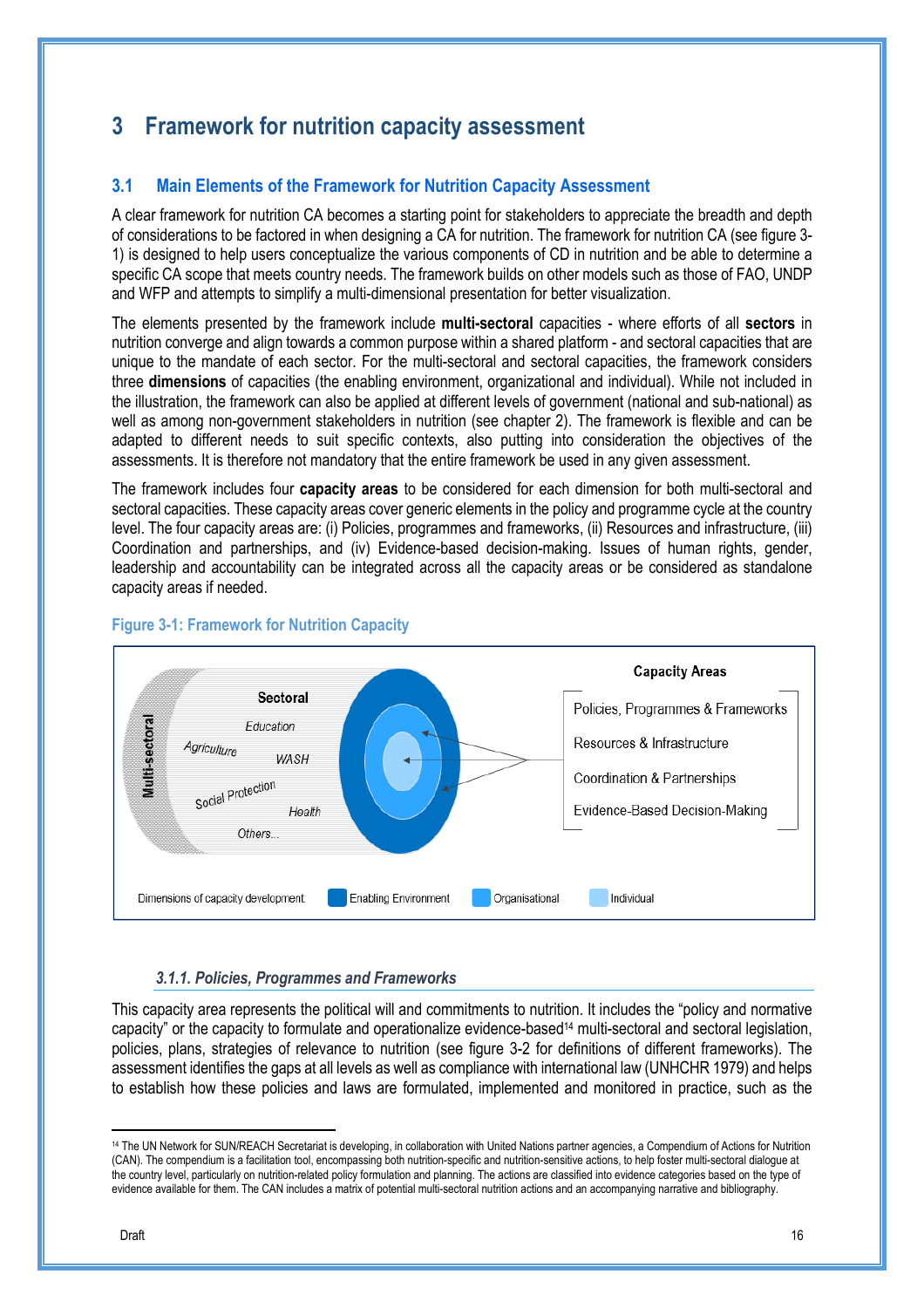internal capacity of regulatory agencies in terms of mandates, strategies, processes and systems, knowledge and information management, skill levels and learning needs. It includes the capacity of CSOs in terms of policy consultative processes. The process for updating policies should be analysed in order to best seize opportunities to promote nutrition-related policy reform and integrate multi-sector approaches. The governments are expected to ratify and ensure compliance to relevant international law of relevance to nutrition<sup>15</sup> and to align to global targets and frameworks agreed upon in international fora (e.g. Second International Conference on Nutrition, World Health Assembly).

Equally important are the capacities to implement the policies and strategies through relevant nutrition programmes. This will include all stages of a programme cycle from design to implementation and evaluation and should factor in all bodies with a responsibility for various components of the multi-sectoral national nutrition plan. This capacity area also includes ensuring that the delivery mechanisms (e.g. health facilities, storage, schools, and cooperatives) are able to support service delivery.



#### **Figure 3-2: Making Distinction between Legal/Regulatory, Policy, Strategy & Planning Frameworks**

#### *3.1.2. Resources (Human, Financial) and Infrastructure*

This capacity area covers adequacy of human and financial resources and availability of relevant infrastructure to support scaling up of nutrition efforts. This is a very broad area and CA should be carefully designed to remain within a manageable scope relevant to nutrition. In the public sector, some of these capacities may apply to all sectors and may not necessarily be specific to nutrition and could be addressed through a broader reform agenda, e.g. human resources issues addressed through civil service reforms. This area cannot be overlooked if the absence of these capacities is a critical issue for addressing nutrition related challenges.

A key aspect to be considered in human resource capacity is the presence of adequate, well skilled and motivated staff, distributed to cover areas with highest needs. Skills will include both technical and functional areas. The assessment will therefore evaluate the ability to institute effective management systems and procedures for

<sup>&</sup>lt;sup>15</sup> These are for example, the Convention of the Rights of the Child, Right to Food, Right to Health, International Covenant on Economic, Social, and Cultural Rights (ICESCR), Convention to Eliminate Discrimination against Women (CEDAW)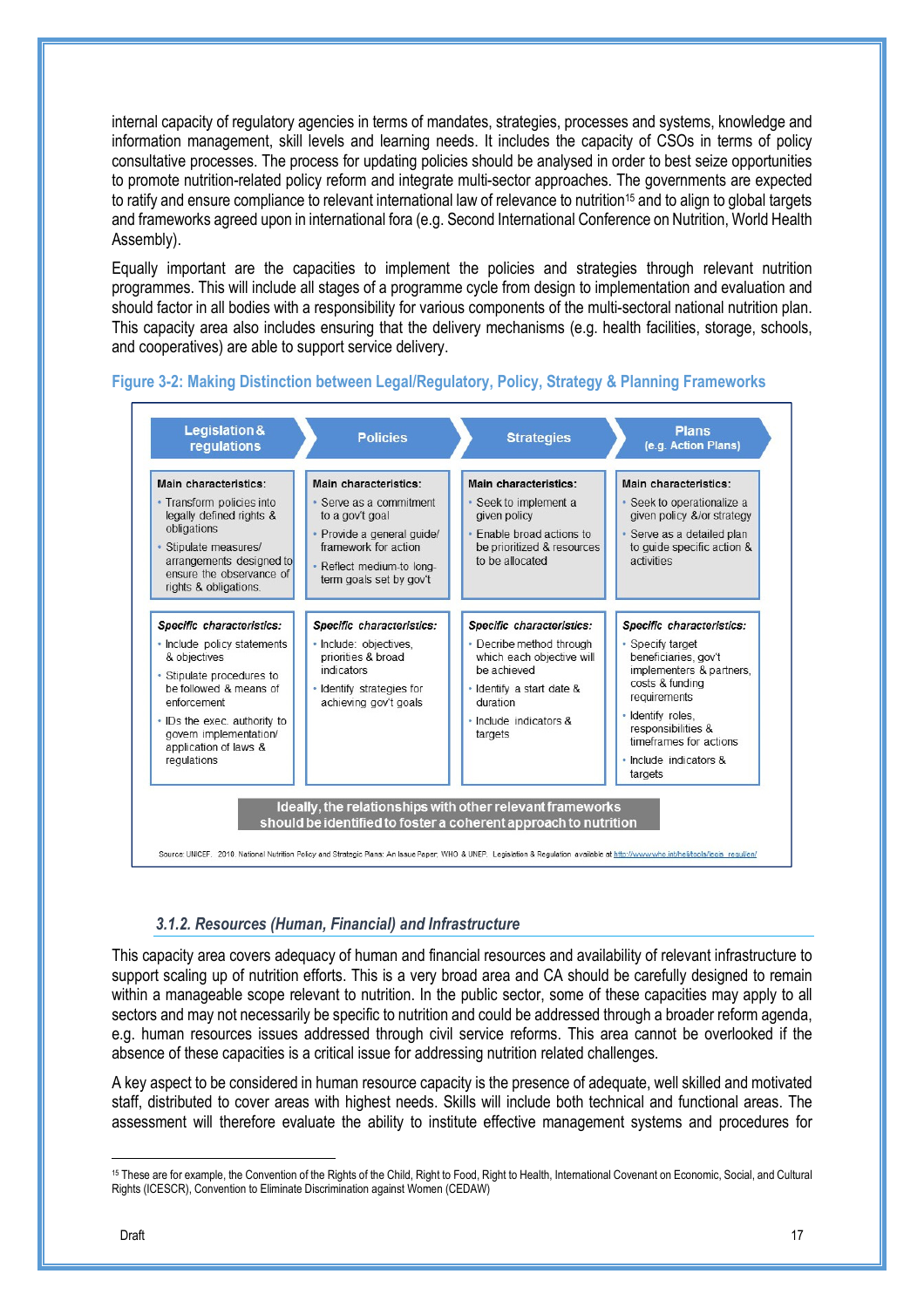personnel. This includes staff recruitment, incentives, performance management, and career development issues related to nutrition. The assessment should include both state and non-state actors including communities (e.g. CSOs, producer organisations).

Regarding financial resources, this capacity area is related to the development of costed plans for both nutrition specific and nutrition sensitive actions and mobilisation of resources from government and development partners. It also includes mechanisms to track expenditures for transparency and accountability. Investments in nutrition from government and development partners are projected to increase over time to cover nutrition scale-up needs in the country. Similarly, it is expected that each implementing organisation has adequate resources to implement planned nutrition actions.

Implementation of nutrition actions is supported by relevant infrastructure such as computers, internet, telephones, stationery, transportation and tools, among others. Availability of necessary infrastructure provides the organisations and individuals the ability to utilise technologies that improve service delivery.

#### *3.1.3. Coordination and Partnerships*

This capacity area covers the ability to engage and build consensus among all stakeholders (e.g. relevant public, private, civil society, UN and development partners). It includes the skills to mobilize stakeholders across sectors; create partnerships and networks that manage conflicts of interest; advocate and raise awareness around nutrition issues; develop an enabling environment that engages all partners; mediate divergent interests; build consensus; and establish collaborative mechanisms.

Government capacity can be supported by formal partnerships and joint projects with learning and training institutions (e.g. universities), the private sector, NGOs, international organizations and communities. Communities are often instrumental to scaling up nutrition interventions and meeting objectives through a 'community-based' component.

Strong leadership, quality communication, transparency and advocacy, as well as participatory mechanisms are required to establish and maintain stakeholders' commitment and support to nutrition. Partners' engagement can also unintentionally undermine capacity. It is important to identify who leads existing collaboration mechanisms (e.g. government - if so, which ministry - donors, UN agency?).

Stakeholder engagement is facilitated through effective information sharing that promotes sharing of best practices among actors. While the MSP is a primary platform for information sharing, many countries are also establishing information portals or other mechanisms of sharing information with broader stakeholders. This capacity area also includes skills to manage and exchange relevant knowledge to facilitate continuous learning and adaptation to strengthen resilience to unexpected crises.

#### *3.1.4. Evidence-Based Decision-Making*

This capacity area includes having in place effective nutrition information systems, linked to M&E systems across sectors and within organisations. This facilitates tracking of implementation as well as impact and requires countries to have in place Specific, Measurable, Attainable, Realistic and Time-bound (SMART) national nutrition targets and commitments. The objective is to use evidence to strengthen capacities to understand and respond to issues holistically, to design evidence-based policies and programmes and to anticipate long-term needs as well as risks through effective synthesis of information.

In many countries, sectors have in place information systems (e.g. Education Management Information Systems, Food Security Information Systems, and Health Management Information Systems). Some sectors have been known to leverage on information systems from other sectors, e.g. the District Health Information System (DHIS2) has been used in the education sector. However, not all sectors have integrated nutrition indicators in the information systems. Additionally, while this is happening at the sector level, there are less often mechanisms of bringing the whole picture together through a multi-sectoral information platform (e.g. in the form of a dashboard). Since the idea is that data is valuable to inform decision-making, the capacity to generate and disseminate up-todate reports for nutrition is key. It is also important that the countries put in place a mechanism to generate and collate feedback from stakeholders.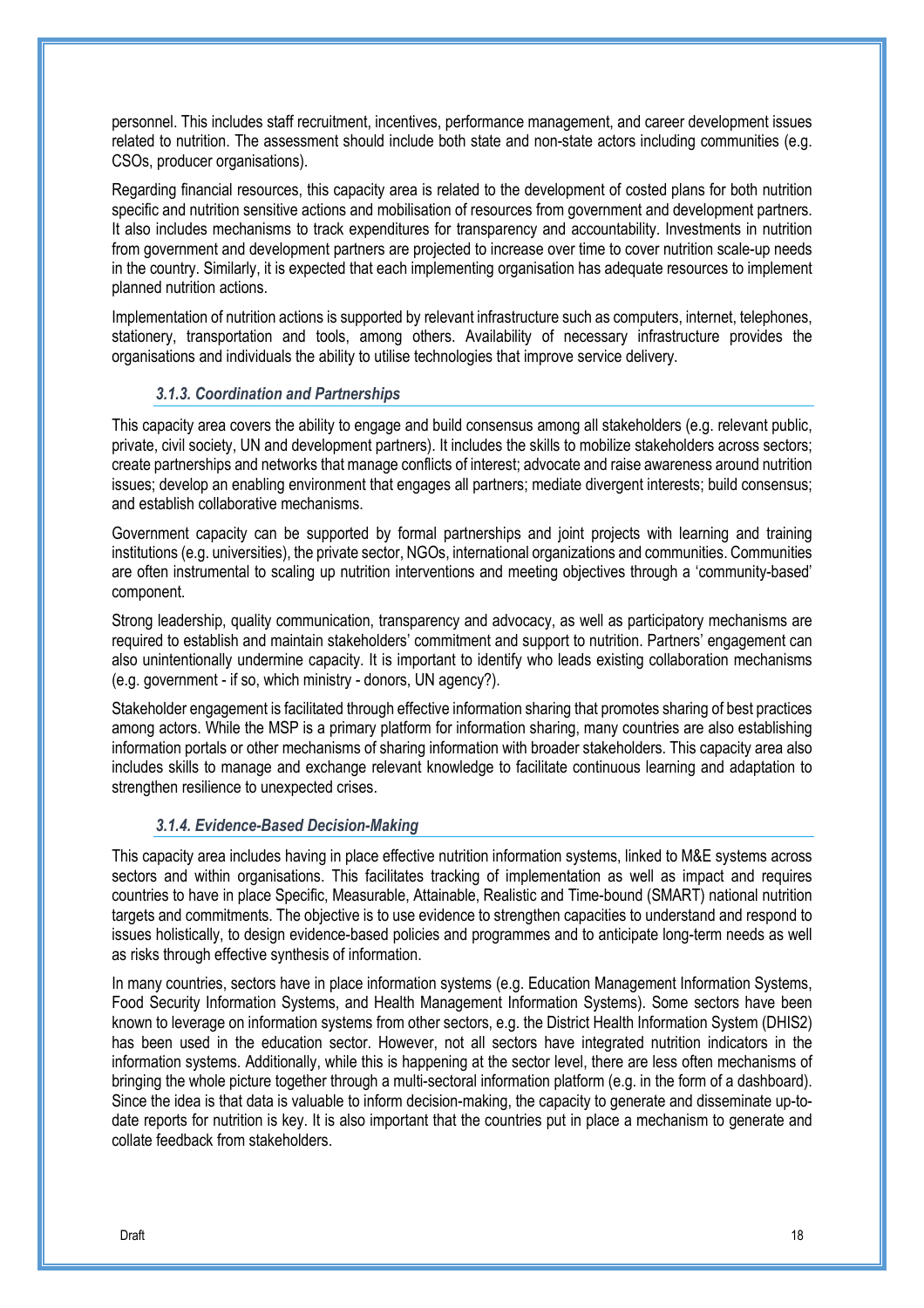Effective M&E systems (tools and mechanisms) help to coordinate, monitor and evaluate the implementation and impact of nutrition actions for learning and accountability, and to influence decision-making in a transparent way. It naturally links back to policy dialogue, planning and improved management of implementation by drawing lessons from experience. It is supported by the capacity to effectively produce, access, gather and analyse data and information, and translate it into knowledge which is then disseminated. Programmatic data collected across sectors should be harmonized and consolidated to effectively track implementation and impact. This capacity area also includes generating new data with a nutrition lens through research.

#### **3.2 Analytical Framework for Nutrition CA**

The analytical framework for nutrition CA contains key indicators that help to measure CD against each of the four capacity areas, further divided into a number of themes. The indicators are generic and applicable for multi-sectoral and sectoral capacities, national and sub-national levels. The indicators also cover each of the three dimensions of capacity; the enabling environment, organisational and individual capacities (see table 3-1).

#### **Table 3-1: Analytical Framework for the Nutrition CAs**

| <b>Theme</b>                                           | <b>Indicators by Capacity Area</b>                                                                                                                                                                                                                                                                                                                                                                                                                                                                                                                                                                                                                                      |  |  |  |
|--------------------------------------------------------|-------------------------------------------------------------------------------------------------------------------------------------------------------------------------------------------------------------------------------------------------------------------------------------------------------------------------------------------------------------------------------------------------------------------------------------------------------------------------------------------------------------------------------------------------------------------------------------------------------------------------------------------------------------------------|--|--|--|
|                                                        | <b>Policies, Programmes and Frameworks</b>                                                                                                                                                                                                                                                                                                                                                                                                                                                                                                                                                                                                                              |  |  |  |
| <b>Political commitments</b>                           | " Commitments to global development agenda (e.g. Second International Conference on<br>Nutrition (ICN2), World Health Assembly (WHA), UN Sustainable Development Goals<br>(SDGs), Convention of the Rights of the Child, International Covenant on Economic, Social,<br>and Cultural Rights (ICESCR), Convention to Eliminate Discrimination against Women<br>(CEDAW), Right to Food, Right to Health)<br>• Nutrition is part of the Poverty Reduction Strategic Plan/National Development Plan<br>• Public statements by senior politicians and high-level stakeholders in support of nutrition<br>• Willingness of stakeholders to contribute to scaling-up nutrition |  |  |  |
| <b>Focused policies/</b>                               | Existence of evidence-based multi-sectoral and sectoral nutrition policies and plans at                                                                                                                                                                                                                                                                                                                                                                                                                                                                                                                                                                                 |  |  |  |
| strategies, plans                                      | central level<br>• Nutrition is integrated into relevant sub-national policies and strategies                                                                                                                                                                                                                                                                                                                                                                                                                                                                                                                                                                           |  |  |  |
|                                                        | • Adequate regulatory framework in place, monitored and enforced (e.g. food fortification<br>regulations, International Code of Marketing Breastmilk Substitutes, maternity protection,<br>tax laws)                                                                                                                                                                                                                                                                                                                                                                                                                                                                    |  |  |  |
|                                                        | Existence of institutional processes and procedures for policy development and planning                                                                                                                                                                                                                                                                                                                                                                                                                                                                                                                                                                                 |  |  |  |
|                                                        | that engage broader stakeholder participation (e.g. CSO and private sector)<br>Awareness of and commitments to existing legislation and policy frameworks among key                                                                                                                                                                                                                                                                                                                                                                                                                                                                                                     |  |  |  |
|                                                        | actors at all levels (e.g. government, CSO, private sector)                                                                                                                                                                                                                                                                                                                                                                                                                                                                                                                                                                                                             |  |  |  |
| <b>Supportive operational</b><br>plans, programmes and | Existence of operational plans and programmes with budgets to support nutrition activities<br>(national and sub-national)                                                                                                                                                                                                                                                                                                                                                                                                                                                                                                                                               |  |  |  |
| protocols for<br>implementation                        | - Availability and adherence to guidance, protocols and procedures for use in service delivery<br>(e.g. dietary guidelines)                                                                                                                                                                                                                                                                                                                                                                                                                                                                                                                                             |  |  |  |
|                                                        | Evidence of clear roles and responsibilities of implementation                                                                                                                                                                                                                                                                                                                                                                                                                                                                                                                                                                                                          |  |  |  |
|                                                        | • Distribution and quality of service delivery facilities (e.g. hospitals, schools)                                                                                                                                                                                                                                                                                                                                                                                                                                                                                                                                                                                     |  |  |  |
|                                                        | • Availability of relevant supplies for service delivery (e.g. drugs, seeds)                                                                                                                                                                                                                                                                                                                                                                                                                                                                                                                                                                                            |  |  |  |
|                                                        | • Coverage and access by most excluded/vulnerable populations<br>Resources (human, financial) and infrastructure                                                                                                                                                                                                                                                                                                                                                                                                                                                                                                                                                        |  |  |  |
| <b>Adequately skilled</b>                              | Adequacy of pre-service and in-service trainings that include nutrition, gender and other                                                                                                                                                                                                                                                                                                                                                                                                                                                                                                                                                                               |  |  |  |
| human resources at all<br><b>levels</b>                | relevant diversity factors in curricula (e.g. health workers, agriculture extension workers,<br>teachers)                                                                                                                                                                                                                                                                                                                                                                                                                                                                                                                                                               |  |  |  |
|                                                        | Availability of adequate skills to support expansion of services                                                                                                                                                                                                                                                                                                                                                                                                                                                                                                                                                                                                        |  |  |  |
|                                                        | Existence of motivated human resource (e.g. promotion, benefits and performance-based<br>incentives)                                                                                                                                                                                                                                                                                                                                                                                                                                                                                                                                                                    |  |  |  |
|                                                        | Existence and distribution of skilled staff to cover different levels of administrations and                                                                                                                                                                                                                                                                                                                                                                                                                                                                                                                                                                            |  |  |  |
|                                                        | service delivery in hard to reach areas                                                                                                                                                                                                                                                                                                                                                                                                                                                                                                                                                                                                                                 |  |  |  |
|                                                        | Existence of staff development plans, including training opportunities for functional and<br>technical capacities                                                                                                                                                                                                                                                                                                                                                                                                                                                                                                                                                       |  |  |  |
|                                                        | Existence of clear HR management, supervision and reporting structure                                                                                                                                                                                                                                                                                                                                                                                                                                                                                                                                                                                                   |  |  |  |
|                                                        | • Clear organizational structure that provides prominence to nutrition                                                                                                                                                                                                                                                                                                                                                                                                                                                                                                                                                                                                  |  |  |  |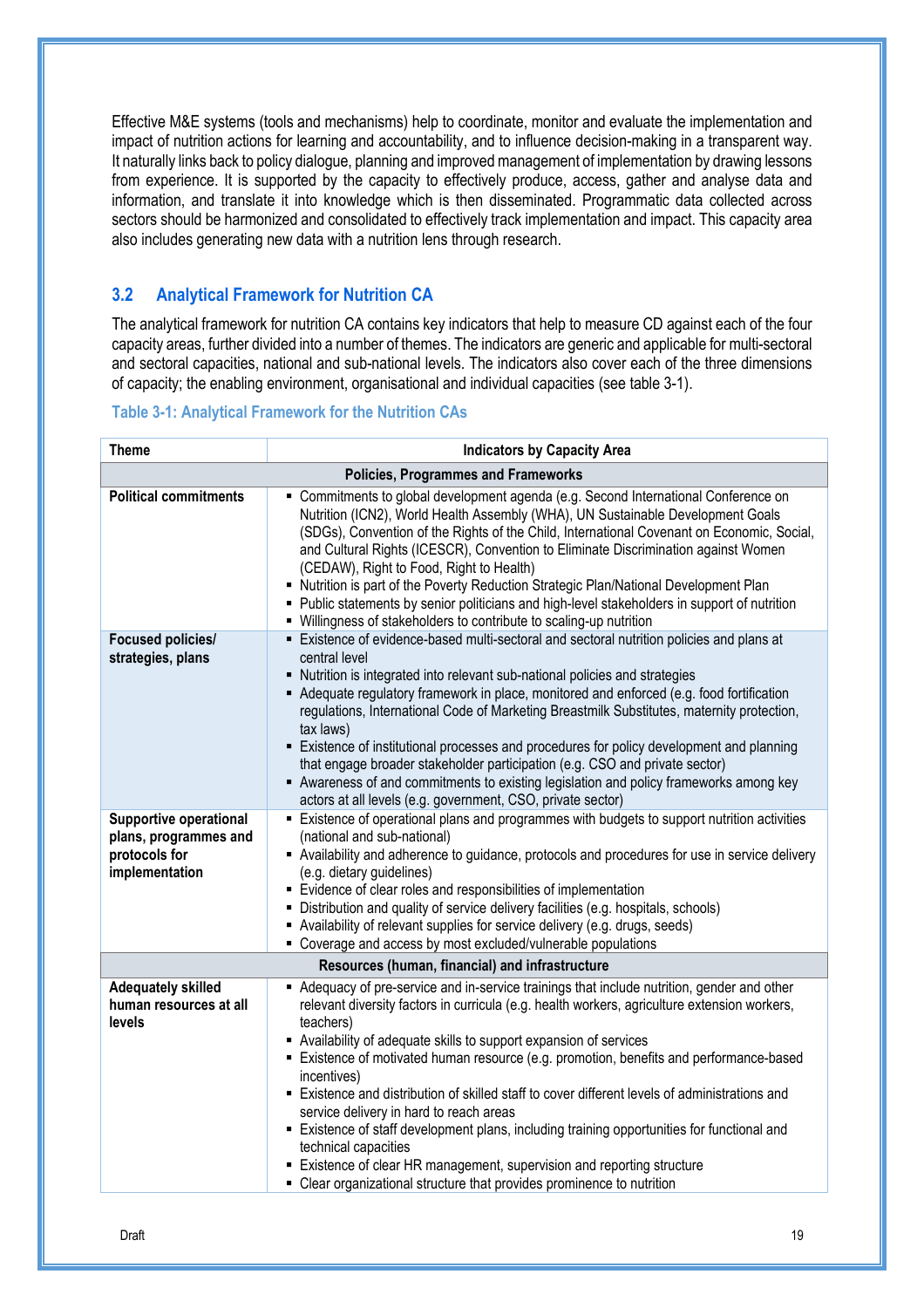| <b>Resource mobilisation</b><br>at central level and<br>budget provision at sub-<br>national level<br>Infrastructure | • Trends in amount of resources going towards nutrition<br>• Proportion of total budget going to nutrition (e.g. in a sector)<br>• Share of resources from external assistance that goes to nutrition<br>- Availability of adequate financial resources to implement nutrition actions<br>Existence of budget line for nutrition covered by government and partners at the national<br>and sub-national level<br>Existence of a mechanism to track budget allocation and expenditures<br>Evidence of innovative means of increasing funding where funds are insufficient (national<br>and sub-national)<br>Evidence that staff are adequately equipped to perform their duties (e.g. computer,                                                                                                                                                                                                                          |
|----------------------------------------------------------------------------------------------------------------------|-------------------------------------------------------------------------------------------------------------------------------------------------------------------------------------------------------------------------------------------------------------------------------------------------------------------------------------------------------------------------------------------------------------------------------------------------------------------------------------------------------------------------------------------------------------------------------------------------------------------------------------------------------------------------------------------------------------------------------------------------------------------------------------------------------------------------------------------------------------------------------------------------------------------------|
|                                                                                                                      | telephone, equipment, transport)                                                                                                                                                                                                                                                                                                                                                                                                                                                                                                                                                                                                                                                                                                                                                                                                                                                                                        |
|                                                                                                                      | <b>Coordination and Partnerships</b>                                                                                                                                                                                                                                                                                                                                                                                                                                                                                                                                                                                                                                                                                                                                                                                                                                                                                    |
| <b>Coordination of</b><br>nutrition actions at all<br>levels                                                         | Existence of an institutional set-up to coordinate multi-sectoral nutrition actions with relevant<br>stakeholders at all levels (e.g. MSP)<br>Evidence that there is coordination around nutrition at sector level<br>Evidence that coordination mechanisms are functional, strategic and effective<br>Adequate representation and participation in relevant nutrition coordination meetings at all<br>levels<br>- Adequate government-led secretariat functions supporting multi-sectoral and multi-<br>stakeholder coordination at all levels<br>• Internal stakeholder networks coordination (e.g. government, CSO, UN, academia, donor,<br>business)<br>• Mechanisms in place to foster information-sharing between partners (e.g. good practices)<br>Establishment of procedures for preventing and managing conflicts of interest to safeguard<br>public health and nutrition in the engagement with stakeholders |
| Partnerships,<br>collaborations and<br>alliances                                                                     | Existence of a culture of formal and informal consultations and incentives for collaborative<br>actions<br>• Partnerships, collaborations and alliances developed with key actors (including the media)<br>• Relevant personnel in place with networking skills to support collaborations and partnership<br>building at all levels                                                                                                                                                                                                                                                                                                                                                                                                                                                                                                                                                                                     |
|                                                                                                                      | <b>Evidence-Based Decision-Making</b>                                                                                                                                                                                                                                                                                                                                                                                                                                                                                                                                                                                                                                                                                                                                                                                                                                                                                   |
| <b>Information systems</b><br>and M&E                                                                                | Existence of national nutrition targets taking into consideration agreed global targets and<br>٠<br>monitoring frameworks<br>• National nutrition targets and SMART indicators reflected in sectoral plans<br>• Operational multi-sectoral information system for nutrition (e.g. dashboards), which link<br>indicators at different levels (e.g. program inputs to coverage to impact)<br>• Mechanism of generating nutrition data on a regular basis (e.g. Demographic Health Survey<br>(DHS), Multiple Indicator Cluster Surveys (MICS), Comprehensive Food Security and<br>Vulnerability Analysis (CFSVA), nutrition surveillance)<br>Evidence that nutrition data is being used for decision-making                                                                                                                                                                                                                |
| <b>Effective reporting and</b><br>dissemination                                                                      | Evidence that results are appropriately disseminated and effectively utilized by all<br>stakeholders, including at the community level<br>Evidence that reports are adequately debated and agreed upon and changes implemented                                                                                                                                                                                                                                                                                                                                                                                                                                                                                                                                                                                                                                                                                          |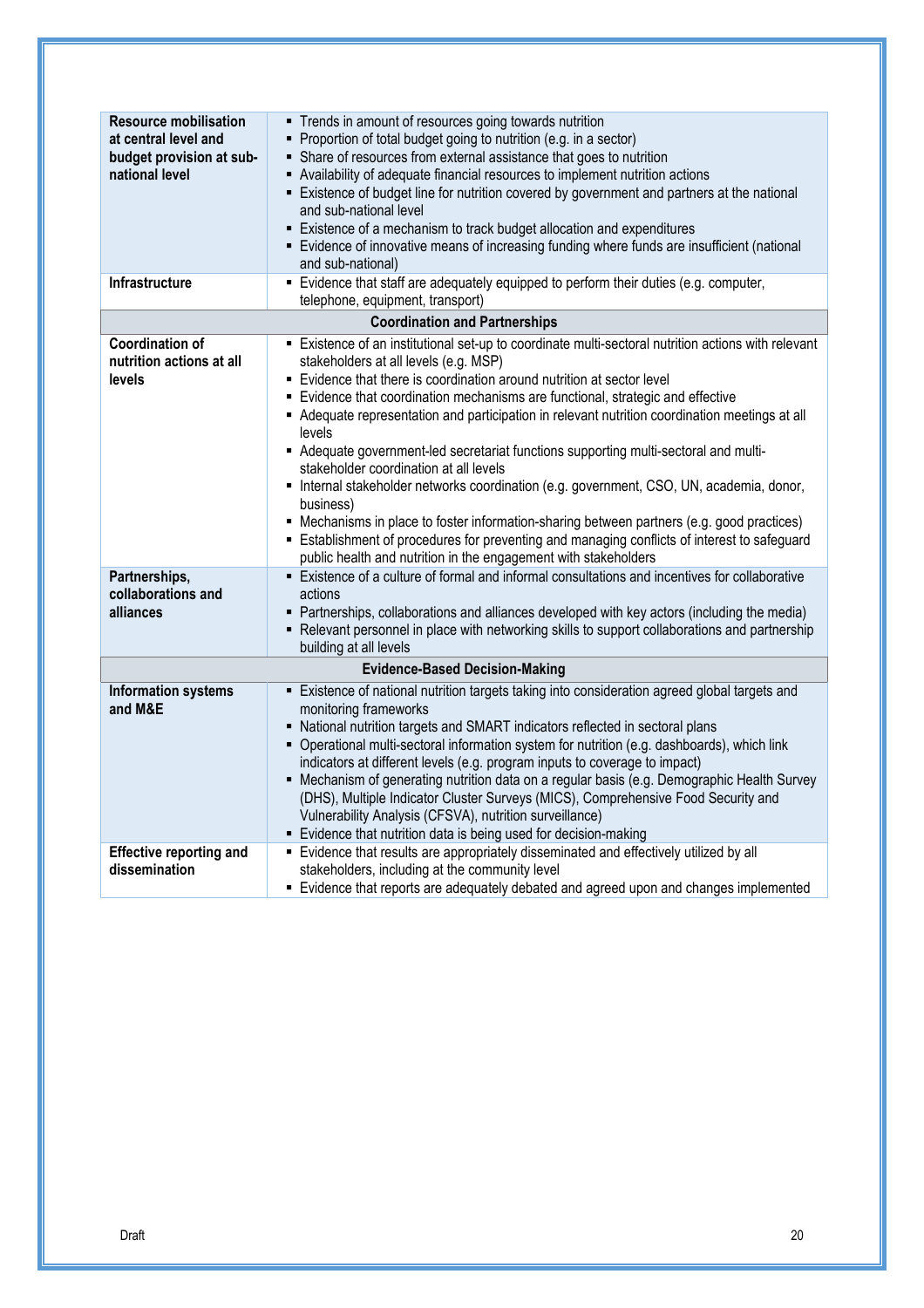## **4 Capacity Assessment Process**

The CA process described in this guidance note consists of three phases: Phase 1: Preparation; Phase 2: Execution; Phase 3: Formulation of CD response (see Figure 4-1). This section will provide practical tips on how to plan and execute each of the three phases for a comprehensive capacity assessment exercise that links directly into a broader national process. *Tools and resources referred to throughout this section, will be found in a supplementary tools and resources document.*

#### **Figure 4-1: Phases of the Capacity Assessment Process**



#### **4.1 Phase 1: Preparation**

#### *Suggested Timing: 1-3 months*

At the end of this stage, the following should be clarified and documented:

- Purpose and objectives
- Scope of the CA
- Capacity Assessment team membership and TORs
- Methodology and approach
- Length and timing of CA

|                                    | • CA TORs – includes purpose, objectives, scope                                           |
|------------------------------------|-------------------------------------------------------------------------------------------|
| Deliverable/<br><b>Achievement</b> | • TORs of assessment team<br>• CA work plan - roles and responsibilities, timelines, cost |
|                                    | • CA team in place and trained<br>• CA design, methodology and tools                      |

The preparatory phase is one of the most important phases and it builds a foundation for a successful CA. This is the phase that sees the initiation of dialogue with stakeholders and building of consensus of a common vision on the CA and its added value. This phase can take several months depending on the complexity of the CA and the number of stakeholders that must be consulted.

The initial dialogue on the need for a CA from the government may be channelled through various mechanisms based on country context, working relationships with partners and existing mechanisms, e.g. a SUN MSP, country SUN networks, sectoral coordination platforms or directly to a partner organisation. The organisation to which a request is directed is also most likely a major partner of the sector or ministry that requests support. For example, a request from the Ministry of Agriculture is more likely to be directed to FAO, while a request from the Ministry of Health to WHO and/or UNICEF. Regardless of the mechanism of channelling the request, it is important that these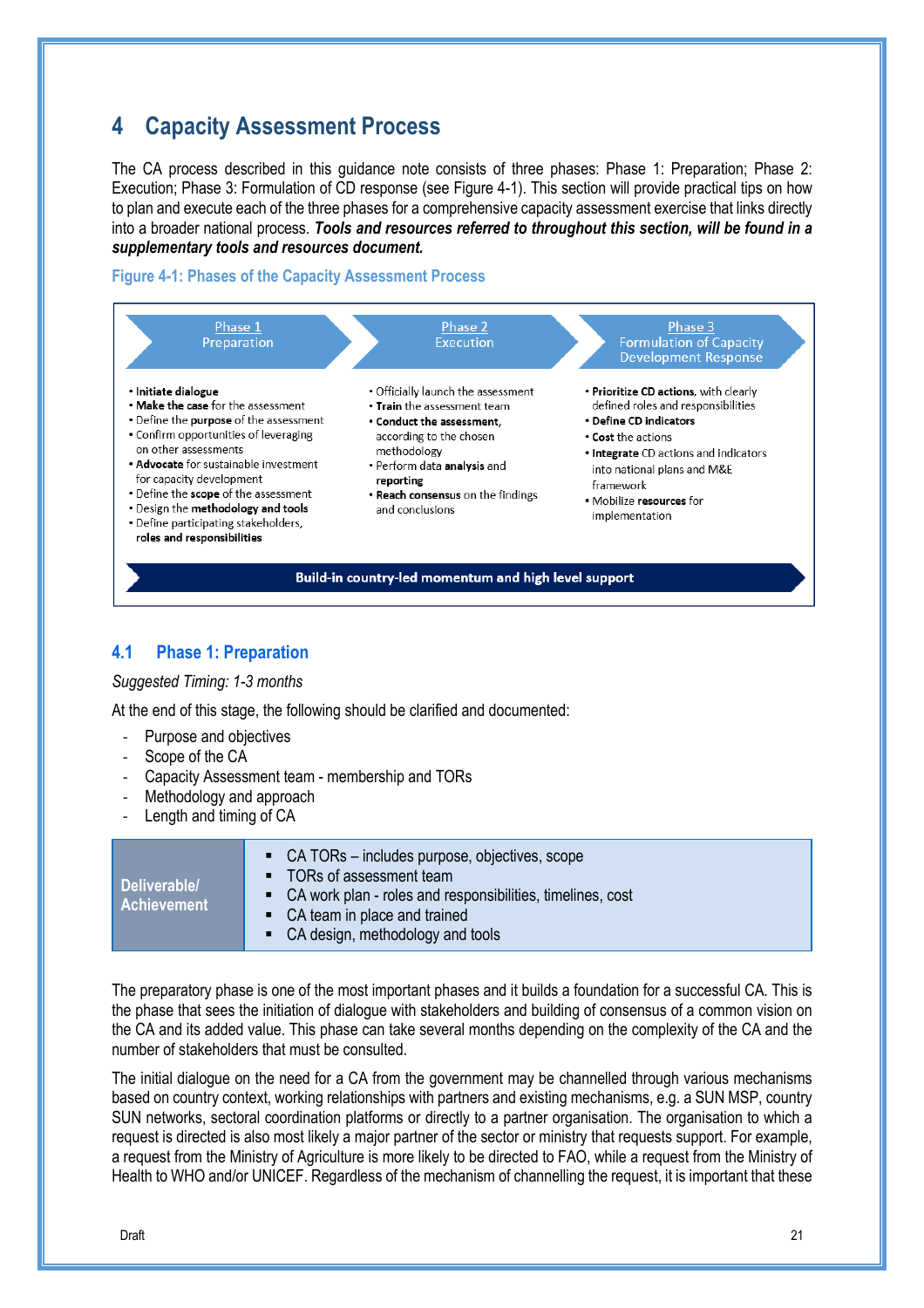requests are shared with other relevant stakeholders at the earliest opportunity to garner their buy-in, support and collaboration. Dialogue in this stage also facilitates discussion about how to secure funding both for capacity assessment and development. It is important to discuss the funding with several partners as some may only be interested in supporting specific areas of the CD.

#### *4.1.1. Purpose and Objectives*

The purpose of the CA should be clear and very specific from the beginning. The CA should be an input into CD efforts and not a one off action that ends with a published report. For example, the eighteen countries that have undertaken landscape analysis country assessments<sup>16</sup> have used the results as inputs to various planning processes at national and district levels, such as revision of national nutrition policy or development of funding proposals (WHO Landscape Analysis). In Senegal, an on-going CA commissioned in 2016 was designed as a key input into the development of the national nutrition multi-sectoral plan following the endorsement of the national nutrition policy in 2015.

Important questions to be considered when framing the purpose and objectives are:

- *Why is the capacity assessment needed?*
- *How will the findings and recommendations be used?*
- *What capacity needs does the capacity assessment seek to document?*
- *What wider processes does the CA contribute to? Which strategic decisions and which tactical/operational decisions will the CA inform?*
- *What are the opportunities to link the capacity assessment recommendations to on-going processes? For example planning and budgeting, programme development, policy review?*

#### *4.1.2. Scope of the CA*

The scope of an assessment is determined by the capacity areas being covered, the sectors or the organisations being assessed, and the level at which the assessment is carried out (national, district). While the best case scenario is to conduct a comprehensive assessment that provides a holistic picture of the capacity needs, this may not be the case for all CAs.

Availability of resources to cover the CA and subsequent CD actions in future is an important consideration in setting the scope. It is not recommended that a CA is conducted without prior considerations of how the CD actions will be implemented as this may raise unnecessary expectations. The scope of the exercise may therefore be limited to areas where commitments have been secured or to areas prioritised in national plans, which may trigger resource mobilisation. Through advocacy, it would be possible to broker political or partner's commitments for long term CD support. Additionally, through stakeholder consultations, the scope of a CA can be broadened through partnering with other agencies, mobilising additional resources or leveraging on existing and/or planned assessments. For example in the CA in Senegal, partnership between REACH and the World Bank provided an opportunity to broaden the scope of the CA from only focusing on multi-sectoral nutrition governance to also covering the implementation of reforms and actions within relevant sectors. In addition, some donors already indicated their commitments to support the outcome of the CD.

The second consideration is the importance to build on what has already been done at the country level. In most situations, some capacity areas are already covered through previous assessments. Consultations at an early stage with partners will help clarify what areas have already been covered. It is however important to assess the relevance and/or quality of previously conducted assessments, which may be outdated and/or reflect sectoral bias, etc.

#### **Defining capacity for "what"**

To define the capacity for "what", the first step is to agree on the capacity areas that the CA will focus on. While the capacity area may be clear from the outset, going through the four capacity areas in the CA analytical

 $\overline{a}$ 

<sup>16</sup> The Landscape Analysis in-depth Country Assessment was initially undertaken in the five countries of Burkina Faso, Ghana, Guatemala, Madagascar and Peru in 2008. Following these country assessments, were Comoros, South Africa and Timor-Leste in 2009, Côte d'Ivoire, Ethiopia, Indonesia and Mozambique in 2010, Mali, Namibia, Sri Lanka, United Republic of Tanzania and Egypt in 2011 and Guinea in 2012.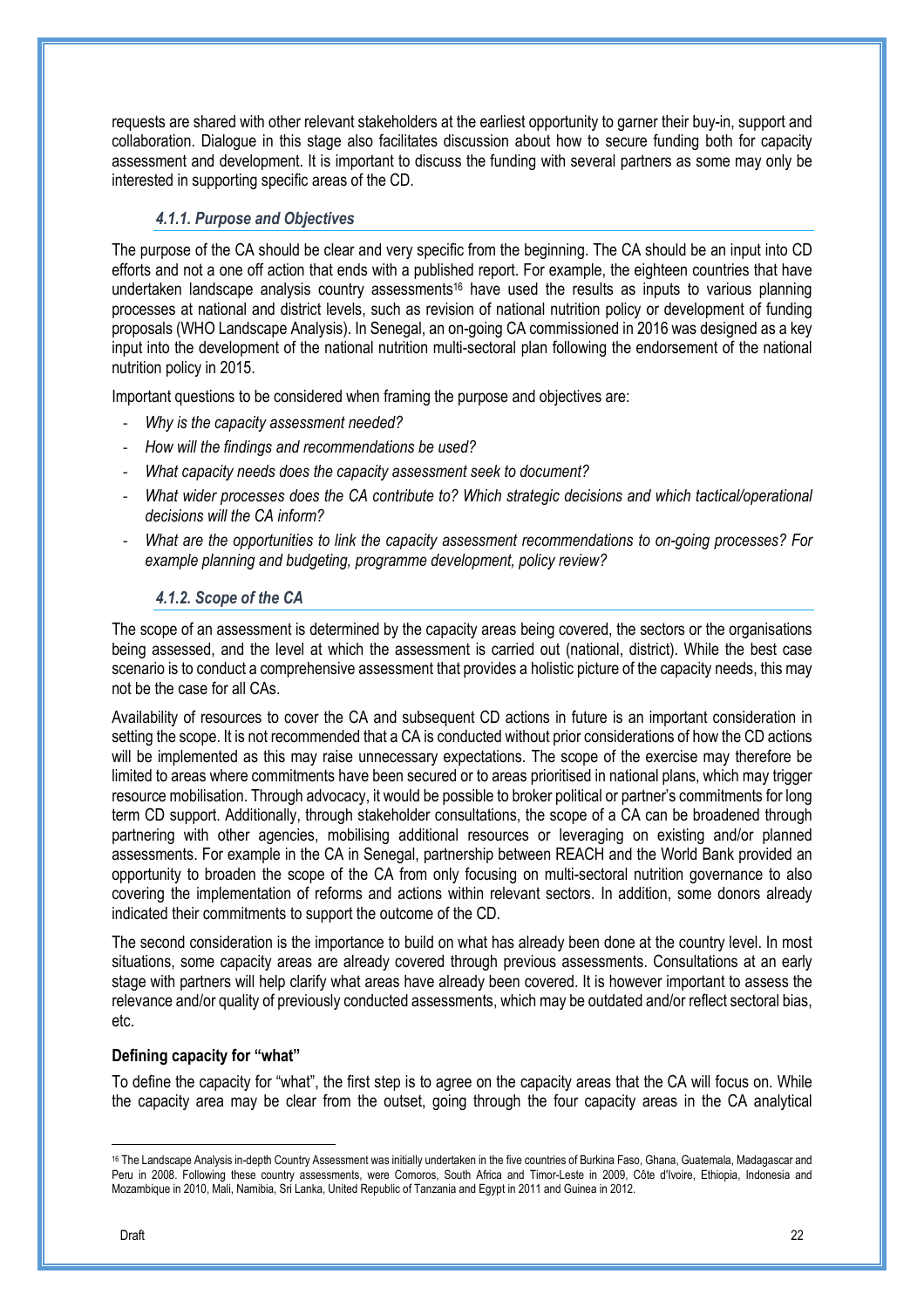framework (see table 3-1) provides clarity and an opportunity to refine the initial ideas. It also helps to anchor the CA within a broader nutrition CD framework. Tool 1 can provide additional support to prioritise the scope. A quick scan of existing literature can also further inform and/or confirm areas covered by previous CAs.

The following questions can aide the decision:

- *Should the CA cover all the four or a selection of the capacity areas Policies, programmes and frameworks; resources and infrastructure; coordination and partnerships; evidence-based decision-making?*
- *Should the CA constitute an analysis of a specific theme or a specific nutrition programme area across one or the four capacity areas (for example multi-sectoral nutrition governance, school feeding, food fortification, Infant and Young Child Feeding)?*
- *Are the capacity areas identified documented in existing literature (e.g. previous capacity assessment reports)?*
- *Are there any on-going or planned capacity assessments? Do they cover a similar scope? If so, how can the CA leverage these on-going efforts (e.g. partnerships)?*

Defining the capacity "for what" requires dialogue with key stakeholders of the context within which capacity development will be needed. This includes political, policy and programmatic context as well as an understanding of needs, e.g. nutrition situation, immediate, underlying and basic causes by regions, rural/urban, gender, vulnerability groups. This information can be found in key surveys (e.g. DHS, MICS, CFSVA), any recent nutrition problem analysis such as bottleneck analysis<sup>17</sup> or problem tree analysis<sup>18</sup>. Countries that have conducted a REACH multi-sectoral nutrition overview<sup>19</sup> and other analytical work are also likely to have this information documented.

Discussion on the other contextual issues such as food crisis, conflicts, epidemics, influx of refugees, including their impacts, most affected population groups and their coping actions and strategies should also be considered. A broader understanding of the CA context helps to frame the analysis, and it can be achieved by a quick scan of existing literature to further inform and/or confirm areas covered by previous CAs.

#### **Defining capacity for "whom"**

The second question is a "capacity for **whom**"? This question tries to establish whose capacity is being assessed and is also closely related to the capacity area that is selected. These should be the main actors closely related with service delivery/outputs of the capacity area to be assessed. Since nutrition is multi-sectoral, depending on the scope of the capacity area targeted organisations could be made up of a number of actors. Gathering information on organizations at national and sub-national level involved in implementation, policy/regulation, coordination, research, funding, technical assistance etc. can be a good start to understanding the capacity for "whom". The exercise can also help to generate a list of key informants. At this stage a list of organisations can be generated through a quick brainstorm, to be refined in the next phase. Alternatively Tool 4 can help to conduct a quick stakeholder mapping. The following questions will assist in the discussion:

- *Who are the main actors most closely associated with scaling up nutrition or with the specific capacity area being assessed (consider government, communities, CSO, business and other partners)? What are their main roles and responsibilities? Who should be more involved?*
- *Should the capacity assessment cover all sectors closely related to nutrition, or focus on a specific sector (e.g. health, agriculture, education, social protection)?*
- *Should the assessment include all the government ministries, agencies, and departments that contribute to a multi-sectoral or sectoral process in nutrition? Should it also include other key stakeholders (e.g. CSOs, UN, Donors, Business, and Academia)? Should the capacity assessment be confined to a single department within a single ministry (e.g. nutrition department within the Ministry of Health)?*
- *Should the capacity assessment cover both national as well as sub-national level organisations/institutions?*

<sup>&</sup>lt;sup>17</sup> Bottleneck analysis brings focus to critical, priority issues to address, by examining the multiple constraints that make it difficult to explain the lack of progress in an area.

<sup>&</sup>lt;sup>18</sup> Problem tree analysis (also called Situational analysis or just Problem analysis) helps to find solutions by mapping out the anatomy of cause and effect around an issue in a similar way to a Mind map, but with more structure.

<sup>&</sup>lt;sup>19</sup> The Multi-sectoral Nutrition Overview is comprised of visual slides and the Situation Analysis Dashboard(s), which bring together and repackage existing nutrition-related data across sectors, in order to establish a common understanding of the nutrition situation in a given country.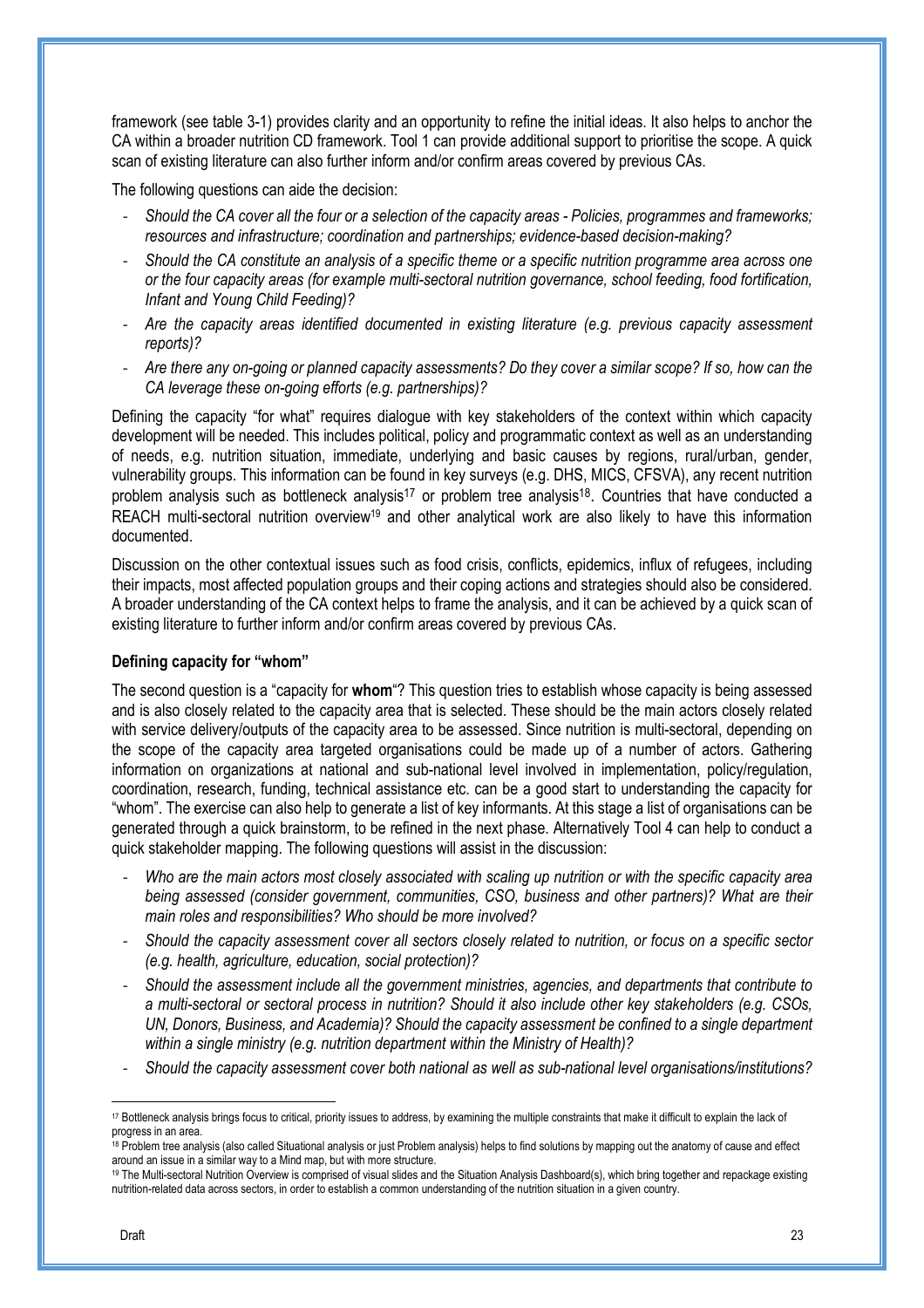#### Stakeholder Analysis

Stakeholder analysis helps in understanding the interests and power dynamics among key stakeholders. The analysis should provide a clear picture of stakeholders likely to support or oppose the CA. This will also be helpful in building commitments, mobilising interest and resources and managing potential opposition. It also provides information on whose awareness of the issue needs to be raised; or whose capacity should be strengthened. Tool 5, looks at stakeholders in terms of whether they support or oppose the issue at hand, as well as their power to influence the outcome.

The following questions may guide the analysis:

- *Who are the stakeholders and institutions that are of relevance to the CA and future CD interventions?*
- *What are their interests in the issue? What aims do they seek to achieve? Are the interests in support or in conflict with the CD issue? Which stakeholders are likely to gain and lose from the CA proposed changes?*
- *What power do they have to influence the CA process and CD response? What networks does the stakeholder belong to? Do they have political influence? Do they have power to mobilise key actors?*
- *Of what importance is the CD issue to these stakeholders? What are their current tasks and roles? Are there potential donors to address the CD issue? Do they stand to be negatively affected by any changes that may be proposed?*
- *Which stakeholders need more engagement for more support in mainstreaming nutrition?*

Capacity development is a change process which needs to be managed well in order to reach a consensus on the final conclusion. Engaging stakeholders in every step of a CA helps in building long-term commitments for sustained CD initiatives emerging from the CA. It also provides room for dialogue and collective learning. **Roles and responsibilities** can be assigned, based on interests and functions, to individuals or existing groups. When roles are assigned to existing groups, care should be taken to identify a responsible individual for the purpose of accountability and follow-up. Tool 2 provides a checklist of suggested roles and responsibilities to be considered in a CA.

#### *4.1.3. Capacity Assessment Team*

The capacity assessment team is responsible for undertaking the CA, including the design of the CD response. Assembling a multi-stakeholder assessment team could help in spurring **information exchange and collaboration** among different involved institutions and build ownership for follow-up actions (FAO, 2010). It is always important to remember that assessment by others can be a sensitive and delicate issue. The CA team should include representatives of the institutions concerned with the specific capacity area being assessed and their availability and commitment will be critically necessary. Membership can be decided based on the roles and responsibilities of the stakeholders (see Tool 2). The team may be composed of an existing multi-stakeholder working committee, made up of actors interested in the outcome of the assessment (for example the MSP). In such cases the team will be made up of members with vested interests in the outcome and this has the potential of creating ownership of the CA results. From experience in the landscape analysis country assessments, it is important to have the head of nutrition departments and teams from different sectors actively involved in the CA team. The team should also have a solid understanding of nutrition (both specific and sensitive) and should undergo any necessary training needed to successfully undertake the design, methodology, etc. based on the specific context. A team leader should be assigned the role to facilitate the process and move the CA forward. He/she could be a staff of the lead agency or nutrition coordinating body.

In some circumstances, experts may be needed to support a capacity assessment. This may be the case where more objectivity is desired, or if stakeholders' availability throughout the process cannot be guaranteed, among other reasons. The consultants should include expertise to provide technical support (e.g. certain issue areas) as well as assistance with process facilitation (which in most cases is of a particular advantage). They should have experience in capacity assessment, development and nutrition policy and programme management. Where possible, expertise to conduct the assessment should be sought in-country and may constitute one or more national consultant(s). In cases where local capacity is inadequate, an international consultant(s) can be paired with the national consultant(s).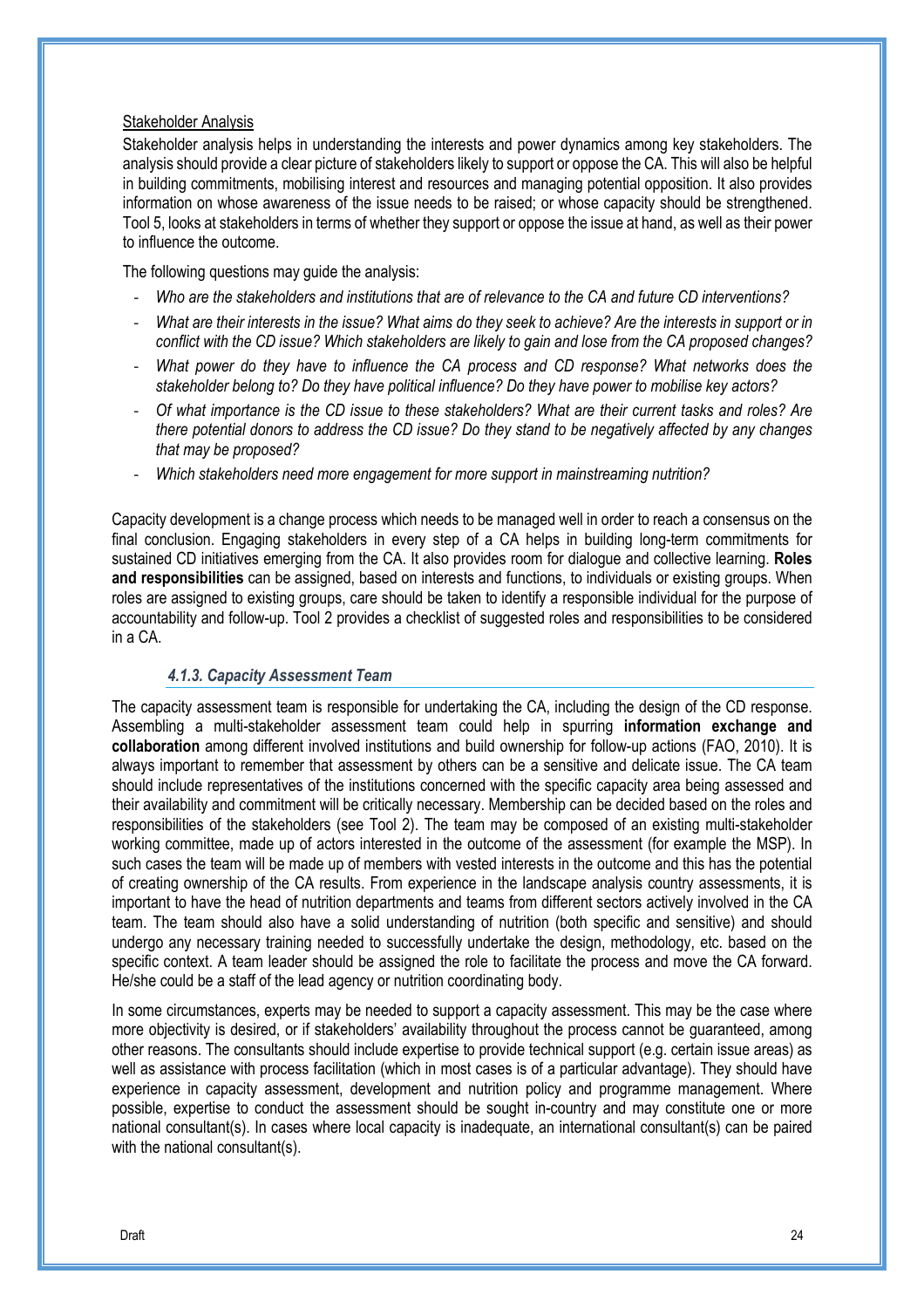The capacity assessment team should be composed of individuals with the qualities listed below. Individuals within the team must have specialized knowledge in at least one of the qualities, and efforts should be made to ensure that all the three qualities are present among the team members.

- (i) Familiarity of context (e.g. political and socio-economic landscape): local knowledge is critical for understanding the complex systems and dynamics behind the current challenges as well as for identifying appropriate solutions;
- (ii) Content: knowledge of the functional and technical capacity or sector/institution to be assessed and;
- (iii) Process: familiarity with the framework; research methodology; data collection, analysis and interpretation. This role is defined as the methodology facilitator and the individual can be appointed from the team. The main role of the facilitator is to maintain momentum; champion the process; and manage discussions regarding the assessment scope and scale, and adaptation of the CA framework for nutrition.

*NB: Facilitators should specifically have solid CD expertise as an essential pre-requisite for the exercise. A facilitator is a neutral third party, acceptable to the participants in an initiative, who may have little or no knowledge of the technical area and who has no substantive decision-making authority. His/her role is to help a group increase its effectiveness by diagnosing and intervening in group processes and structures (FAO, 2015 LM2).* 

In the preparatory phase, the main roles and responsibilities of the CA team will include confirming the scope of the CA, informants, sample size, enumerators, locations, dates, adapting the methodology to the country context, adapting or developing tools, and developing a work plan detailing what needs to be done, by whom, by when and the required resources.

#### *4.1.4. Methodology and Approach*

The CA methodology is to a large extent informed by its purpose and objectives. The methodology and approach should describe how stakeholders will participate, data collection methods, tools and overall sequencing of the events. Since the idea is to reach consensus and ensure buy-in of the outcomes, a more participatory process will be needed to ensure political buy-in and broad stakeholder involvement. Also to be determined at this stage is how the data will be collected, analysed, interpreted and reported. Tools used (questionnaires and other data collection tools, analysis sheets, scoring and ranking algorithms) should be agreed upon and prepared in advance or be adapted from existing ones.

The CA should adopt an approach which integrates both quantitative and qualitative methods. The methodology can include surveys, desk reviews, focus groups, etc. Data collection can be through, one-to-one interviews, selfadministered questionnaires, focus group, workshops, and case studies as may be deemed appropriate.

Data collection tools should be aligned to the scope of the CA and defined in close reference to the analytical sheet (see table 3-1). Questions should be customized for specific stakeholders, sub-national level and sectors, e.g. senior decision makers/managers, technical staff, frontline staff (e.g. health workers at the facility level, agricultural extension workers, and social workers), and community groups. The questionnaire should explore strengths and weaknesses; the existing situation; the desired situation; and what needs to be done to achieve it. In cases where changes have been made to the indicators of the analytical framework, care should be taken to ensure that the order is reflected in the questionnaire. Countries can adapt existing landscape analysis questionnaire as an alternative to developing new tools.

The tools and resources document of the guidance package provides an example of a data analysis sheet (see Resource 1) that can be adapted to fit the country context, scope and objectives of the assessment. The questions for each indicator are designed to guide aggregation of data collected from different sources (key informants and desk reviews) to draw conclusions on main capacity gaps.

Care should be taken to ensure that the numbering of the questionnaires is closely linked to the analytical sheet to avoid challenges during the analysis. The analytical sheet contains a qualitative score (1-5) where (1) is the least and (5) the most developed capacity.

Key informants should be selected from among the stakeholders. Since different perspectives are necessary to obtain a balanced view, various approaches can be adopted. For example, varying key informant levels in an organisation by including policy makers, technical and field staff is one approach. Another approach would be to gather perspectives from the organisations' stakeholders. For example, if the CA focuses on the nutrition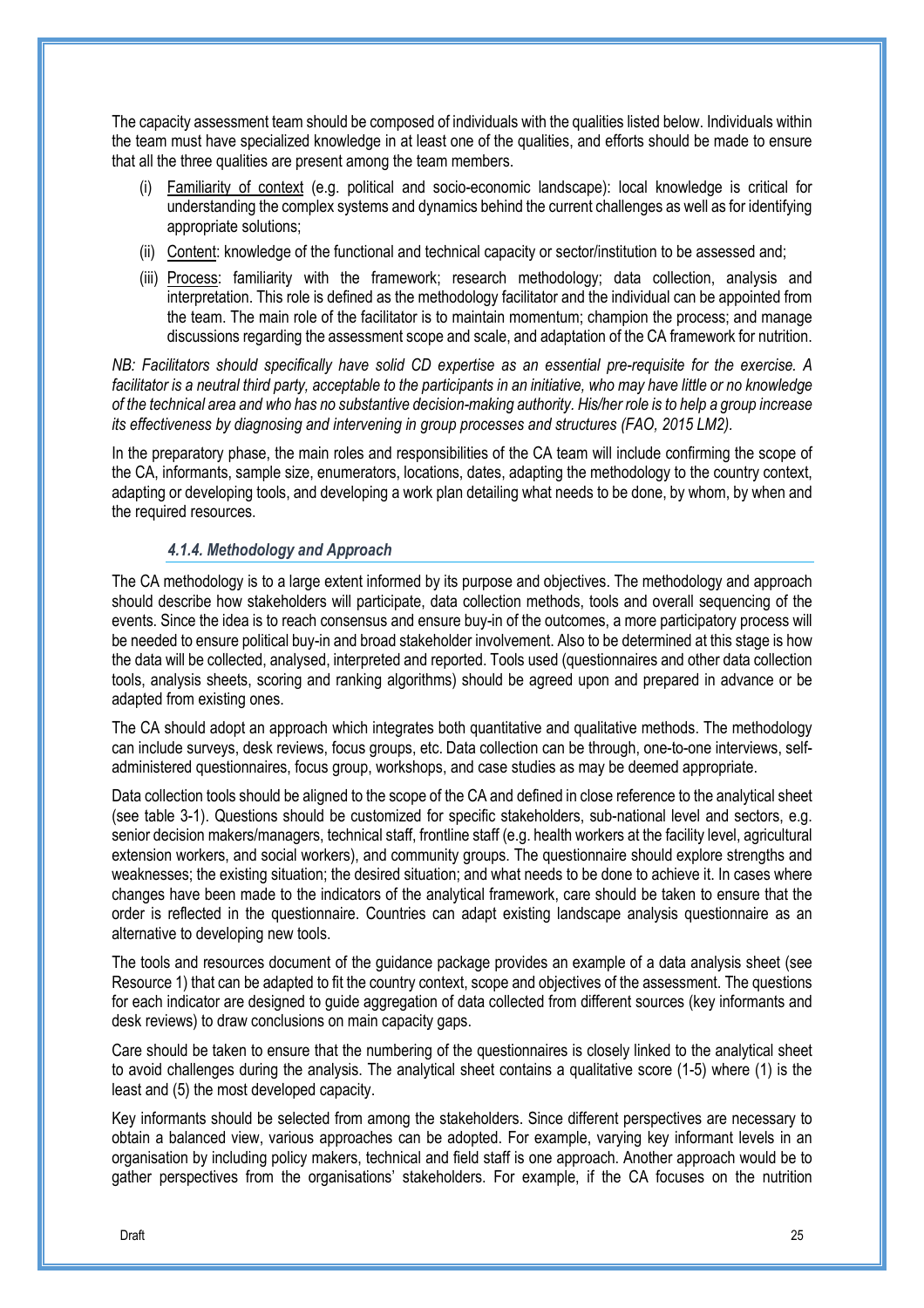coordination unit, then participants should be drawn from the staff (management to technical staff), hosting ministry/agency, a governing board if one exists, all sectors and stakeholders coordinated by the unit (from the decision-makers to the technical staff) local authorities, other partners and/or donors.

A decision should also be made on the administrative levels from which data should be collected. Based on the scope it may be desirable to include key informants from the national to the community level. Selection criteria should be agreed upon to help come up with the appropriate sample of sub-national units to participate in the assessment. Key considerations could be levels of malnutrition, accessibility, on-going programmes, local champions, partners and facilitative local authority leadership, among others.

#### *4.1.5. Length and Timing of CA*

Timing is a key factor of success both for the CA as well as the ensuing CD actions. The timing should be aligned with other broader processes (e.g. national planning processes) as this provides the opportunity to integrate the recommendations. Another important consideration is the availability of key stakeholders. Check if the proposed timeline coincides with major international, national, religious, traditional events or seasonal activities.

The other consideration is the length of time that the CA should take in terms of days, weeks or months. This will depend on the purpose, scope, availability of the team, funding and the number of stakeholders to be interviewed. The timeline by activity should be summarised in a work plan. The timelines should define:

- Time in each phase of the CA, allow adequate time for preparation and execution. This will include time required to put together the CA team, mobilise stakeholders, collect data, perform analysis and reporting, etc.
- Deadlines for specific deliverables and activities, e.g. dates for field visits, inception/validation workshop, and deadline for reports including stakeholder's inputs.

#### **Inception meeting**

An inception workshop may be organised to launch a CA exercise. The inception meeting seeks to inform stakeholders and obtain buy-in, consensus and participation. Key areas tabled for discussion and consensus building are: the objectives, scope, key stakeholders, expected outputs, work plan and timing, data collection methodology, and expected roles and responsibilities of the stakeholders.

#### **4.2 Phase 2: Execution Phase**

The execution should be conducted within a few weeks (2-3) after the preparatory phase to maintain energy and momentum generated in phase 1. This phase builds on activities initiated during the preparatory phase, while moving into the actual data collection, analysis and reporting.

Key elements of this phase include:

- Desk Review
- Stakeholder interviews
- Participatory analysis
- Validation of the findings

**Deliverable/**

**Achievement** *CA report with key findings and conclusions*

#### *4.2.1. Desk Review*

The desk review provides contextual information for the CA. This stage may include a literature review and initial stakeholder consultations. It is also important to note that while a desk review can serve as an initial step in the CA process, it should also be continuous, as additional information becomes available and/or pertinent in the context of stakeholder dialogue. The desk review provides the following insights: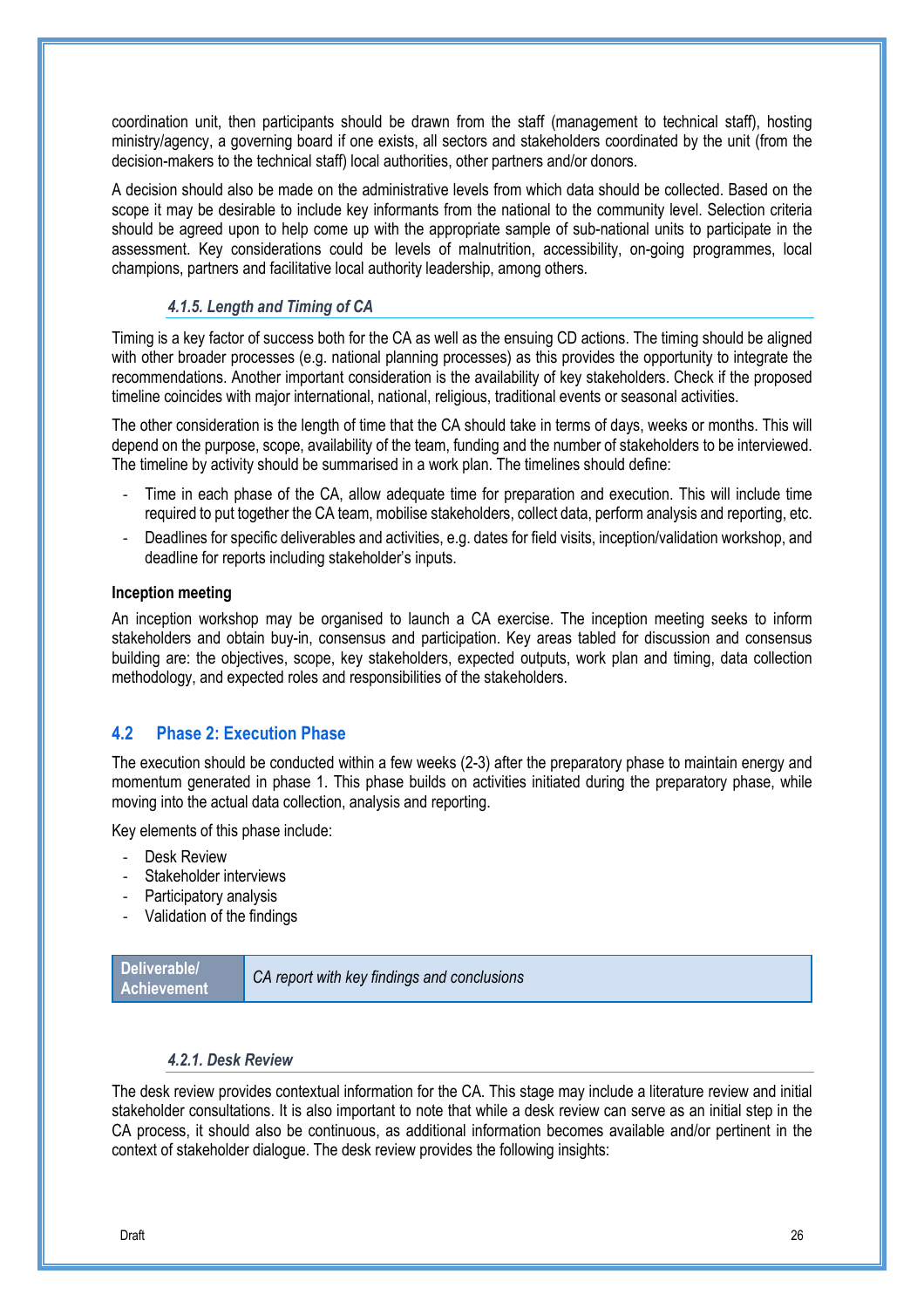**Political context**: Conduct a political and context scanning analysis across sectors that may influence the prospects for successful CA and CD. Describe the wider context of importance to the CA, influencing policy making, sector resources, budget allocation mechanism and public financial management, factors influencing organisational capacity and the wider framework for accountability and monitoring, etc. This information can be provided by the CA team and may incorporate other members, if need be (see Tool 3).

**Coordination mechanisms**: Describe if mandates of all stakeholders in scaling up nutrition have been clearly identified and documented. Define the coordination architecture for nutrition from national to sub-national level. For each of the mechanisms identified (national high level/technical, subnational and secretariat(s)), analyse the hosting arrangements (supra-ministerial/line ministry), chair, members (sectors and stakeholders), TORs, roles and responsibilities, and minutes of meetings. Also review any legislation or procedures defining their operations. In addition, review existing sector coordination mechanisms at high level, technical and sub-national level and determine if nutrition is tabled as an agenda item. Describe how the stakeholder groups are organised in the country (e.g. UN, Donor, CSO, Business, and Academia) and how they engage in the multi-sectoral as well as sectoral mechanisms at national and sub-national levels. Summarise key findings and gaps.

**Nutrition related policies, legal and institutional frameworks, on-going programmes:** Review how the country has adapted global development agendas (e.g. the SDGs, and the various conventions). Review the national development plans/Poverty Reduction Strategy Plans, nutrition policies, legislation and plans and describe how they have integrated nutrition. Review existing causal analysis informing sectoral priorities. Reference can be made to the WHO Global database on the Implementation of Nutrition Action (GINA), policy analysis<sup>20</sup> or policy and plan overview<sup>21</sup> (REACH) report if available. Compile information on all nutrition related programmes across sectors and stakeholders and define the beneficiaries and delivery mechanisms. This information can be obtained from literature or by contacting stakeholders. This information will be available in countries that already have completed a nutrition stakeholder and action mapping. Review the relevant protocols and guidelines as per the scope of the CA. Describe existing capacity development programmes and who is providing capacity building support (for example, if there is a significant public administration reform initiative/project underway with important implications to nutrition). Assess national, regional institutions / resources specialising in nutrition CD so as to make good use of what is there (refer to Tools 6 and 7).

**Nutrition budgets**: Describe any budgets available for nutrition programmes and activities in different sectors as well as the main source of funding. Describe how the funds are spent and the main recipients at national and subnational level. Describe trends and funding from government and development partners in the past few years.

**Human resource capacity in nutrition**: Describe the human resource needs to support scaling-up of nutrition among key sectors and stakeholders at national and sub-national level; consider needs related to nutrition sensitive, nutrition specific and nutrition governance functions. Describe any academic training programme for preservice and in-service training.

**Information systems and M&E**: Describe existing information systems relevant to nutrition by sector, and how various capacities are currently being monitored/assessed. Is a multi-sectoral nutrition information system in place? If so, how is it linked to sectoral information systems? How is nutrition information collected? How often are nutrition surveys conducted and data on key nutrition indicators collected? Who conducts these surveys? Describe how nutrition information is used and disseminated and by whom? Who receives the information? What feedback mechanisms are in place and how is feedback utilised?

#### *4.2.2. Stakeholder Interviews*

Data collection should be led by the country nationals as much as possible. Translate and print the questionnaires as needed. Depending on the size of the data collection teams, they can divide themselves into smaller teams for data collection, while making sure that they retain the key competencies within each team. The quality of the questioning and inquiry of the assessment team must be high. It is important to listen very attentively to the

 $\overline{a}$ 

<sup>20</sup> A policy analysis report defines the problem and the goals, examines the arguments, and analyses implementation of a policy.

<sup>&</sup>lt;sup>21</sup> The policy and plan overview reviews relevant legal, regulatory, policy and strategy frameworks (multi-sectoral, sectoral and sub-sectoral) in an effort to determine the extent to which they reflect nutrition.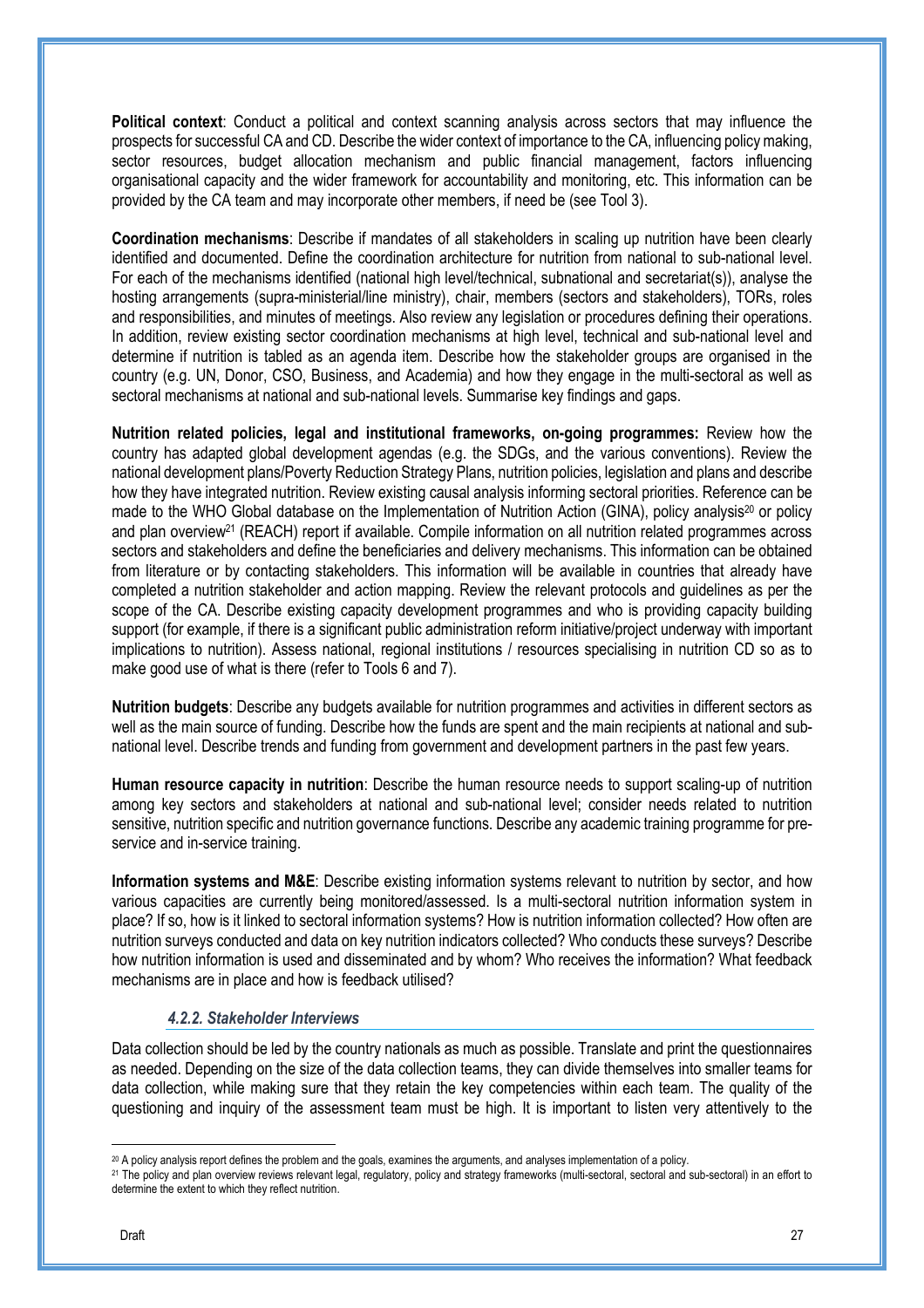stakeholders to capture the true essence of their contributions. Appreciative inquiry and active listening techniques are suggested. Where needed, the members of the CA team should be trained on how to conduct the assessment with the support of a facilitator.

Key steps in this stage:

- Schedule interviews with key informants (organised in advance)
- Ensure venues of meetings have been organised (in advance) in cases of group interviews
- Ensure the team has the appropriate level and areas of expertise to conduct the assessment
- Meet daily to review the questionnaires and complete data gaps
- Organise logistics for field visits including translation of materials

#### *4.2.3. Participatory Analysis*

Once data collection is complete, the CA team should meet as soon as possible to analyse the interviews and information collected from the different levels, using the data analysis sheet provided in Resource 1. Data collected should be organized according to the analytical framework's set of indicators. The purpose of the analysis is to identify strengths and weaknesses in relation to these indicators, which in turn will form the basis for formulating recommendations for action. The analysis also seeks to establish a baseline for each of the indicators assessed. The analysis process should be participatory; that is, the full CA team should agree on the strengths, weaknesses and recommendations. The CA team should also consider whether the analysis would benefit from the participation of stakeholders other than the members of the CA team, especially for the formulation of recommendations.

The length of time taken to complete the analysis and compile a report will vary from 1-6 weeks depending on the amount of data collected.

Upon completion of the compilation of the report, consensus should be reached on the findings and recommendations.

#### *4.2.4. Validation of the Findings*

Organizing a final workshop or a structured consultation is a useful way to arrive at a common vision and to start deriving future interventions and modalities. It is important that such workshops or consultations are led by a professional facilitator who can guide the groups during the discussions by asking probing questions.

The final report should be produced and **disseminated** to all stakeholders at all levels.

#### **4.3 Phase 3: Formulation of Capacity Development Response**

A CA helps to identify capacity strengths and weaknesses as well as available opportunities to support CD processes. The CD design phase, aims to identify innovative ways in which the capacity gaps can be sustainably developed.

The key steps in this phase are:

- Prioritization of capacity issues
- Definition of CD M&E
- Costing of CD actions
- Integration of CD actions into plans and programmes

|  | Deliverable/<br><b>Achievement</b> | • CD actions indicators integrated into broader M&E framework<br>• Data collection methodologies and reporting agreed upon<br>• Capacity development actions integrated into a national plan and/or programme |
|--|------------------------------------|---------------------------------------------------------------------------------------------------------------------------------------------------------------------------------------------------------------|
|--|------------------------------------|---------------------------------------------------------------------------------------------------------------------------------------------------------------------------------------------------------------|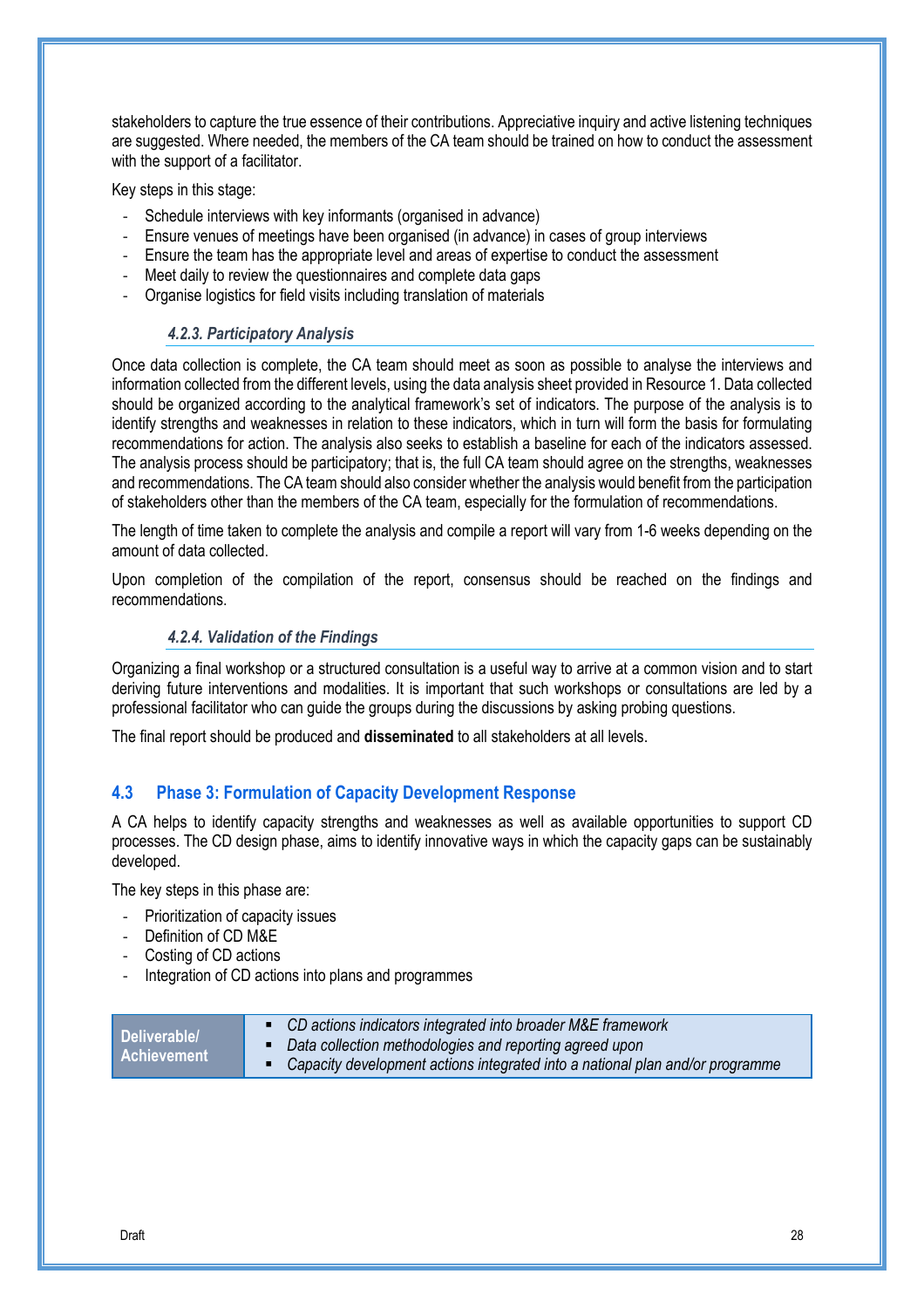#### *4.3.1. Prioritization of Capacity Issues*

As there are rarely enough resources to address all capacity gaps, identifying a few priorities is a good way forward. Out of the main capacity gaps and strengths revealed by the CA, determine which issues should be addressed as a priority. This step should produce a framework of CD actions with clear timeframes and the pros and cons of each. In addition, it is recommended that a common road map with priority actions is compiled, around which stakeholders can coordinate (e.g. effective use of donor resources as they become available). Figure 4-2 below shows a selection of capacity development activities, while table 4-1 provides additional guidance on how to derive capacity development activities. Further considerations to be made when prioritizing CD actions are:

**Key opportunities:** Based on the key findings determine the incentive, momentum and demand for CD among country actors. Building on a country's own motivation and readiness for change is key to smart CD design.

**Order and sequence CD actions:** Determine the CD activities that are prerequisites for the effectiveness of others. Identify short-term activities or quick-wins (low hanging fruits) that could set the stage for longer-term support (more structural problems). Remember that CD is a process and so initially small results can create momentum, and give way to new opportunities. Capacity development planning will therefore need to be continually adjusted, in accordance with emerging opportunities.

**Realistic actions:** Determine the most realistic activities, given the financial and human resources available and the country context. Remember when choosing your activities, to consider both technical and functional capacities, within all three dimensions of capacity development: individuals, organizations and the enabling environment.



#### **Figure 4-2: Capacity Development Activities**

*Extracted from FAO, 2015 LM1 (p.21).*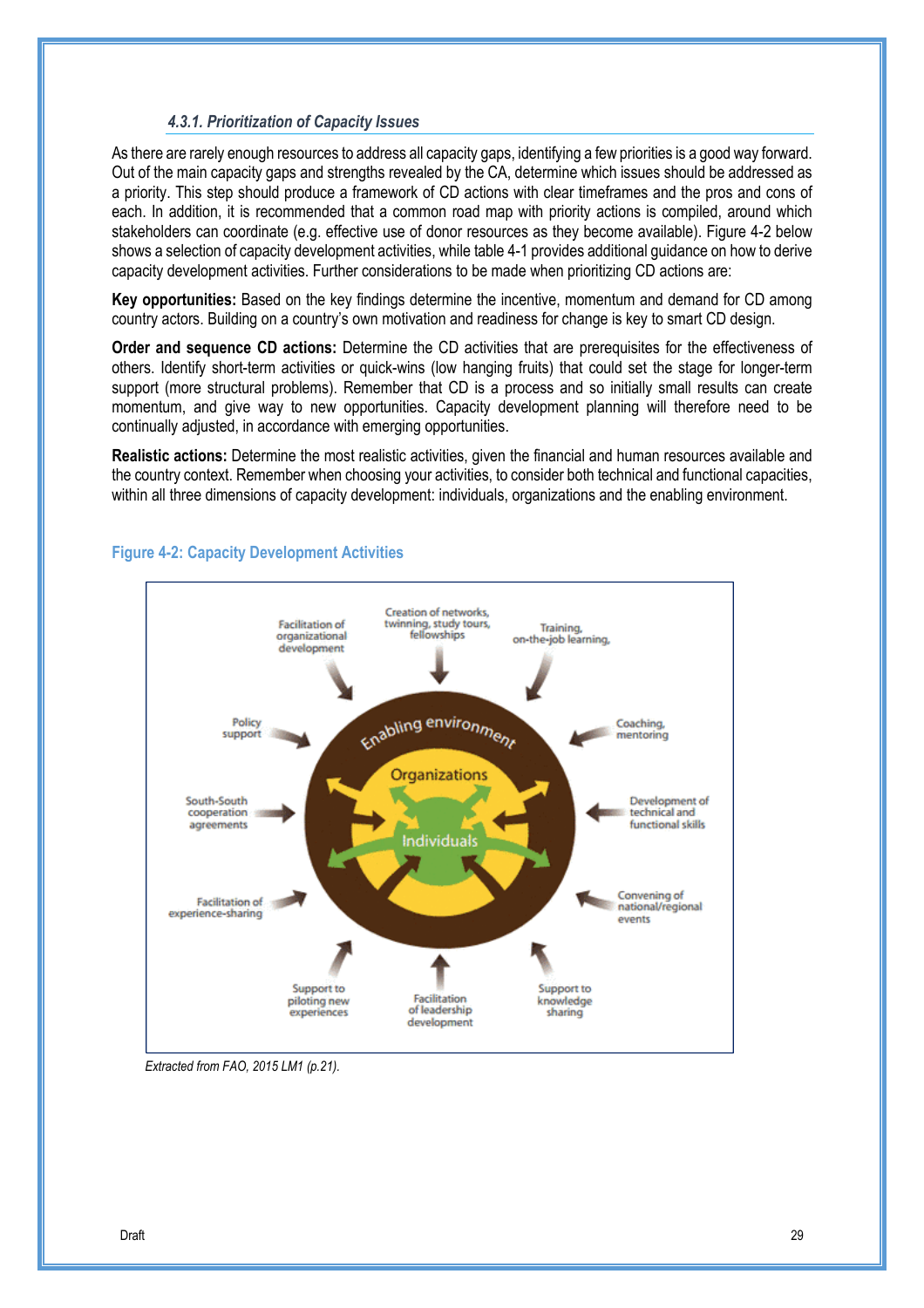## **Table 4-1: Capacity Development Activities**

| <b>Activities</b>                                                                                                                     | <b>Appropriate when</b>                                                                                                                                                                                                                                                                                                                                  | <b>Remember that</b>                                                                                                                                                                                                                                                                                     |
|---------------------------------------------------------------------------------------------------------------------------------------|----------------------------------------------------------------------------------------------------------------------------------------------------------------------------------------------------------------------------------------------------------------------------------------------------------------------------------------------------------|----------------------------------------------------------------------------------------------------------------------------------------------------------------------------------------------------------------------------------------------------------------------------------------------------------|
| <b>High-level advocacy</b>                                                                                                            | • Buy-in and commitment at highest level<br>needs to be reinforced                                                                                                                                                                                                                                                                                       | • Lobbying, media campaigns, public events,<br>etc. to influence both public opinion on the<br>demand side and the highest level decision<br>makers                                                                                                                                                      |
| <b>Policy support and</b><br>dialogue                                                                                                 | Policy and/or legislative framework are<br>٠<br>not conducive to effective results and<br>need revision/upgrade                                                                                                                                                                                                                                          | • Successfully formulating or revising policy<br>requires the creation of inclusive multi-<br>stakeholder processes                                                                                                                                                                                      |
| <b>Creation of multi-</b><br>stakeholder processes<br>and support to<br>knowledge sharing                                             | • Lack of dialogue, coordination and<br>consultation amongst key actors<br>appear to be the main challenge (e.g.<br>between different types of actors or<br>between central and decentralized<br>governmental authorities)                                                                                                                               | • The types of processes depend on the<br>objectives to be pursued: expressing<br>needs? Identifying common concerns?<br>Decision-making? Overcoming mistrust?<br>Influencing policy?<br>• The options include: Consultations,<br>consultative forums, stakeholder platforms,<br>alliances, partnerships |
| <b>Organizational</b><br>development support:<br>advisory support for<br>more effective<br>processes and systems                      | The institutional set-up and/or business<br>٠<br>processes and workflow are not<br>conducive to effective work, i.e.<br>insufficient delegated authority to<br>actors, no clear accountability lines, no<br>clear support/commitment from highest<br>levels<br>• The organizational mandates of main<br>actors are not conducive to effective<br>results | Assessing organizational structure, reporting<br>lines, roles and responsibilities to match<br>organizational function                                                                                                                                                                                   |
| <b>Training of trainers and</b><br>institutionalizing<br>training in national<br><b>institutes</b>                                    | Training contents do not require<br>п<br>frequent updates<br>Appropriate institutes and national<br>trainers are identified                                                                                                                                                                                                                              | • New trainers require follow-up support and<br>coaching<br>• Content requires adaptation to national<br>context                                                                                                                                                                                         |
| <b>Creation of networks,</b><br>twinning arrangements<br>(e.g. between research<br>institutes) and South-<br><b>South cooperation</b> | • Some actors have technical<br>knowledge/experience that could be<br>beneficial to other similarly positioned<br>players<br>• Organizations and institutions have<br>similar mandates despite different<br>capacity levels                                                                                                                              | • Requires facilitation brokering actions<br>• Networks and twinning arrangements might<br>be developed in the context of South to<br>South cooperation<br>• You might start with supporting a network<br>mapping exercise (e.g. identifying who might<br>benefit from connecting with whom              |
| Process/methodological<br>support (e.g. for<br>prioritization exercises)                                                              | Actors have all required knowledge but<br>٠<br>have difficulties in organizing the work,<br>prioritizing, reaching conclusions,<br>identifying inclusive agreements, etc.                                                                                                                                                                                | • CD facilitators have a double-role to play:<br>providing content and assist with process. It<br>is important to identify when to play which<br>role, and when they should simply "observe"<br>and get "out of the way"                                                                                 |
| <b>Exposure/study visits</b><br>(e.g. from one farmers<br>organization to another)                                                    | A good level of capacities is already in<br>place<br>· Funds are available<br>Exposure to other practices is<br>considered useful<br>• Regional linkages need to be<br>consolidated                                                                                                                                                                      | • Study tours should be used to complement<br>and enrich a learning process; they work<br>best when combined with other modalities<br>It takes preparation time<br>• Participants should be expected to define<br>and implement an action plan as a result of<br>the visit                               |
| <b>Technical advisory</b><br>support                                                                                                  | Actors lack some technical knowledge<br>in the subject matter and /or require<br>advice for decision making                                                                                                                                                                                                                                              | • On the job training on the subject matter<br>should be considered                                                                                                                                                                                                                                      |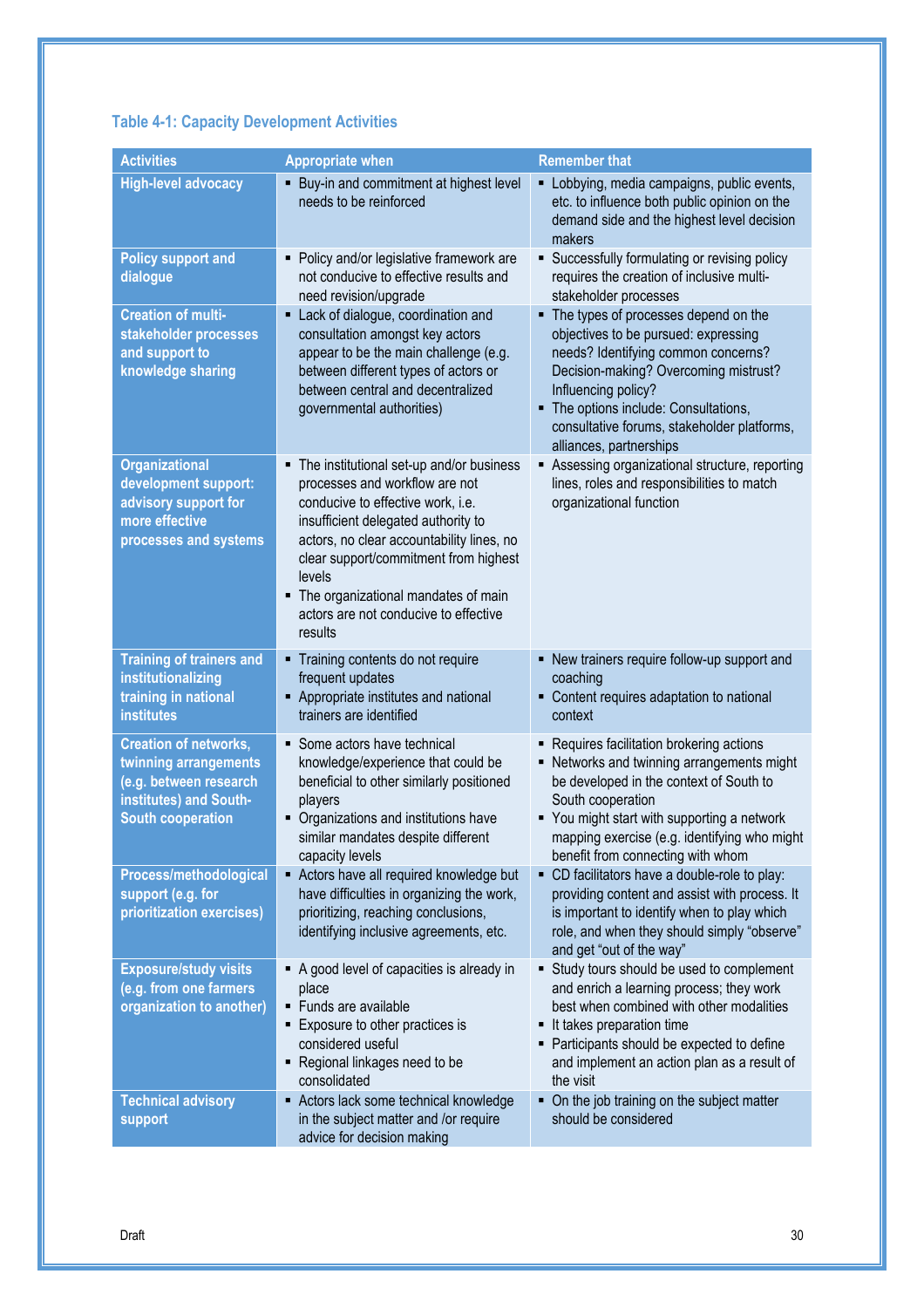| <b>Activities</b>                                         | <b>Appropriate when</b>                                                                                                                                                                                       | <b>Remember that</b>                                                                                                                                                                                                                                                                                                                                                                                                                                                                                                                                                  |
|-----------------------------------------------------------|---------------------------------------------------------------------------------------------------------------------------------------------------------------------------------------------------------------|-----------------------------------------------------------------------------------------------------------------------------------------------------------------------------------------------------------------------------------------------------------------------------------------------------------------------------------------------------------------------------------------------------------------------------------------------------------------------------------------------------------------------------------------------------------------------|
| <b>Financial and non-</b><br>financial incentives         | • Capacities are in place, but motivation<br>appears to be seriously hindering the<br>process                                                                                                                 | • Depending on how they are used, incentives<br>can either reinforce or discourage ownership<br>of recipients<br>• They should be used carefully to avoid<br>becoming dysfunctional and disruptive to<br>the process<br>A mix of non-financial incentives should be<br>pursued in-lieu of salary supplements.<br>These might include: public recognition and<br>awards, professional development<br>opportunities, participation in decision-<br>making processes, attendance to<br>conferences and training, prestige and<br>reputation, improved working conditions |
| On-the job learning<br>(including leadership<br>coaching) | • Little time is available<br>Knowledge/skill input is needed "on the<br>spot"<br>• Small groups (2-4 people) require<br>different kind of learning/advisory<br>support at different points in the<br>process | • On the job learning needs careful<br>questioning techniques and non-directive<br>attitudes                                                                                                                                                                                                                                                                                                                                                                                                                                                                          |
| <b>Formal face to face</b><br>training sessions           | Large groups have the same learning<br>need(s)<br>Time and infrastructure is available<br>(room space, projector, flipchart)                                                                                  | • Training requires preparation such as<br>learning needs assessments<br>It needs to be participatory (e.g. small group<br>work is preferred to long PowerPoint<br>presentations)<br>■ It is more costly<br>Learning results should be evaluated                                                                                                                                                                                                                                                                                                                      |
| <b>Coaching</b>                                           | • New skills need to be integrated and<br>assimilated<br>• New employees join a team                                                                                                                          | • Coaching can be established formally as a<br>structured process, or can happen informally<br>to build relationships or follow up on other<br>CD activities                                                                                                                                                                                                                                                                                                                                                                                                          |

*Adapted from the FAO Capacity Assessment Learning Module 2.* 

#### *4.3.2. Definition of CD M&E*

When CD is tracked and accounted for, it increases the visibility of CD outcomes, could attract new funding, motivates staff and builds corporate pride. It is important that stakeholders identify the root causes and effects of prioritised capacity gaps and through that create relevant capacity development actions (see Tool 8, problem tree CD analysis). Through this process, the stakeholders achieve better clarity of the outputs that will be monitored and it facilitates the development and/or revision of a CD logframe (see Table 4-2). When developing a CD logframe, it is important to bear in mind that in most cases the goals and specific objectives may already have been defined in an existing programme or plan in which case all that will be needed is the definition of outcomes, outputs and indicators (see Box 4-1).

When defining a CD M&E plan, the CA team should define results at various levels, each indicator, data collection (source, method, frequency and schedule) and how the information will be used. Also to be defined is those responsible for data collection and resources needed to implement the monitoring activity. Tool 9 provides an example of an M&E template.

The analytical framework (see table 3-1) contains indicators grouped by the four capacity areas. These indicators can be adapted to form the basis of the M&E. The baseline data will be collected during the CA and subsequent progress can be tracked over time.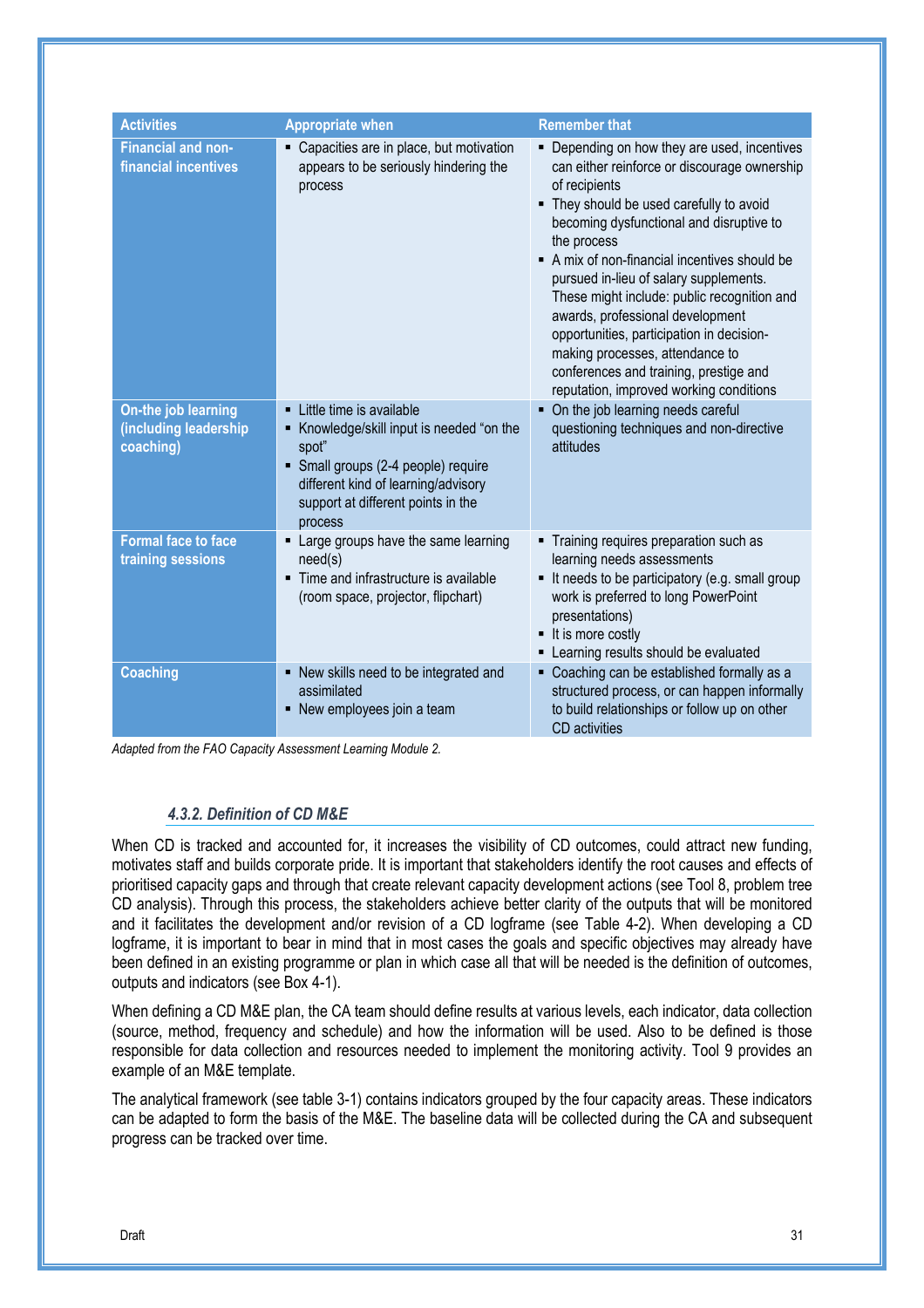#### **Box 4-1: Logframe**

The CD **goal** is the key issue or problem that needs to be addressed in the longer term and should be stated as a learning process or transformation process and should combine both technical and functional capacities. CD is generally described as a learning process when dealing with individuals, and as a change and transformation process when dealing with the enabling environment and organizations (FAO, 2015 LM1)

The **specific objectives** are the changes to be achieved through a CD programme in the medium term. These are the changes at the outcome level.

**Outcomes** describe a specific change for individuals and organizations and are linked to outputs. Outcomes should be thought of not only in terms of new products and services but also in terms of facilitated processes (e.g. participatory process initiated/activated/expanded, collaboration increased among different organizations).

Focusing **outputs** on CD creates the foundation for sustainability of the intended results. To formulate CD focused outputs, the following questions can provide guidance: *Whose capacity is developed? What capacity is developed? How do activities ensure that capacities are developed?*

**Activities** are the modalities of the interventions, e.g. training and technical assistance (see Figure 4-2 for examples)

**Indicators** are targets that show progress of achieving determined objectives. When defining indicators for CD, a distinction should be made between:

- *Process indicators: Measure processes that have been facilitated so that dynamic changes are encouraged through implementation of participatory approaches (e.g. process through which stakeholders have been engaged in a process).*
- *Product indicators: Measure concrete results that have been achieved (e.g. development of a multi-sectoral plan).*

#### *4.3.3. Costing of CD actions*

The CD activities identified should involve different costing options to estimate the funding requirements for implementation. In this step, further prioritization of the actions will also take place. For each activity, roles and responsibilities should be assigned.

#### *4.3.4. Integration of CD actions into plans and programmes*

To make sure that CD actions are implemented, they should be integrated into a national plan or programme into which CD is embedded and resources mobilized to facilitate implementation. It is also important to integrate the actions into budget structures to ensure continued funding especially for the long-term initiatives. Additionally, the indicators should also be integrated into an existing M&E framework to ensure that CD is monitored, evaluated and reported as part of an existing plan or programme and not as a separate activity. For example in a CA of the Tanzania Food and Nutrition Centre (TFNC) supported by the United States Agency for International Development (USAID) in 2012, TFNC took leadership of the follow-up recommendations resulting in both donors and the government committing to fund the implementation of the recommended CD actions. The CD actions as per the CA are being implemented and the government has been increasing its budget dedicated to nutrition and to the TFNC.

The high level sponsors will be instrumental in mobilizing resources as well as advocating for the actions to be integrated into existing plans. Additionally, stakeholders supporting CD for nutrition may advocate for the integration of actions into their own plans as a means of mobilizing resources for sustained support. For example, the UN could integrate the CD actions into the United Nations Development Assistance Framework (UNDAF), UN Network work plan or agency specific plans and either provide direct or broker technical assistance from partners.

The next step is the implementation of CD actions and the actual M&E, which should be built into the overall capacity development process. These two are beyond the scope of this guidance package.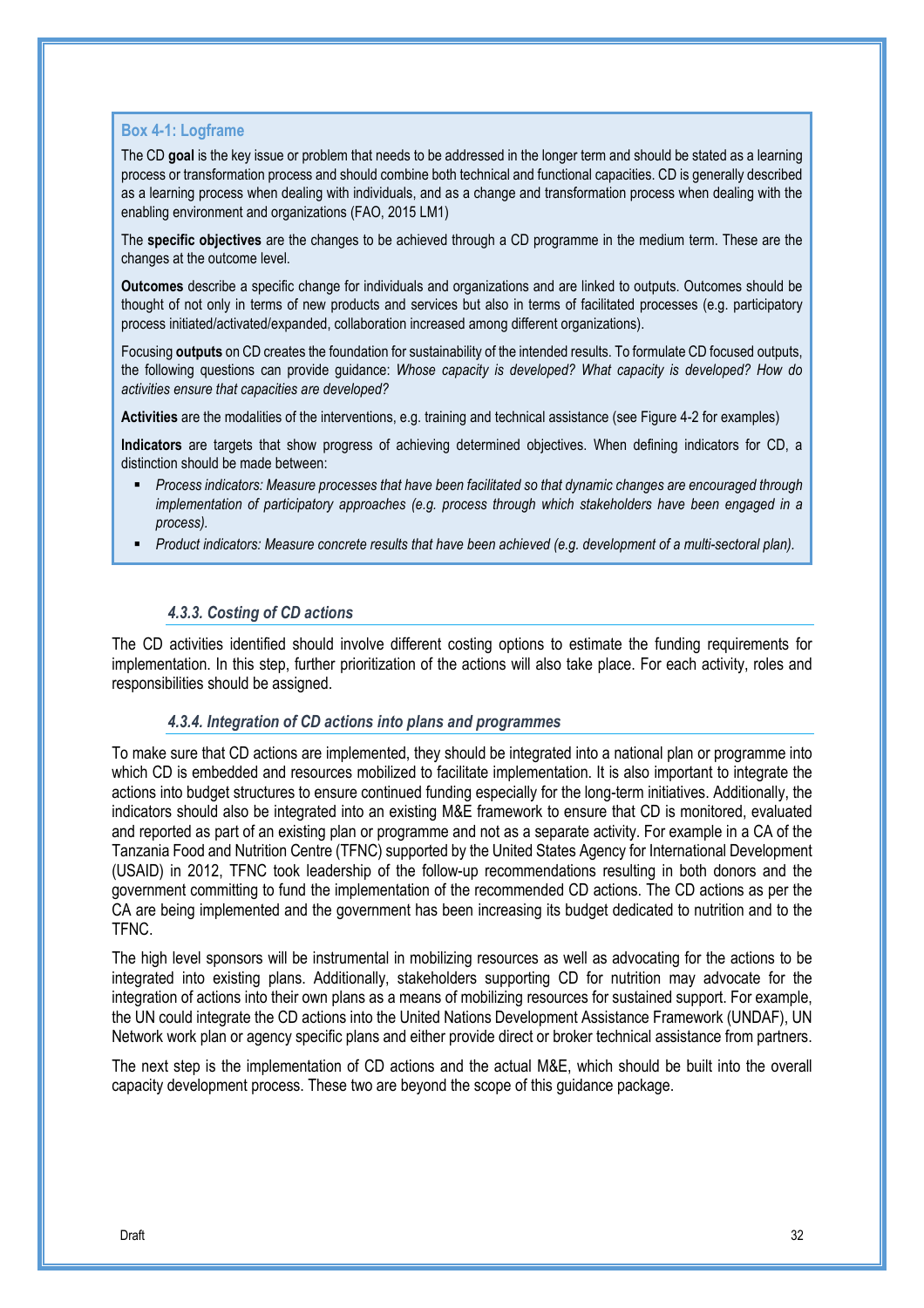#### **Table 4-2: Capacity Development Monitoring and Evaluation**

|                                                                                                                                                                                                                               | <b>Objectives</b>                                                                                                                                                                         |                                                                                                                                                                                                                                                                                     |                                                                                                                                                                                                                                                                                                                                                                                                                                                                                                                                                                                                                                                                  |                                                                                                                                                                                                                                                                                                                                                                                                                                                                                                                                                                                                                                                             |
|-------------------------------------------------------------------------------------------------------------------------------------------------------------------------------------------------------------------------------|-------------------------------------------------------------------------------------------------------------------------------------------------------------------------------------------|-------------------------------------------------------------------------------------------------------------------------------------------------------------------------------------------------------------------------------------------------------------------------------------|------------------------------------------------------------------------------------------------------------------------------------------------------------------------------------------------------------------------------------------------------------------------------------------------------------------------------------------------------------------------------------------------------------------------------------------------------------------------------------------------------------------------------------------------------------------------------------------------------------------------------------------------------------------|-------------------------------------------------------------------------------------------------------------------------------------------------------------------------------------------------------------------------------------------------------------------------------------------------------------------------------------------------------------------------------------------------------------------------------------------------------------------------------------------------------------------------------------------------------------------------------------------------------------------------------------------------------------|
| <b>Dimension</b>                                                                                                                                                                                                              | <b>Technical</b>                                                                                                                                                                          | <b>Functional</b>                                                                                                                                                                                                                                                                   | <b>Outcomes</b>                                                                                                                                                                                                                                                                                                                                                                                                                                                                                                                                                                                                                                                  | <b>Outputs</b>                                                                                                                                                                                                                                                                                                                                                                                                                                                                                                                                                                                                                                              |
| <b>Individual learning</b><br>Purpose: Promote<br>individual learning, self-<br>reflection and skills<br>development<br><b>Actors: Individuals and</b><br>small groups                                                        | $\rightarrow$ Technical trainings<br>and learning initiatives<br>$\rightarrow$ Communication and<br>awareness raising<br>initiatives on technical<br><b>issues</b>                        | $\rightarrow$ Coaching and facilitation<br>$\rightarrow$ Abilities and skills in<br>negotiation and mediation                                                                                                                                                                       | $\rightarrow$ New skills and knowledge used/applied by policy-makers<br>$\rightarrow$ Increased awareness and proven ability to share information<br>$\rightarrow$ Improved individual motivation for partnering<br>$\rightarrow$ Strengthened cooperation and networking capacity<br>$\rightarrow$ New skills and knowledge used in project/programme<br>management, financial management, M&E, project design<br>$\rightarrow$ Staff follow standards of good practices<br>$\rightarrow$ Participant attitude changed<br>$\rightarrow$ Participant confidence improved                                                                                         | $\rightarrow$ New skills and knowledge acquired<br>$\rightarrow$ Participant understanding of an issue improved<br>$\rightarrow$ Awareness of local/national leaders on important<br>topics increased                                                                                                                                                                                                                                                                                                                                                                                                                                                       |
| Organizational change<br>Purpose: Promote<br>organizational<br>development and learning<br>to increase performance<br><b>Actors: Governmental</b><br>bodies, community-based<br>organizations, CSO,<br>private sectors        | $\rightarrow$ Technical expert<br>services<br>$\rightarrow$ Technical support for<br>organizational<br>development                                                                        | $\rightarrow$ Change management<br>$\rightarrow$ Changes of systems,<br>processes, mandates,<br>procedures and regulations<br>$\rightarrow$ Knowledge management<br>and facilitation of knowledge<br>exchanges<br>$\rightarrow$ Creation of networks and<br>coordination mechanisms | $\rightarrow$ Strengthened organizational capabilities to formulate policies<br>$\rightarrow$ Data collected and disseminated to inform policy decisions<br>$\rightarrow$ Created or enhanced knowledge sharing networks among<br>national/international actors<br>$\rightarrow$ Key actors organized in communities of practice<br>$\rightarrow$ Application of best management practices<br>$\rightarrow$ Formal partnerships agreements are signed<br>$\rightarrow$ Informal network created or enhanced among organizations<br>$\rightarrow$ Participatory process initiated/activated/expanded<br>$\rightarrow$ Increased collaboration among organizations | $\rightarrow$ Clear definition of roles and responsibilities within<br>and among different agencies or organizations<br>$\rightarrow$ Visions, mandates and priorities improved<br>$\rightarrow$ Planning processes improved<br>$\rightarrow$ Consensus to use knowledge-sharing mechanisms<br>among national ministries reached<br>$\rightarrow$ Linkages between research and extension bodies<br>established<br>$\rightarrow$ Collaboration increased<br>$\rightarrow$ Coordination mechanism established at all levels<br>among relevant organizations<br>$\rightarrow$ Increased access to information<br>$\rightarrow$ Improved partnering capacities |
| Change in the enabling<br>environment<br>Purpose: Build legal,<br>political and socio-<br>economic frameworks that<br>are conducive to CD<br><b>Actors: Those who</b><br>participate in negotiation<br>of rules at all levels | $\rightarrow$ Expert services for<br>policy development and<br>review<br>$\rightarrow$ Technical support to<br>national planning<br>processes<br>$\rightarrow$ Technical<br>consultations | $\rightarrow$ Policy advisory services<br>$\rightarrow$ Agenda analysis, round<br>tables<br>$\rightarrow$ Other forms of<br>participation to negotiate<br>rules policies and their<br>implementation<br>$\rightarrow$ In-process facilitation of<br>negotiations                    | $\rightarrow$ Policy/law strategy proposed to decision makers<br>$\rightarrow$ Adopted policy and strategies address relevant nutrition<br>issues<br>$\rightarrow$ Consensus reached on policy reform<br>$\rightarrow$ Good practices are nationally/locally adopted<br>$\rightarrow$ Functioning networks for advocacy of policy measures<br>established<br>$\rightarrow$ Degree to which policy decisions are implemented<br>$\rightarrow$ Decision makers support publicly the nutrition strategy<br>$\rightarrow$ An operating budget is allocated for the strategy                                                                                          | $\rightarrow$ Policy discussions initiated<br>$\rightarrow$ Participatory processes put in place to advance the<br>policy agenda<br>$\rightarrow$ Stakeholders involved in sector planning processes<br>$\rightarrow$ Policy needs assessment jointly designed<br>$\rightarrow$ Policy legislative framework reviewed                                                                                                                                                                                                                                                                                                                                       |

*Adapted from 'Enhancing FAO's Practices for Supporting Capacity Development of Member Countries: Learning Module 1', FAO, 2015.*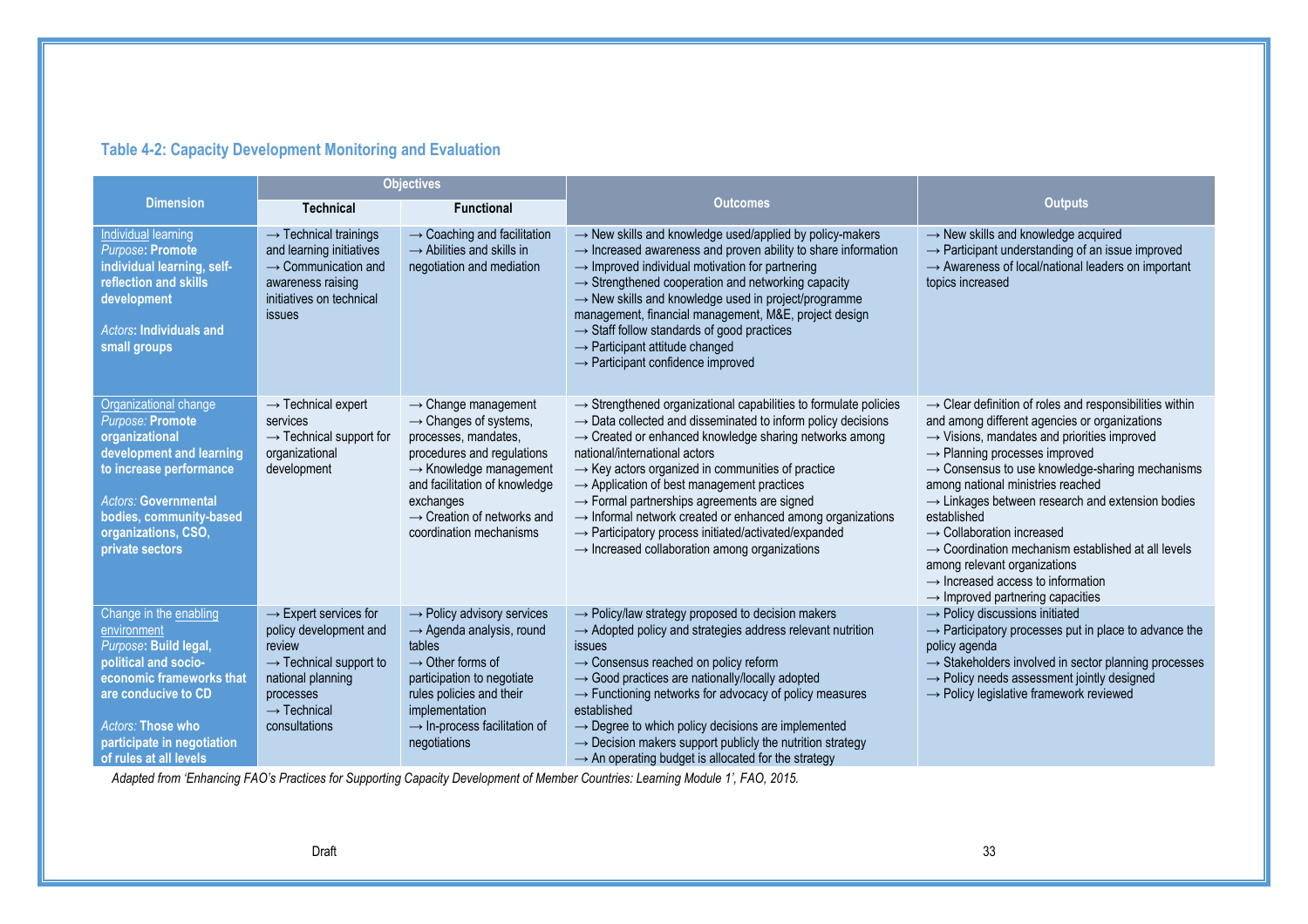## **5 Annexes**

#### **5.1 SUN Movement**

The SUN Movement is made up of 57 member countries committed to achieving nutrition justice and an end to malnutrition in all its forms. As of September 2016, over 50 SUN Countries<sup>22</sup> have nominated SUN Government Focal Points who are responsible for ensuring that the country's efforts engage the whole of government and for coordinating external support. The SUN Movement encourages countries to establish multi-stakeholder platforms, a shared space where different sectors and stakeholders are engaged to facilitate alignment of their activities and to take joint responsibility for scaling up nutrition. In some countries, coordination of partners is supported through secretariats that are either hosted by a supra-ministerial body or a line ministry.

The SUN Movement has developed a Strategy for 2016-2020 which identifies four strategic objectives:

- (i) Expand and sustain an enabling political environment
- (ii) Prioritize and institutionalize effective actions that contribute to good nutrition
- (iii) Implement effective actions aligned with Common Results Frameworks
- (iv) Effectively use, and significantly increase, financial resources for nutrition

To achieve these strategic objectives, the SUN Movement strategy roadmap identifies four key capabilities to be strengthened across countries. The capabilities mirror three themes of the SUN Communities of Practice that were initiated in 2014 as a response to most common requests for support from SUN Countries. The capabilities are all related to strengthening capacities at country level. These capability areas cover:

Capability 1: Continuously improve country planning and implementation to end malnutrition;

Capability 2: Mobilize, advocate and communicate for impact

Capability 3: Strengthen capacity for multi-sectoral and multi-stakeholder collaboration at all levels

Capability 4: Ensure equity, equality and non-discrimination for all, with women and girls at the center of efforts

The SUN Networks (Business, CSO, Country, Donor, United Nations) work collaboratively within the SUN Movement, to support the attainment of its Strategic Objectives and the implementation of the roadmap.<sup>23</sup> (SUN 2016) The UN Network for SUN contributes to the goal of ending malnutrition in all its forms and represents the collective actions of UN agencies in nutrition through two main outcomes (i) strengthened national capacity for nutrition governance and scale-up of nutrition actions (ii) increased UN Network effectiveness in support of national nutrition efforts.

#### **5.2 List of Tools and Methodologies**

- 1. **FAO food security and nutrition commitment and capacity profile (FSCCP).** The tool assesses and tracks countries' commitment and institutional capacity related to food security and nutrition governance.
- 2. **FAO Nutrition Capacity Assessment** (technical and functional capacities) to identify critical gaps and develop an in-depth capacity development plan (could be in particular in the agriculture sector).
- 3. **WFP/FAO Capacity Assessment Food Security and Nutrition Information (FSIN) System**
- 4. **FAO Capacity Development Learning Modules**. The four modules provide useful and insightful learning material for people engaged in capacity development activities at country level. They provide concrete information to implement FAO's new approach to capacity development and are rich with tools for practitioners.

<sup>22</sup> SUN Website, SUN Government Focal Points, available at http://scalingupnutrition.org/sun-government-focal-points/. Accessed 9 September 2016.

<sup>&</sup>lt;sup>23</sup> SUN Movement Secretariat. July 2016. SUN Movement Strategy and Roadmap (2016 – 2020). Draft. For discussion only. Retrieved from: www.dropbox.com/s/kjmg1o0f8a1q88j/SR\_20160707\_02\_web\_pages\_.pdf?dl=0. Accessed 9 September 2016.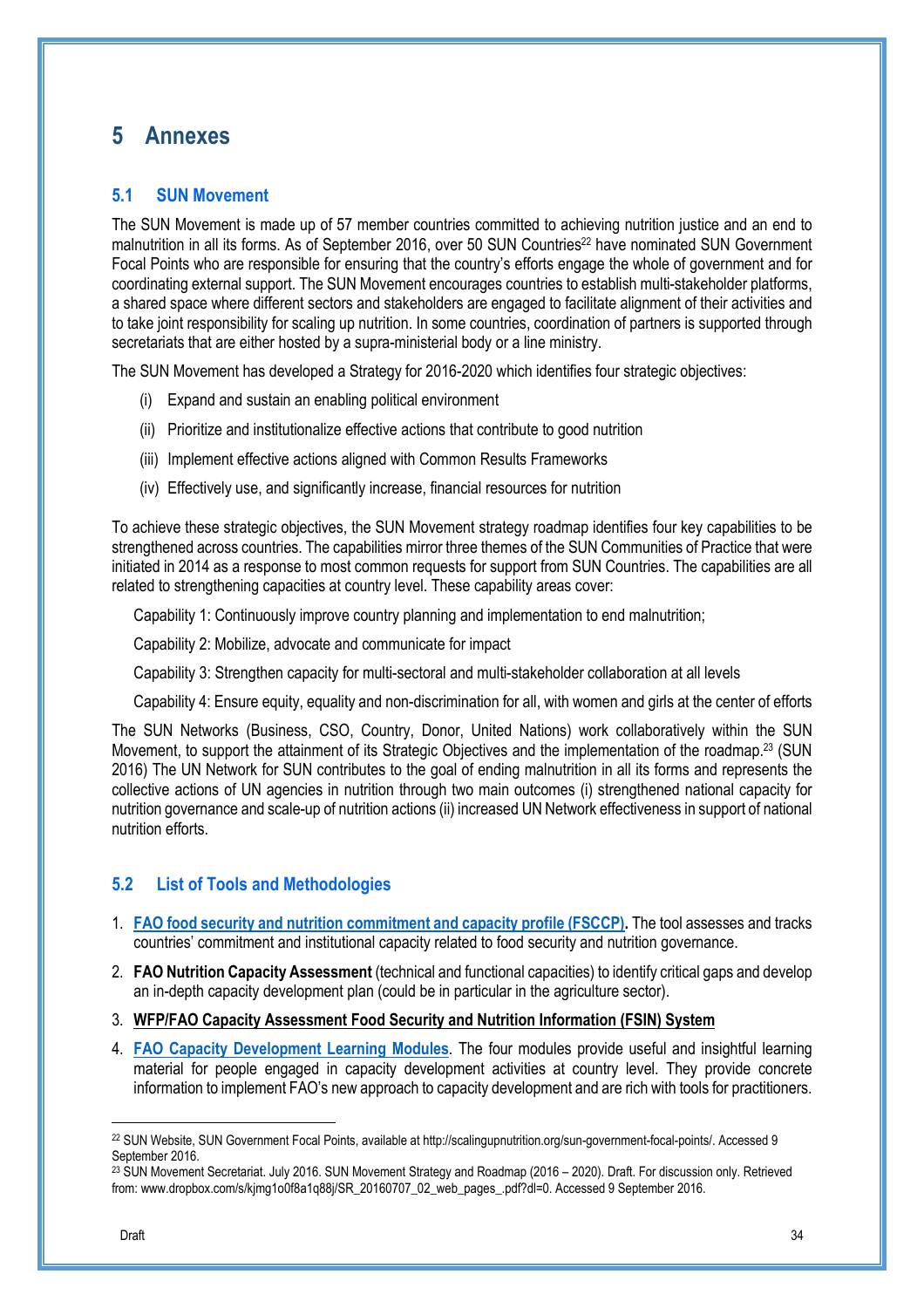- 5. **REACH functional capacity assessment tool** assesses the capacity of a multi-sectoral approach to support scale up of nutrition.
- 6. **SUN Country self-assessment** is annual exercise carried out as per a set of indicators that are matched with the four SUN movement strategic processes. It is considered as a monitoring tool rather that an assessment tool.
- 7. **UNICEF's Monitoring Results for Equity Systems (MORES)** was developed to ensure that UNICEF is as effective as possible in the protection and promotion of children's rights.
- 8. **UNICEF MYCNSIA** East Asia Region. Nutrition capacity was assessed using an adapted ecological system of social analysis method.
- 9. **West Africa Nutrition Capacity Development Initiative (WANCDI)**, UNICEF and West African Health Organization (WAHO) systematically assessed the capacity to act in nutrition at the individual, organizational, and systemic levels.
- 10.**WFP National Capacity Index (NCI)** measures change in national capacities for Hunger Governance.
- 11.**WHO Landscape Analysis of readiness to accelerate nutrition action.** The tool provides an analytical framework of indicators for readiness – i.e. commitment and capacity.